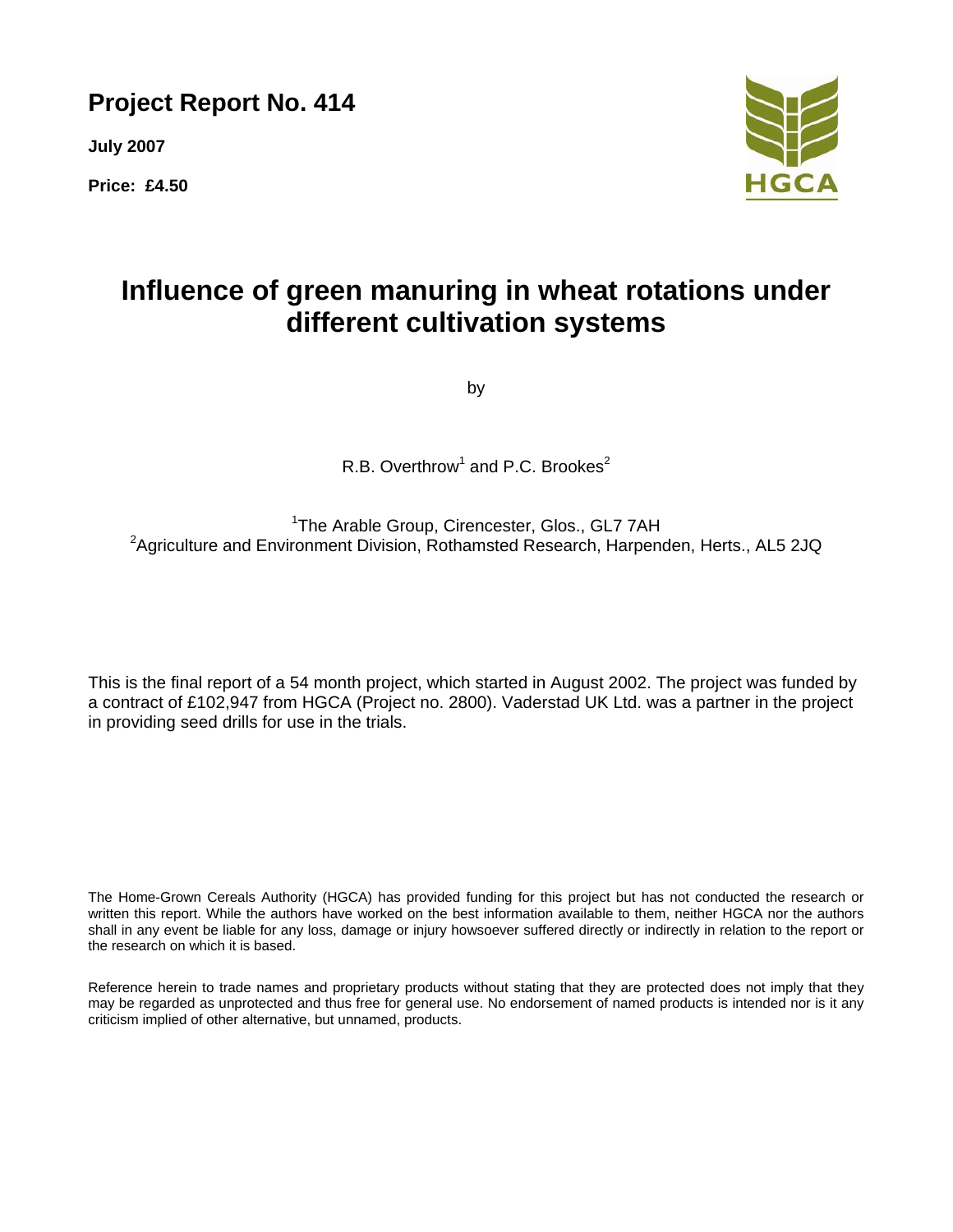## **Contents**

|                         |                                           | Page           |
|-------------------------|-------------------------------------------|----------------|
| <b>Abstract</b>         |                                           | $\mathbf{1}$   |
| <b>Summary Report</b>   |                                           |                |
|                         | Introduction                              | 2              |
|                         | Methods                                   | $\overline{2}$ |
|                         | <b>Key Results</b>                        | $\overline{3}$ |
|                         | Conclusions & Implications                | 10             |
| <b>Technical Report</b> |                                           |                |
|                         | Introduction                              | 13             |
|                         | Materials and methods                     | 15             |
|                         | Results                                   |                |
|                         | 1. Plant populations                      | 17             |
|                         | 2. Green manure biomass                   | 18             |
|                         | 3. Soil analyses                          | 19             |
|                         | 4. Earthworm populations                  | 36             |
|                         | 5. Crop yields                            | 37             |
|                         | 6. Cost-benefit analysis                  | 42             |
|                         | Discussion                                | 44             |
|                         | References                                | 48             |
|                         | (vi) Appendix $A$ – soil analysis methods | 50             |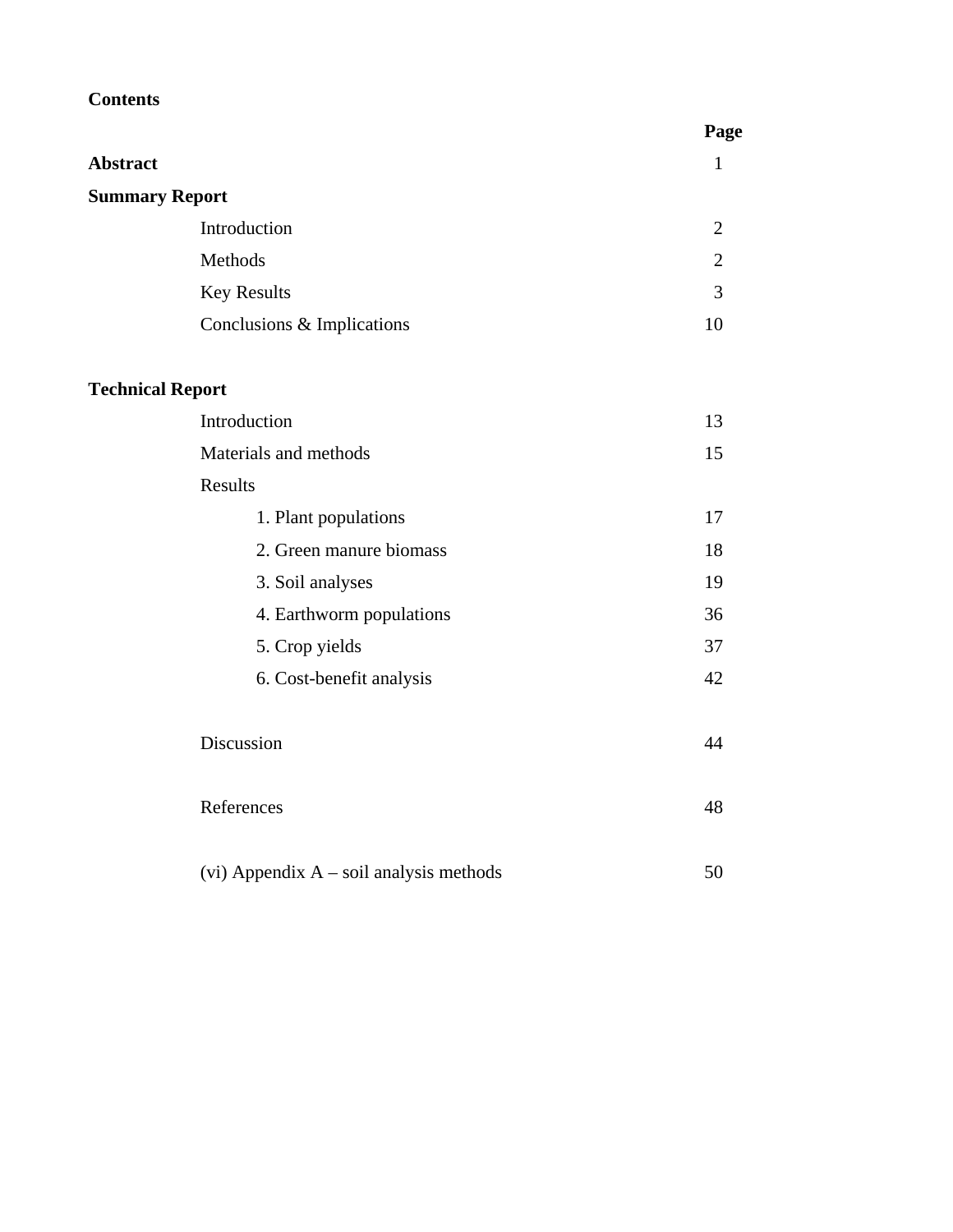#### **Abstract**

Winter wheat was grown in each of two rotations (i) continuous wheat, and (ii) rotational wheat in a sequence alternating with natural regeneration set-aside. For each rotation, three cultivation techniques were used to establish the wheat crop: (i) plough, (ii) minimum tillage (discing, one pass) and (iii) direct drill. Each treatment combination was then divided into two, one half being sown with white mustard as a green manure crop, prior to sowing the wheat crop. For the continuous wheat blocks, this involved sowing the mustard immediately after the harvest of the previous wheat crop, and for the rotational wheat, sowing mustard in spring in the set-aside stubble. In both cases the mustard was sprayed off prior to sowing the next wheat crop. The trial was run at Cirencester in Gloucestershire (medium soil over gravel) and Andover in Hampshire (light, shallow chalky soil). The four years of the project allowed four continuous wheat crops and two first wheats (after set-aside) to be examined, in terms of the influence of cultivation method on soil properties and microbiology, and crop yield, and the interaction of these with the growing of a green manure.

Soil analyses of microbial biomass (assessed as biomass carbon), and of microbial respiration (assessed as carbon dioxide release) indicated higher levels of these where non-inversion cultivations were employed (discing and direct drilling, compared to ploughing). Subsequently, higher levels of microbial biomass and respiration were also recorded where green manure had been incorporated, assumed to be a result of soil microbes feeding on the newly-introduced substrate. These changes in soil biochemistry were always greater in the deeper, heavier-textured soil at Cirencester than in the shallow chalk soil at Andover.

Yield increases in the wheat crops, as a result of green manuring, were not consistently evident until year 4, and then only in the rotational wheat with the relatively heavier soil. The soil assays which showed improvements in soil microbiology are known to be sensitive to early changes: it is to be expected therefore that translating these into increased yield would take time (increases in soil mineral N in early spring, following green manure incorporation, were noted, but only in the order of 20kg/ha or less).

Growing mustard as a catch crop between continuous wheats was not successful, due to the unpredictability of suitable rainfall in the short establishment window, and green manuring in general was not compatible with direct drilling, due to the lack of cultivation which would incorporate the mustard and thus benefit its breakdown and the wheat crop's establishment.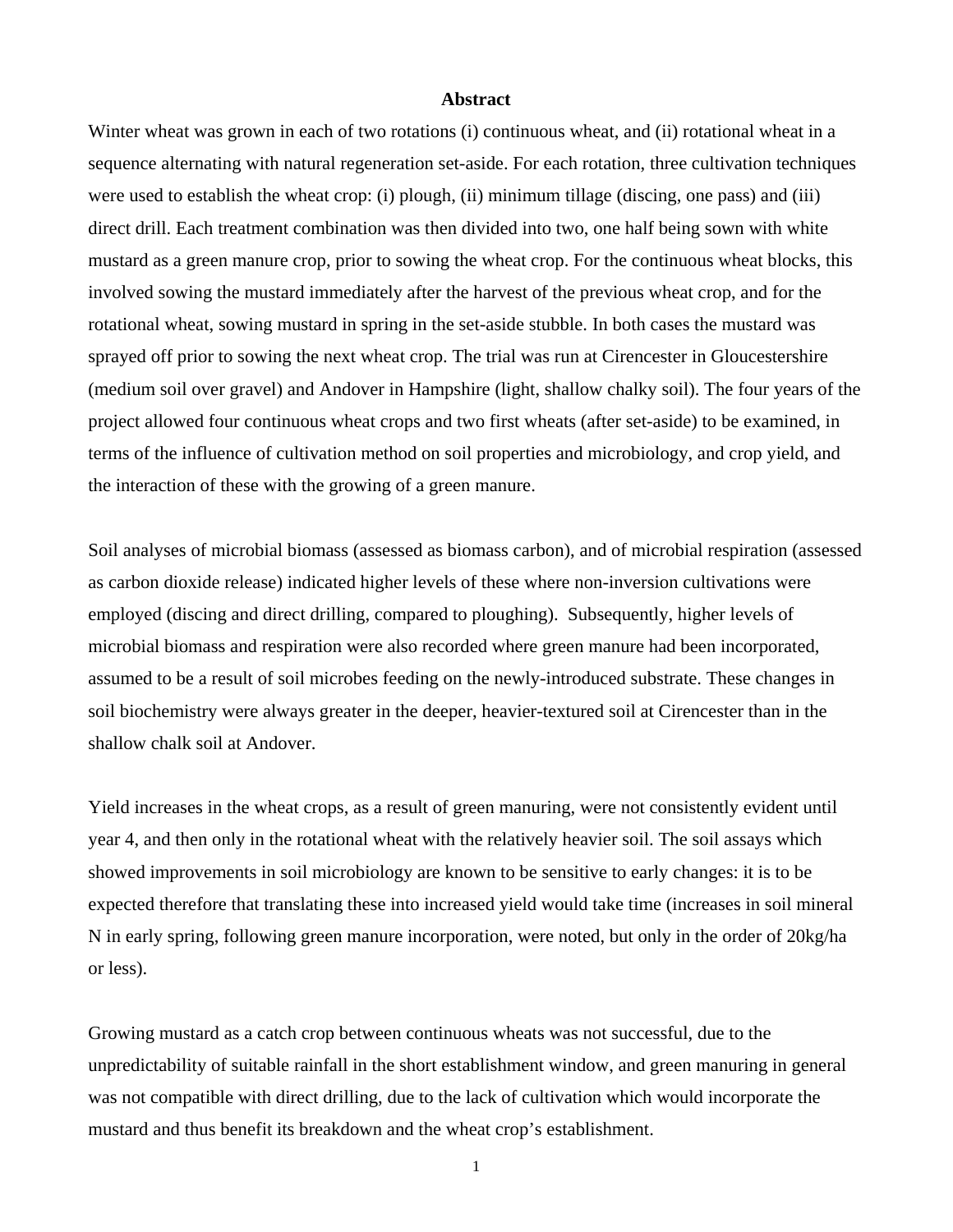#### **Summary Report**

### **Introduction**

In order to obtain full benefit from a green manure (a growing crop incorporated into the soil to provide fertility) it must be efficiently decomposed and incorporated into soil organic matter, hence making nutrients available to subsequent crops. The success of this will depend on the population and activity of soil microbes responsible for this decomposition.

One factor which may influence microbial populations is the cultivation technique. Since much of the microbial activity takes place in the more aerobic upper soil layers, cultivations which keep it there, i.e. non-inversion, may help to maintain and improve the microbe population, whilst ploughing, which will continually bury these microbes to less favourable conditions at greater depth, might be expected to suppress any increase in microbial activity. This project studied the interaction between cultivation technique and green manure (white mustard) in terms of the latter's influence on crop yield and soil characteristics.

#### **Methods**

Winter wheat was grown as a) a continuous wheat, or b) a rotational crop in a sequence alternating with natural regeneration set-aside. Both crops were established using (i) plough (ii) minimum tillage (one pass with discs) or (iii) direct drilling, all sowing being carried out with a Vaderstad Rapid drill. Straw from previous wheat crops was chopped and spread.

The project was carried out between 2002 and 2006, using the blocks of land from an earlier cultivation project with continually ploughed, minimally-tilled and direct drilled areas respectively, cultivated thus since 1999. In the continuous wheat blocks, white mustard was sown after harvest using a Vaderstad 'Bio-drill' which combines disc cultivation with seed broadcasting, (mustard was broadcast preharvest, into the standing wheat crop, in the direct drill blocks) and allowed to grow before being destroyed prior to sowing the next wheat crop, i.e. a growing period of six to eight weeks. In the rotational wheat, mustard was sown with the Bio-drill for all cultivations, in the set-aside stubble in spring, and again destroyed prior to sowing the following wheat crop, i.e. with a growing season of three-four months.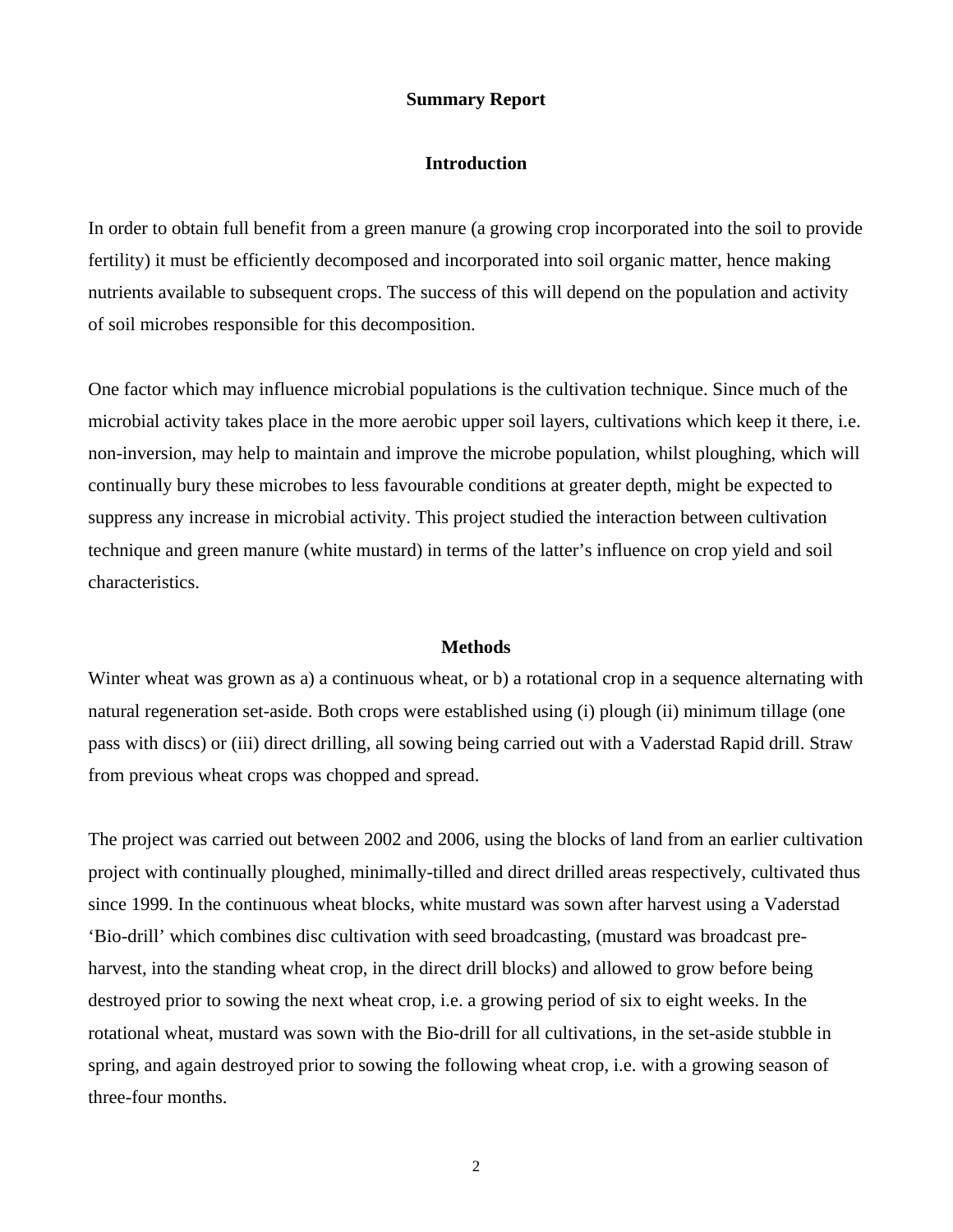Control blocks without mustard were included in all cases.

Soil analysis at the start of the project would give information on the effects of four years with the same cultivation technique up to that point, this project then giving further data on the influence of cultivation, and of the effects of and interaction with green manuring, on these soil characteristics. These included:

(i) soil pH

- (ii) total carbon
- (iii) total nitrogen
- (iv) microbial biomass carbon
- (v) soil respiration
- (vi) water holding capacity

Other assessments included biomass of mustard produced, soil mineral nitrogen levels, and wheat yield.

## **Key results**

### **1. Mustard biomass produced and nitrogen content**

Continuous wheat: due to the short growing period for mustard between consecutive winter wheat crops, the amount of plant matter produced depended heavily on rainfall and soil moisture in this period. Total dry weight grown varied from 0 to 4928kg/ha, the higher weights being produced in the direct drill blocks where the mustard was sown (broadcast) earlier than in the other treatments. In the rotational wheat, dry matter weights produced were more consistent in the range 600-700kg/ha.

**Nitrogen analysis** of mustard prior to incorporation showed values in the range 5.0-6.0% at both sites, with little variation between cultivation treatments. This would give a potential nitrogen input into the soil of around 30-35kg/ha N in the rotational wheat, and between 5 and 250kg/ha N in the continuous wheat rotation, depending on the biomass of mustard achieved.

Analysis of soil mineral N showed that, in 2004 & 2006, incorporation of green manure led to an increase in the range 0-21kg/ha N, measured in early spring.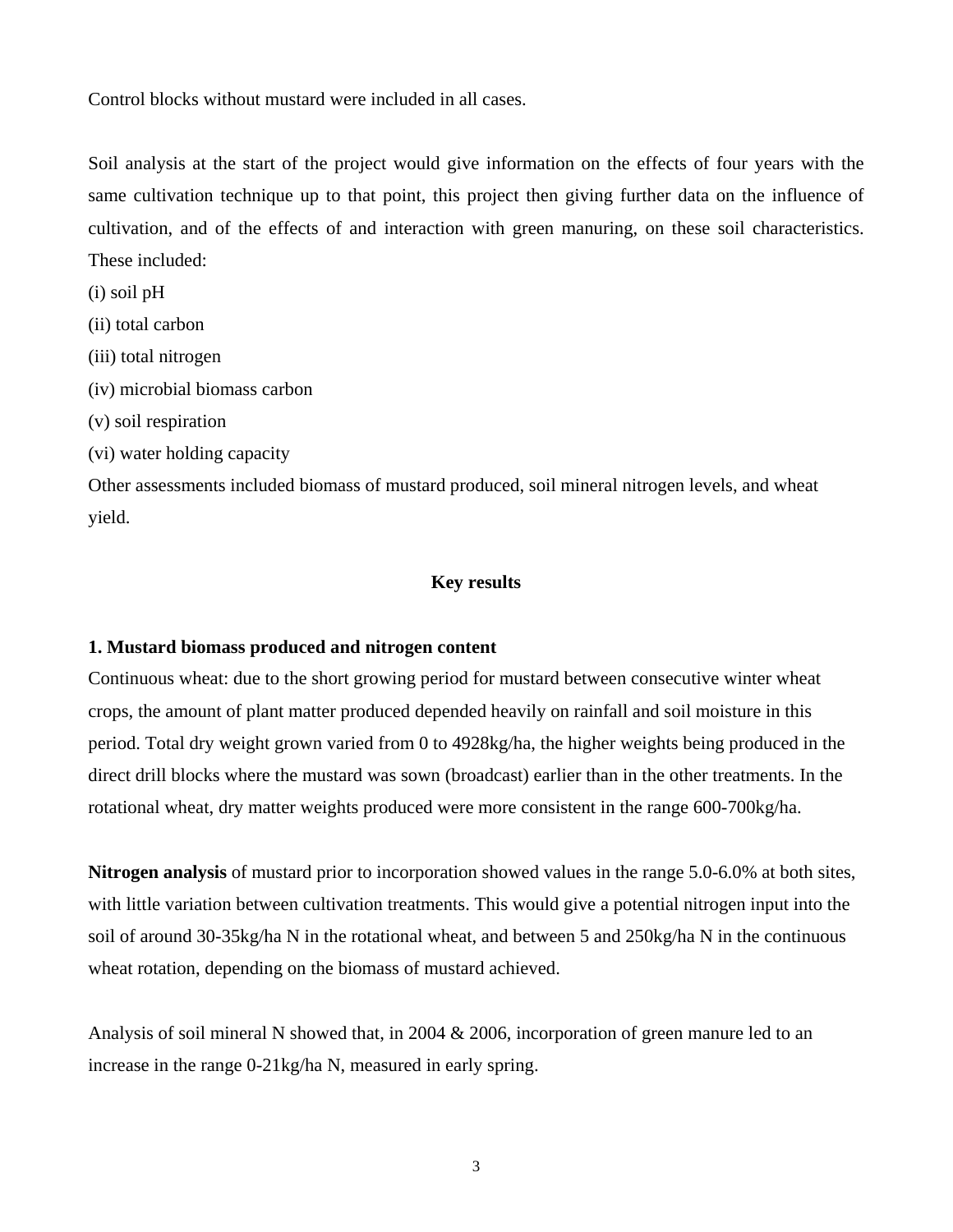### **2. Soil analyses**

Detailed soil analyses were carried out at the start of the project (2002) and twice more in 2004 and 2006. The first set of analyses looked at the effects of four years' continuous cultivations from the previous project (as described in Methods) and the latter two examined the influence of green manure, and interaction of this with cultivation technique.

Soil pH, total carbon and total nitrogen, and water holding capacity showed small, mostly nonsignificant differences between cultivation and green manure treatments. Larger differences were seen in (i) microbial biomass and (ii) soil biomass respiration.

(i) **Microbial biomass** (assessed as biomass carbon), is an early indicator of changes in soil organic matter.

In the first assessment, which looked at the three cultivation treatments only, significant differences were seen in the levels of biomass-C, both between the cultivation treatments and between two soil depth profiles, at both trial sites (figs  $1&&2$ )

Figure 1. Biomass carbon in soil, Cirencester 2002



The non-inversion cultivation treatments show more biomass-C than the plough, and also more in the upper than in the lower soil layer. This indicates the ability of non-inversion to keep the microbes near the surface where they can multiply to a greater extent than when continually buried to greater depths as with the plough treatment.

Similar trends were seen at the Andover site:

Figure 2. Biomass carbon in soil, Andover 2002.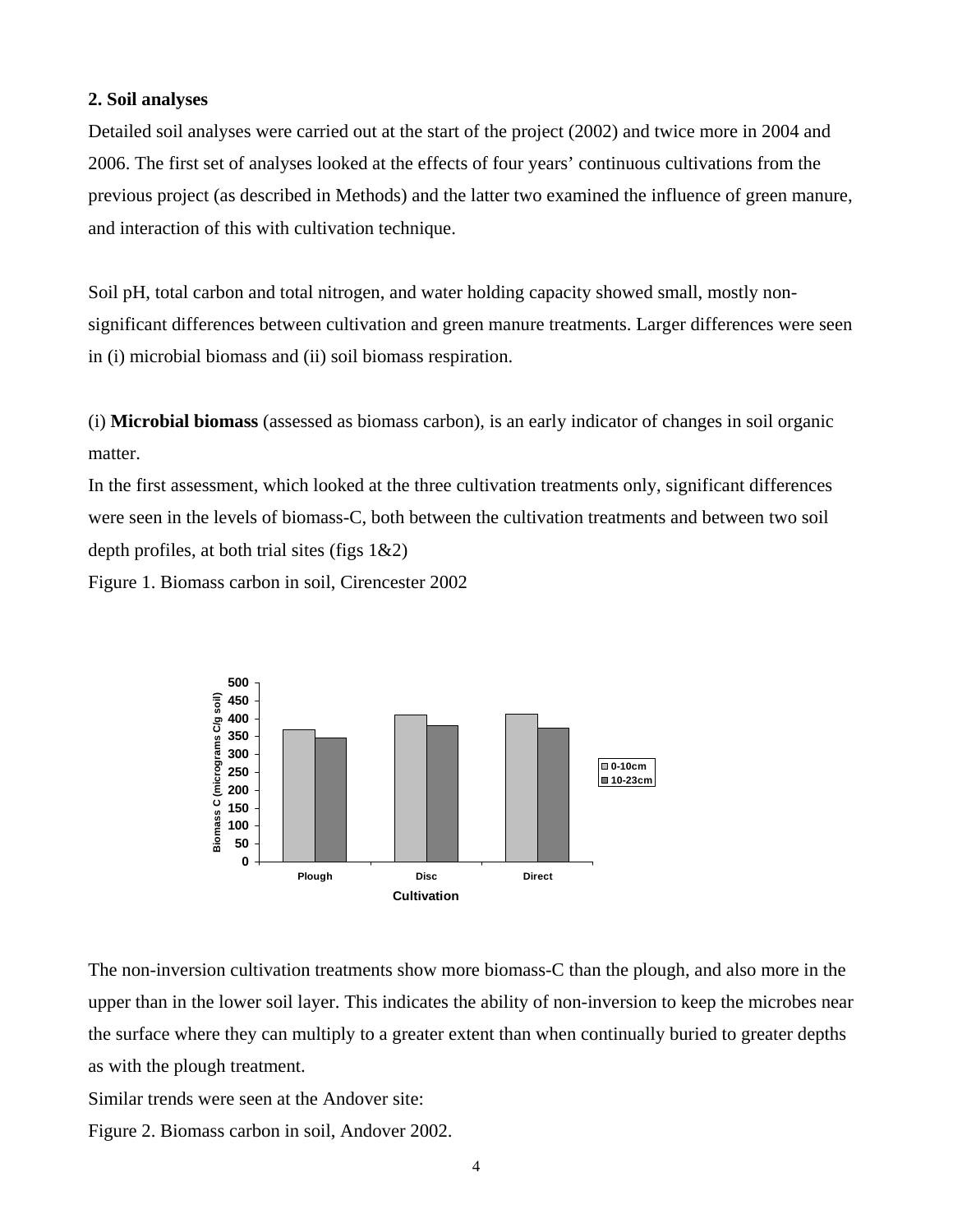

Again, levels of biomass-C were higher in the non-inversion cultivations, in the upper soil profile, than in the plough treatment, where levels were lower and not significantly different between the two soil depths. However the most striking difference is in the comparative biomass-C levels between sites. The Cirencester soil (a reasonably deep, medium silty loam) had around three-four times the biomass-C than the Andover soil (light, thin chalky soil).

In the final assessment, the differences in biomass carbon at the two sites were still evident, whilst at both sites the influence of incorporated green manure was also identified (figs 3&4)

Figure 3. Biomass carbon in soil, Cirencester 2006 (Rotational and continuous wheat. Direct drill treatment not assessed).

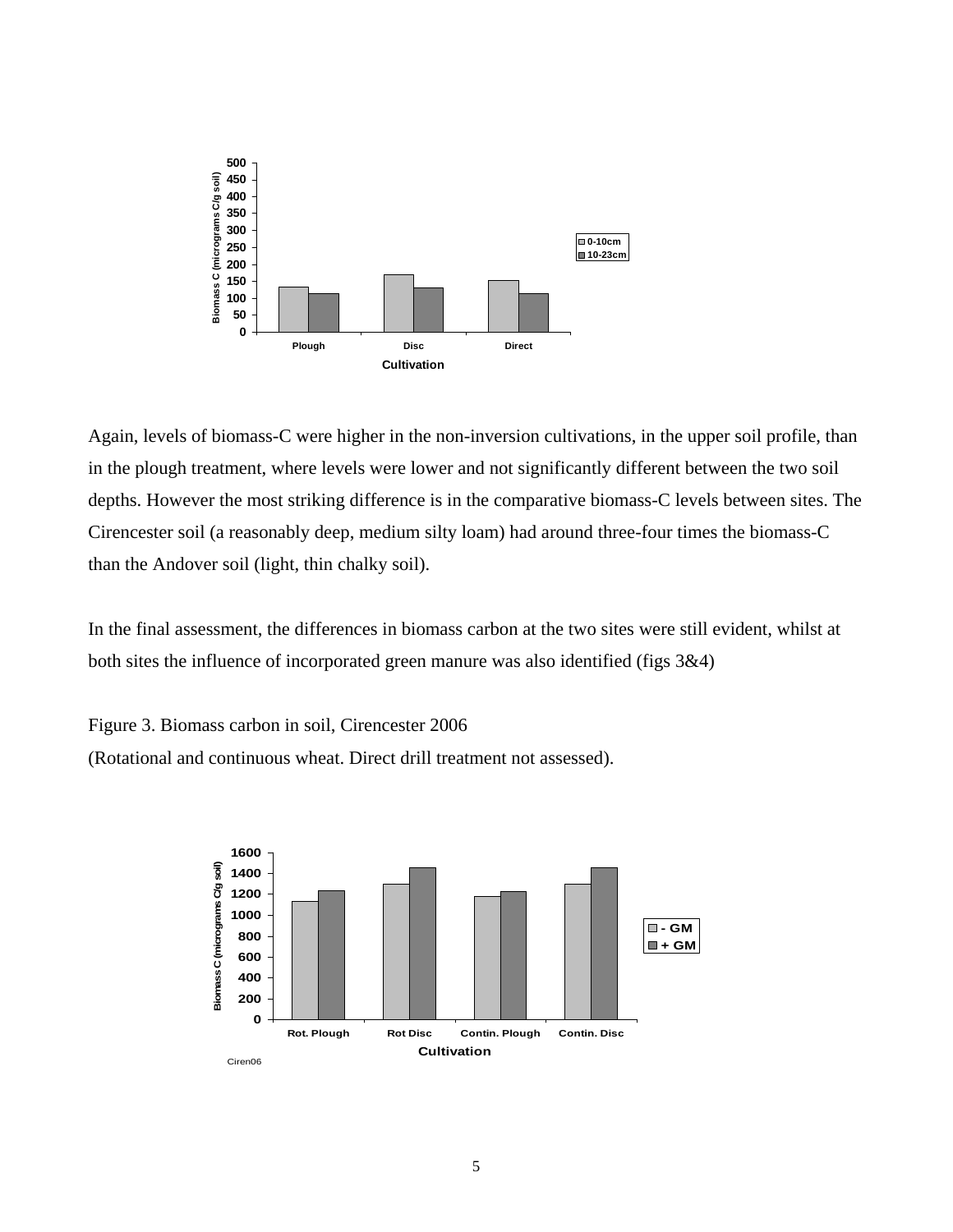Both the rotational and continuous wheat soils respectively show a higher biomass carbon level where green manure has been grown and incorporated. In addition, the difference between plough and disc, seen earlier, is still apparent, also there is an indication of a larger response to green manure with the non-inversion (disc) technique.



Figure 4. Biomass carbon in soil, Andover 2006.

Here, the lower overall values in this 'poorer' soil are again apparent, but in addition any differences between treatments are also small (though still significantly different with the exception of the rotational wheat, disc treatment). Again the disc treatment shows more biomass-C than the plough, and in the case of the continuous wheat, shows a greater increase in biomass-C following the green manure. Despite these consistent trends, the soil at the Andover site regularly showed a much smaller microbe population, and appeared to have less ability to respond to factors which might improve this, and which had been seen to do so at Cirencester.

#### (ii) Soil respiration

Soil respiration, i.e.  $CO<sub>2</sub>$  release, is another indicator of microbial population, also its activity in feeding on organic matter. Initial analyses showed higher levels of  $CO<sub>2</sub>$  release from the upper soil level, indicating greater microbial activity. Later analyses showed more released from the non-inverted soils than from ploughed soils, and a small positive effect of green manure. By the final analysis in 2006, however, there was consistently more  $CO<sub>2</sub>$  released in the disc treatment compared to the plough, and a greater release following green manure, again more marked in the disc treatment. As with other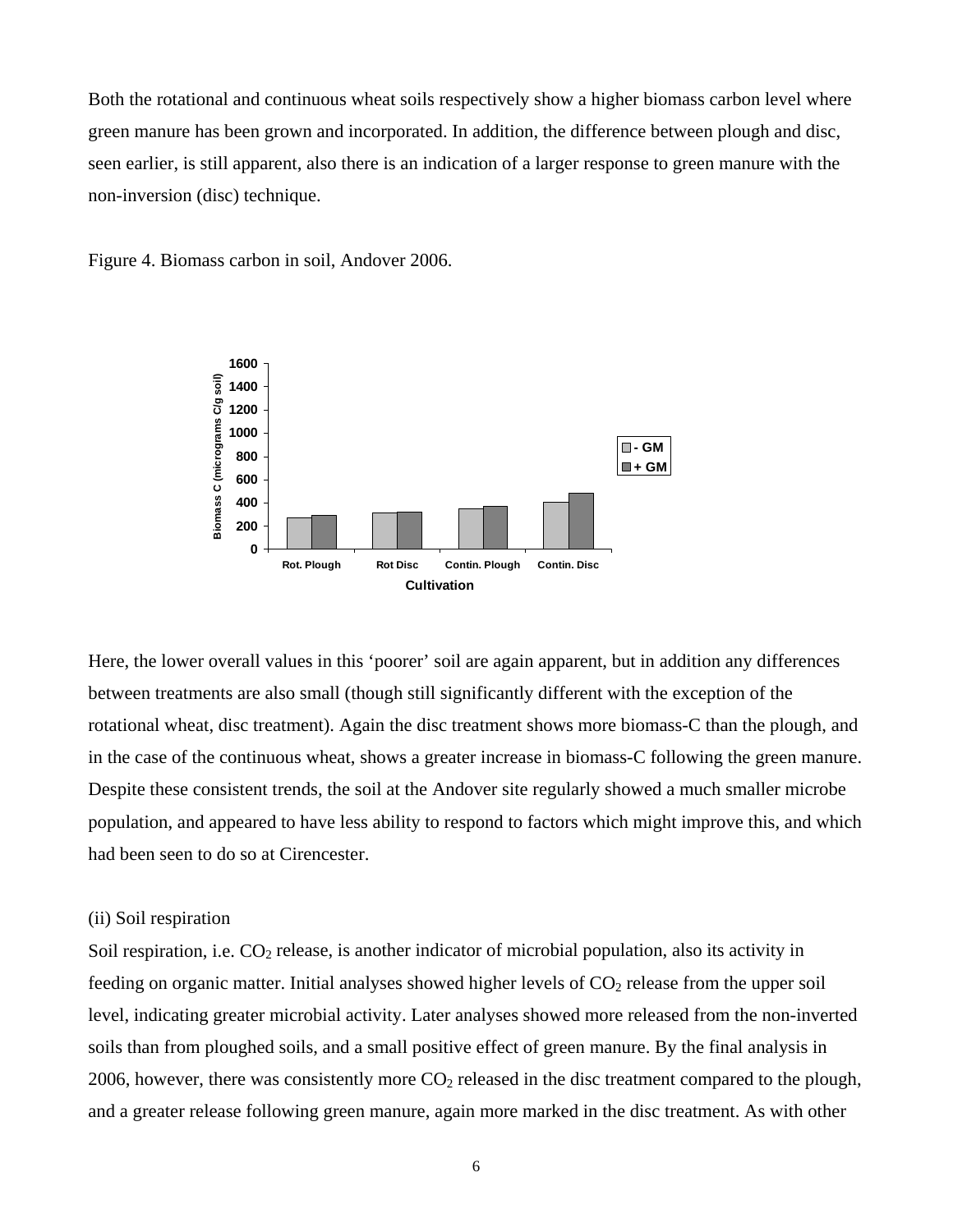parameters, levels released were much lower from the Andover soil than the Cirencester soil, but the differences mentioned were still apparent.





The upper two lines on the graph represent the disced soil, indicating significantly more carbon dioxide release than the two lower lines representing the ploughed soil. The two upper lines show a significantly higher  $CO<sub>2</sub>$  emission where green manure had been added: within the two plough datasets there are no such significant differences.

Figure 6. Carbon dioxide release from incubated soil over six weeks. Andover 2006



There is less  $CO<sub>2</sub>$  released in the Andover soils, a likely reflection of the lower microbial biomass seen previously at this site. However the same differences are evident, with significantly more  $CO<sub>2</sub>$  released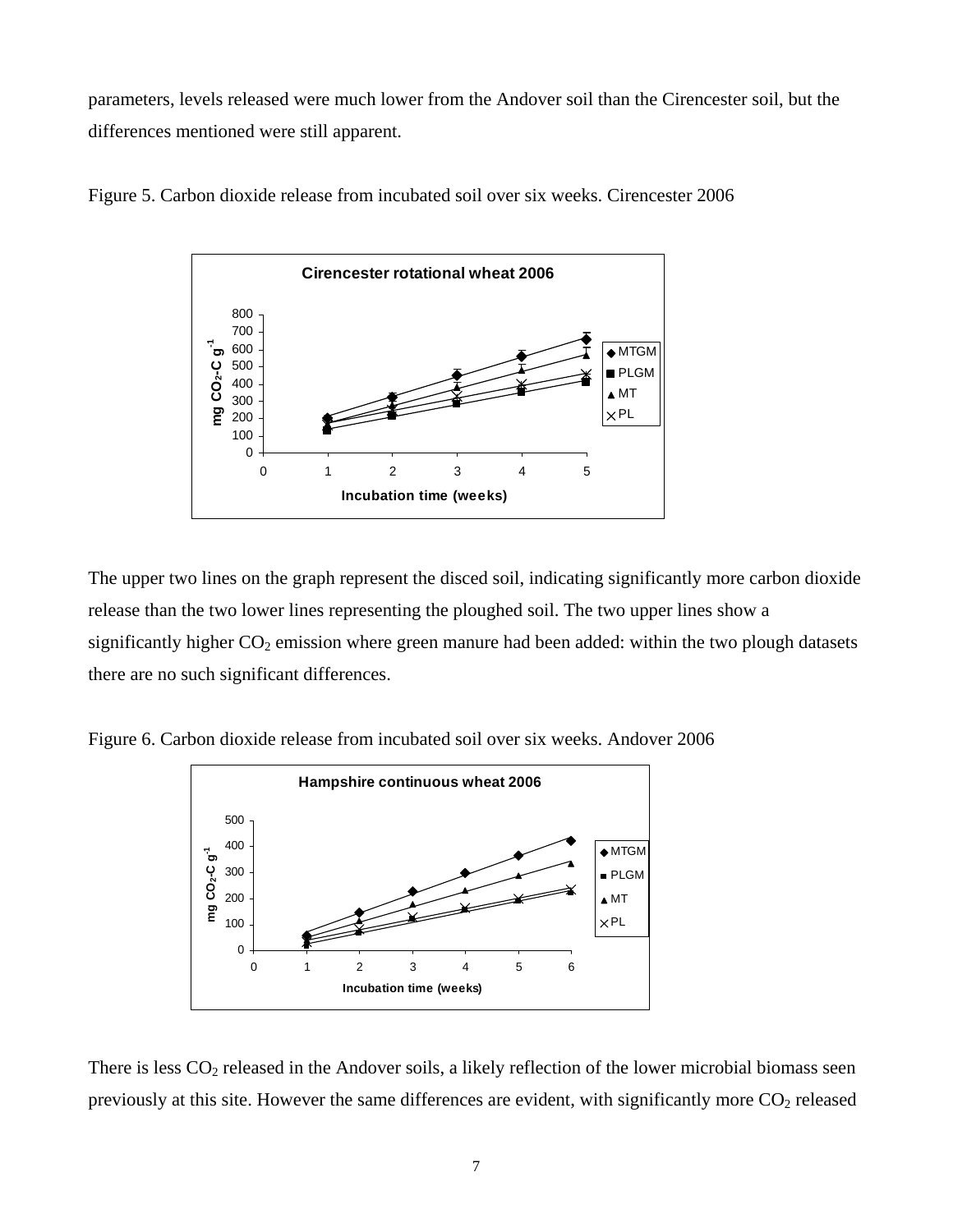from the disced soil, and within this, more released where green manure had been incorporated. Again, there are no such differences within the two plough treatments.

## **3. Crop yields**

Below is a summary table of the yield increases resulting from the incorporation of green manure, for all site/cultivation combinations.

|                    |            | Cirencester    |            | Andover                      |
|--------------------|------------|----------------|------------|------------------------------|
|                    | Continuous | Rotational     | Continuous | Rotational                   |
| Plough 03          | 0.60       | $\overline{a}$ | 0.15       | -                            |
| Plough 04          |            | $-0.97$        | 0.29       | $-0.28$                      |
| Plough 06          | 0.04       | 1.47s          | 0.34       | $-1.06$                      |
|                    |            |                |            |                              |
| Disc <sub>03</sub> | 0.63       |                | 0.13       |                              |
| Disc 04            |            | 0.32           | $-0.16$    | $-0.10$                      |
| Disc <sub>06</sub> | 0.18       | 1.25s          | $-0.30$    | 1.20                         |
|                    |            |                |            |                              |
| Direct Drill 03    | $-5.25$    | -              | $-0.07$    | $\qquad \qquad \blacksquare$ |
| Direct Drill 04    | 0.61s      | $-2.14s$       | $-0.49$    | $-0.93$                      |
| Direct Drill 06    | $-0.51$    | 0.80           | 0.60       | $-0.01$                      |

Table 1. Increase in yield (t/ha) following growing and incorporation of green manure

Yields from 2005 (continuous wheat only, both sites) were too variable to make valid conclusions. In 2004 at Cirencester, dry weather prevented establishment of mustard in the continuous wheat (plough and disc).

s = statistically significant response

Yield responses were very variable throughout the project with only four significant responses to green manuring, one of which was negative. However there are some trends within the figures:

• More significant yield responses occurred in the rotational wheat, reflecting the difficulty in establishing a good mustard crop between continuous wheat crops.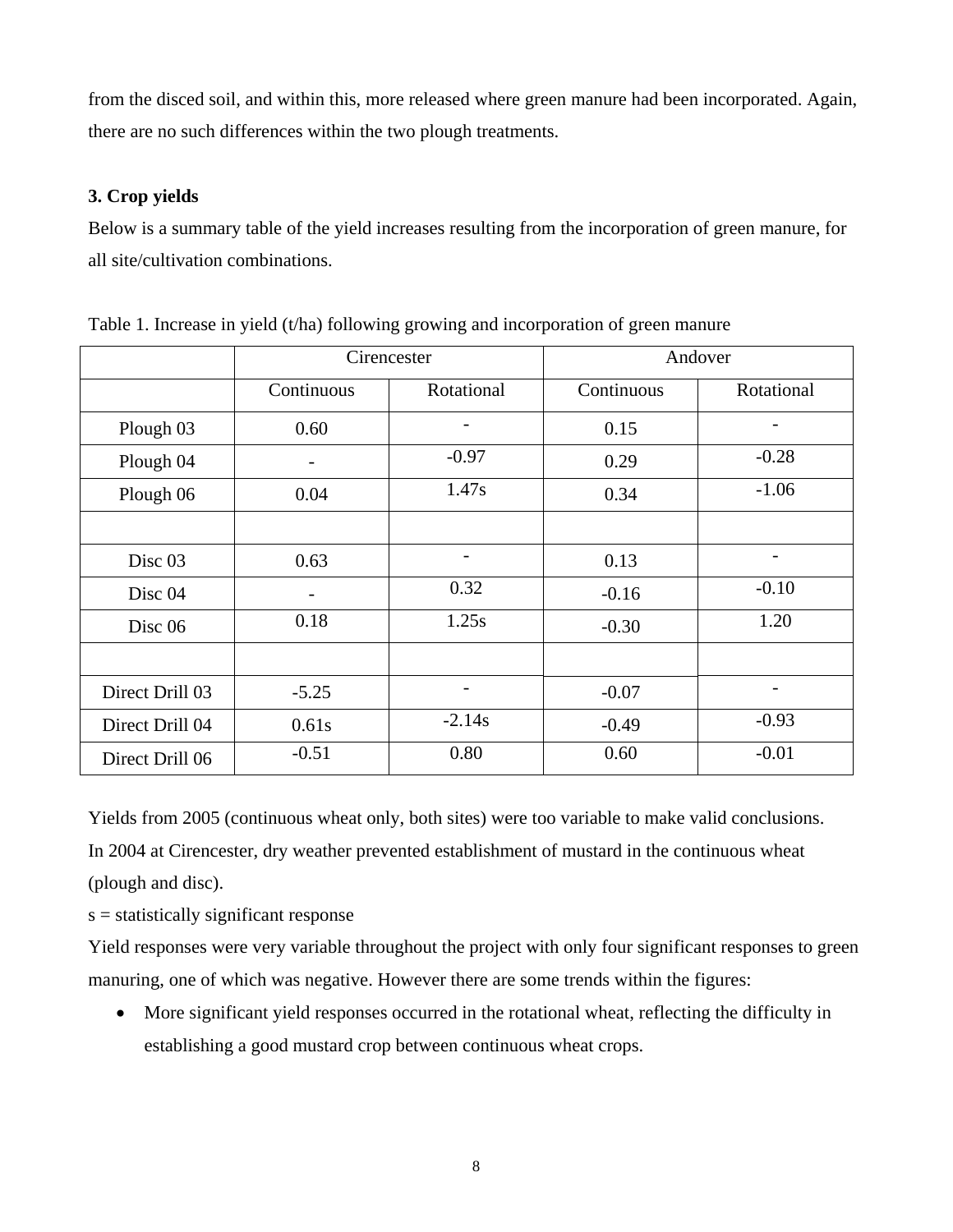- The responses were greater in the final year of the project, suggesting a time-lag before the observed improvements in soil microbiology translate into crop-available nutrients likely to raise yield.
- Most of the negative yield responses occurred in the direct drill/green manure combination. This is likely due to the lack of incorporation of the green manure after destruction with this cultivation method, coupled with the greater mustard biomass produced due to the earlier planting, leading to a heavy trash burden which affected crop establishment and compromised pre-emergence weed control.

### **4. Cost-benefit analysis**

With few statistically significant yield responses it is not possible to give a detailed cost benefit assessment on the data. However a consideration of the costs of establishing the mustard will give an indication of the yield response required to offset these.

In this project the mustard was established with a Vaderstad Bio-drill, which combined a light discing with broadcasting the mustard into the working area of the discs. This method was used in the plough (as an additional pass) and the disc treatments (in the continuous wheat, as the discing operation itself, i.e. no further cultivation). Since this method would involve a stubble cultivation, the direct drill treatment (continuous wheat) used a different approach, the mustard being broadcast into the previous wheat crop 2-4 weeks before harvest. (In the rotational wheat, the blocks to be direct drilled were sown with mustard with the Bio-drill in April, as the other treatment blocks. The disc treatment received a further disc cultivation after destroying the green manure).

All blocks were sprayed with glyphosate prior to planting wheat.

The programme of cultivations for the green manure blocks is therefore as follows. Plough, continuous wheat: seeder/cultivator August; spray off mustard, *plough and drill October* Plough, rotational wheat: seeder/cultivator April; spray off July; *plough and drill October* Disc, continuous wheat: seeder/*cultivator August*; spray off and *drill October* Disc, rotational wheat: seeder/cultivator April; spray off July; *disc August; drill October*. Direct drill, continuous wheat: mustard broadcast July; spray off and *drill October*. Direct drill, rotational wheat; seeder/cultivator April; spray July; *drill October*. The treatments in italics were carried out on the equivalent blocks without green manure.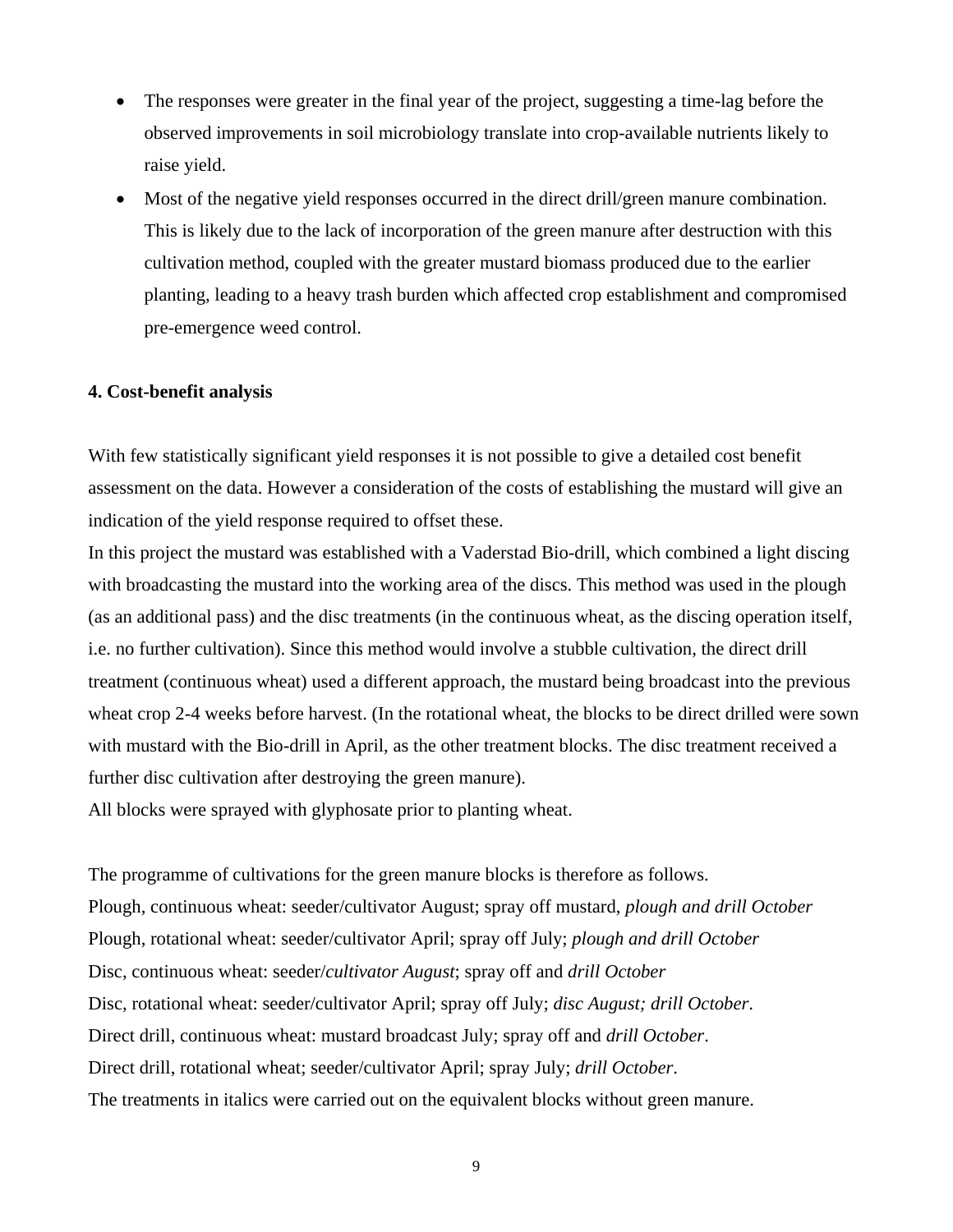Hence the following costs for each cultivation treatment have been assumed, solely attributable to growing the mustard (i.e. the extra operations over and above those used to establish the non-mustard control blocks).

1. Plough: 10kg/ha mustard seed (£15/ha) plus Biodrill establishment (estimated £15/ha), plus glyphosate to kill off  $(\text{\textsterling}11/ha)$  including application costs)

 $=$  **£41/ha** (for both rotations)

2. Disc, continuous wheat: mustard seed only (£15/ha) plus glyphosate = **£26/ha,** or, rotational wheat: mustard seed + Biodrill, + glyphosate =  $\pounds41/ha$ 

3. Direct drill: Mustard seed (£15/ha) plus cost of broadcasting (estimated £12/ha in the continuous wheat, £15/ha in rotational wheat with Bio-drill) plus glyphosate  $= \pounds 38 - 41/ha$ .

Therefore, taking wheat grain prices as around £75-£80/tonne, a yield response of around 0.5 t/ha would be needed to finance the practice, perhaps as little as 0.33t/ha with the one-pass system used here in the continuous wheat discing treatment. It is difficult with the wide range of yield effects seen here to be conclusive, but such responses tended be seen in the later years of the project, although of the nine results for each cultivation treatment, there was only one significant cost-effective yield response in each case.

Also, if as suggested, the benefits from green manuring take time to build up and express as yield benefits, then the yield responses finally seen would need to finance the costs from earlier years. It should also be remembered that growing a green manure or cover crop can have other benefits such as improved soil structure with the deeper-rooting crops, and removal of excess soil moisture in fallows following heavy winter rainfall, a problem on heavy soils with non-inversion cultivations. Such benefits are difficult to quantify within the protocol of this study.

### **Conclusions and Implications**

The soil analyses, particularly those specifically measuring soil microbe activity, consistently indicated that a) non-inversion cultivation, and b) incorporation of mustard as a green manure, both led to increased microbe population and activity (compared to ploughing or no green manure respectively), particularly when the two were in combination. If it can be assumed that sufficient activity of this nature is necessary for effective decomposition of incorporated plant material, then non-inversion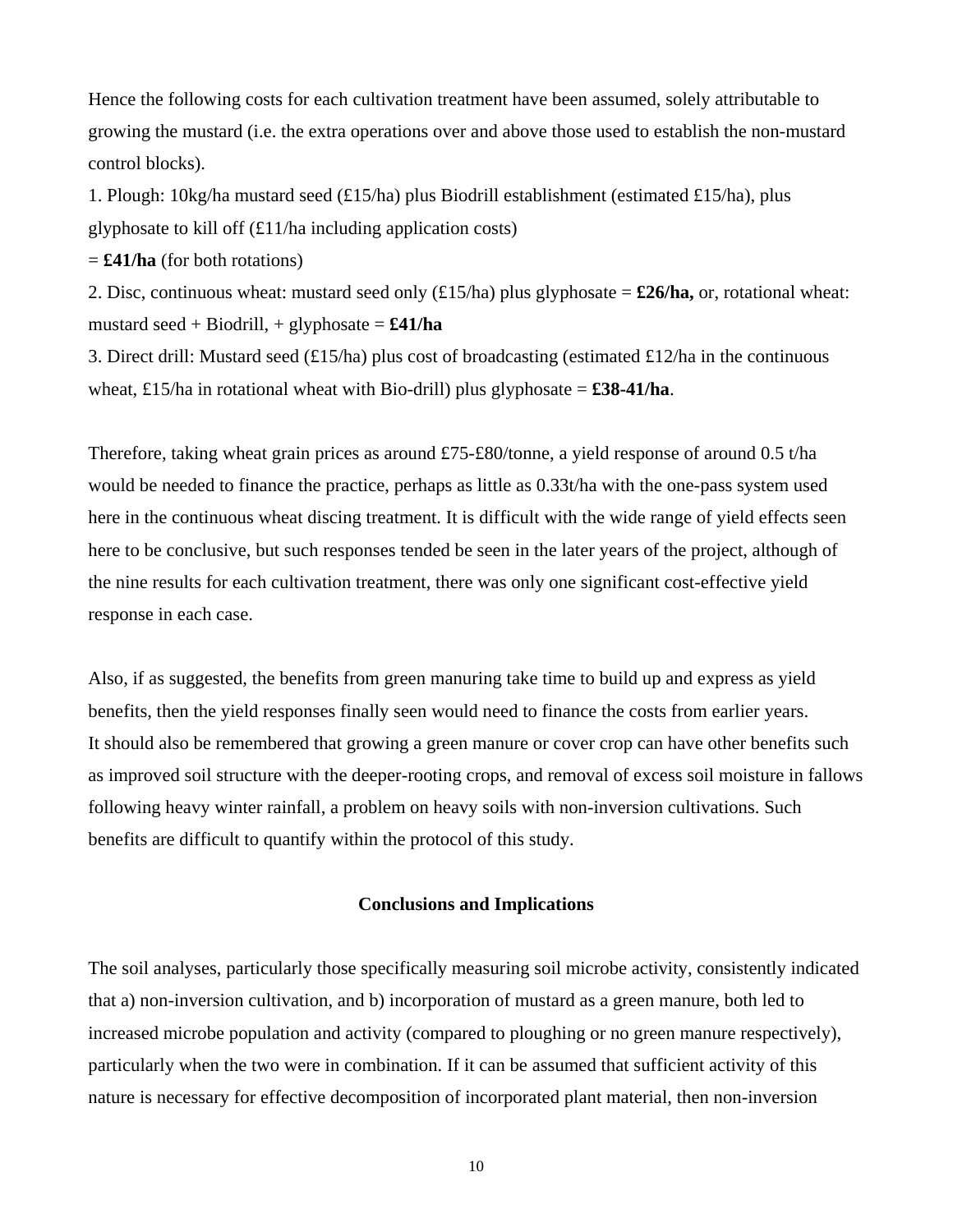tillage would be expected to lay the foundation for extracting more benefit from green manuring than ploughing.

However, such benefits expressed as increased wheat yield were not apparent for most of the project. In the final year, after four continuous wheat crops and two first wheats respectively, increased yields were seen in the rotational (first) wheat at Cirencester. This was most likely because a) the continuous wheat rotation, although it benefited from a mustard crop every year, did not show any consistent yield response to the incorporated mustard. The six week (approx) window for growing the mustard was insufficient and frequently very little biomass was produced. The exception was in the direct drill blocks where the mustard was broadcast into the previous wheat crop, giving a longer growing window and as a result better-established mustard producing more plant material to incorporate. However, this method was employed because of the inability to incorporate mustard seed when sowing it, since this would be an inappropriate cultivation for a direct drill regime. Subsequently, the lack of any cultivation to incorporate the mustard into the soil prior to sowing, coupled with the large amount of plant material involved, produced a large 'trash burden' which appeared to affect speed of establishment in the wheat crop (but not always final plant numbers) and also compromised preemergence herbicide performance. As a result the direct drilled wheat crops frequently had a poor start to the season. Hence green manuring, of the type employed here, is unlikely to be compatible with direct drilled continuous wheat (the direct drilled rotational wheat had few of the above problems, largely because the mustard was sown conventionally, and earlier, along with the other blocks, and could be destroyed well before the wheat crop was sown, allowing more natural breakdown of the mustard trash).

b) The Cirencester soil consistently showed higher soil microbe activity than the Andover soil, due to the texture and depth, and possibly history, of the former. In addition, any factors which improved the microbe activity were far less influential at Andover than at Cirencester. Hence it is to be expected that any yield benefits will be seen in deeper, heavier soils before they are seen in light stony or chalky soils as at Andover.

Therefore there is good evidence that green manuring will improve soil fertility, however it is likely to take time for such fertility to build up to a point where it will significantly increase crop yield. Up to that point, growers will need to bear the not-insignificant cost of growing the green manure. Any benefits are more likely to be seen where the green manure is allowed to establish and grow well, as in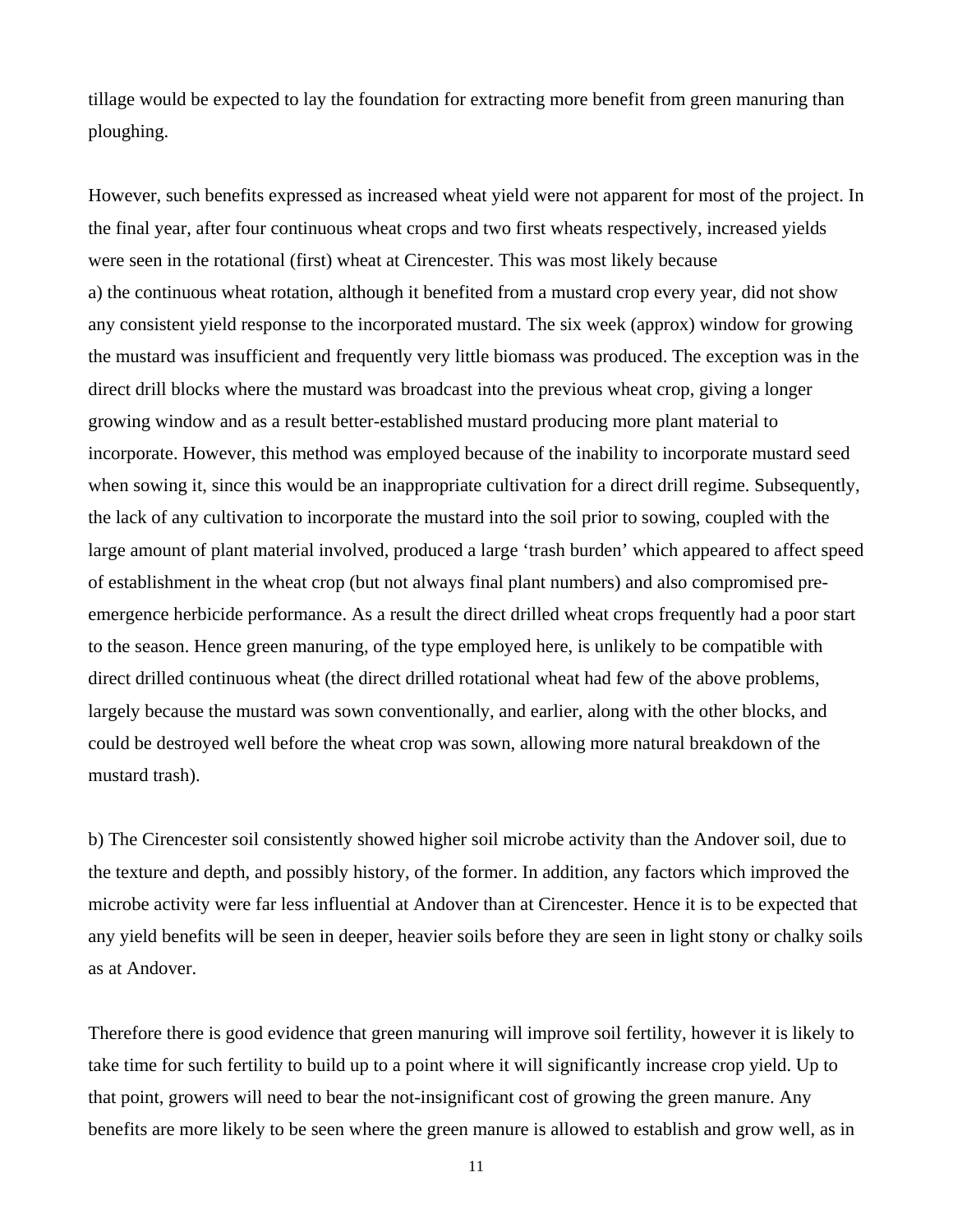the rotational wheat in this project: the practice is less suitable for 'catch cropping' between consecutive winter wheat crops.

That said, there are other possible benefits of growing green cover in otherwise fallow land, as in the rotational wheat involved here. Removal of excess moisture on heavy soils, and improvement of soil structure generally, can also be useful benefits, though not possible to address here.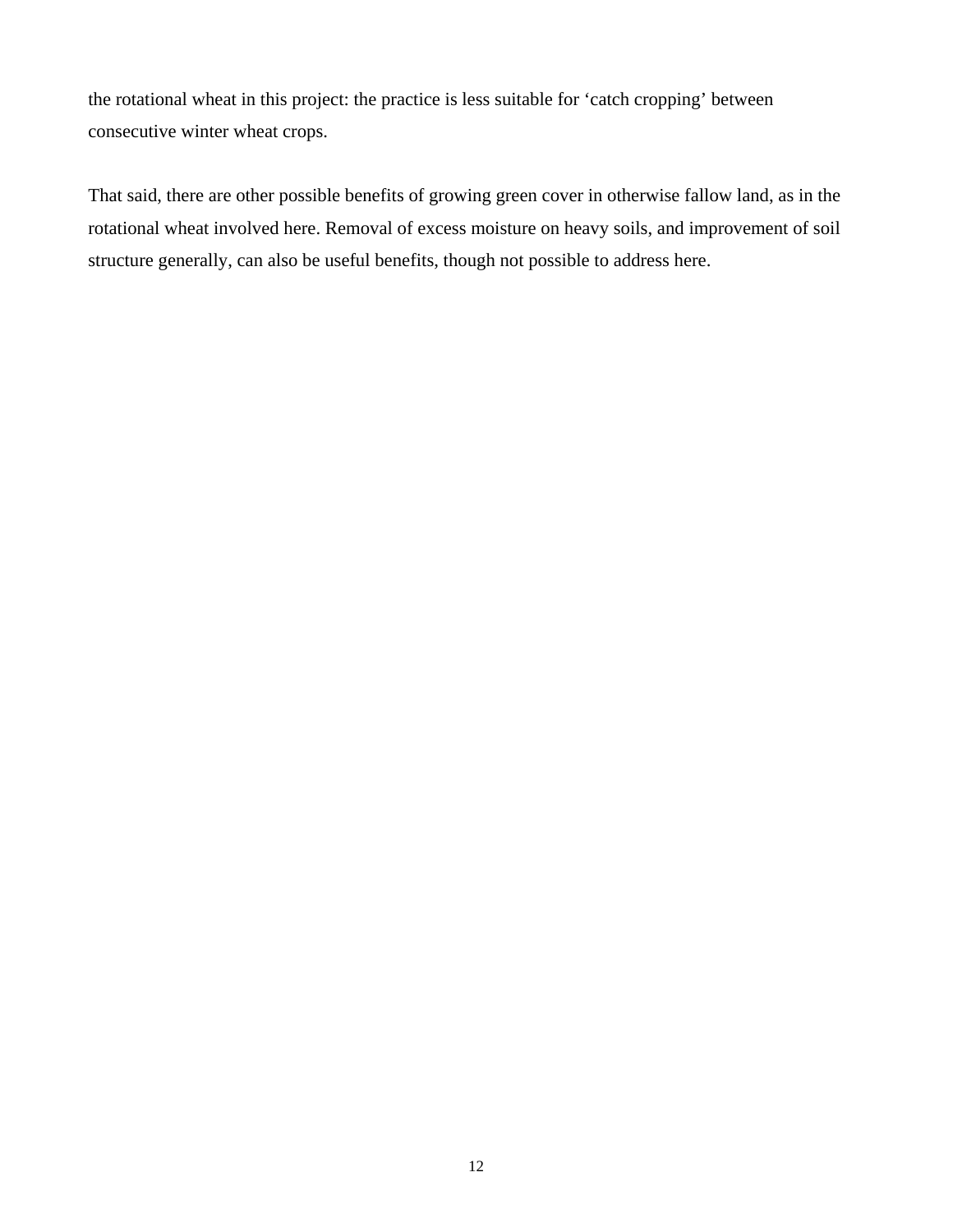#### **Technical Report**

#### **Introduction**

Green manuring (incorporation of growing crops into the soil to provide fertility) is widely practiced in Europe, mainly to improve soil structure and/or substitute for artificial fertilisers. However their use in the UK has not been as extensive, and much of the research into green manures has shown little evidence of cost-effective benefits. The successful utilisation of a green manure crop will depend on its decomposition and incorporation into soil organic matter and hence to nutrients available to subsequent crops. This in turn will depend on the population and activity of soil microbes responsible for this decomposition.

It is believed that one factor which may influence microbial populations is the cultivation technique. Since much of the microbial activity takes place in the more aerobic upper soil layers, cultivations which keep it there, i.e. non-inversion, may help to maintain and improve the microbe population, whilst ploughing, which will continually bury these microbes to less favourable conditions at greater depth, might be expected to suppress any increase in microbial activity. Hence the success of a green manure in conferring benefits to a following crop may be influenced by cultivation technique, and it can be shown that much of the earlier work on green manures, discussed above, was carried out in plough-based growing systems. More recent research conducted by Levington Agriculture showed no effect of a range of green manures on the nitrogen response in a following spring barley crop, the green manures having been ploughed-in prior to sowing the spring barley (Richards, Wallace, Turner 1996).

Recent renewed interest in green manuring centres around several issues;

- 1. The cost of artificial fertilisers and the need to look for alternative sources of crop nutrients
- 2. Concerns over bare fallow, in terms of environmental profile and soil structure. A crop grown on fallow land will provide a better habitat for wildlife, as well as 'trapping' atmospheric carbon dioxide.

 In Northern Europe, green manures or catch crops are an integral part of programmes aimed at controlling nitrate leaching and pollution, being grown over winter to take up soil nitrogen residues.

3. In addition, the lack of a crop in a field for any length of time can, on heavier soils particularly, lead to retention of water in the soil creating adverse conditions for the establishment of a following crop. A crop grown in the fallow should remove the excess soil water accumulating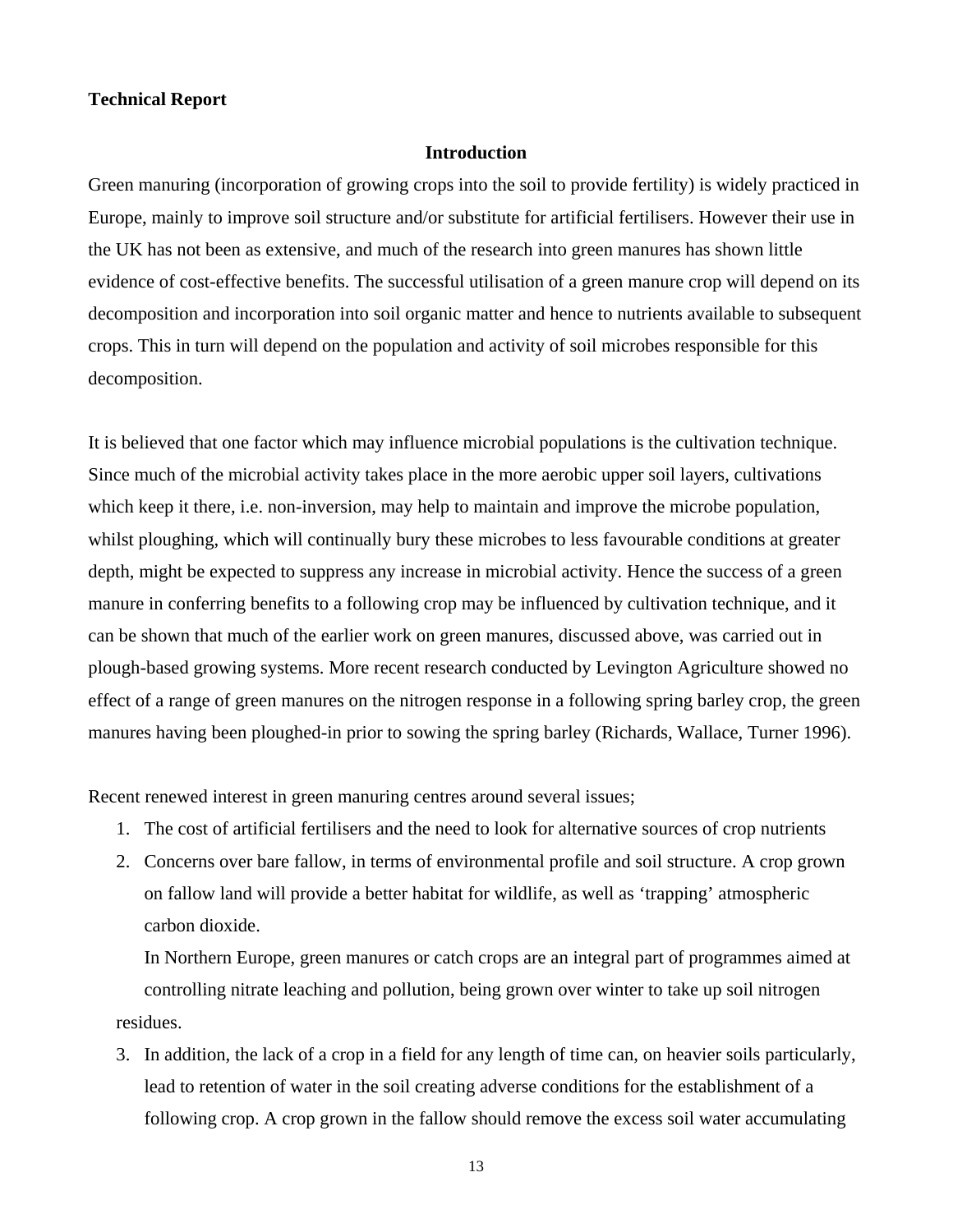during the fallow period, and may also through root growth improve soil structure for both drainage and subsequent seedbed preparation.

There are therefore benefits to be gained in re-evaluating green manure crops and determining the circumstances under which the maximum benefits can be achieved.

This project has four main objectives:

- To evaluate the influence of green manure (mustard) grown as a catch crop and a set aside cover in a wheat only crop sequence, where the wheat crops were established following long term ploughing and non-inversion techniques respectively.
- To determine whether any benefits of a green manure cover in a set aside fallow are influenced by the cultivation regime, in particular;
- To determine whether long-term minimally tilled land has a higher level of biological activity compared to that in plough, and to determine whether if present such activity confers greater ability to incorporate green manure into the organic matter.
- To examine the economic case for green manure establishment (labour, time taken, method used) set against the value of any increased wheat production.

The project was carried out between 2002 and 2006, using the blocks of land from an earlier cultivation project with continually ploughed, minimally-tilled (disced) and direct drilled areas respectively, cultivated thus since 1999. Hence soil analysis at the start of the project would give information on the effects of four years with the same cultivation technique up to that point, this project then giving further data on the influence of cultivation, and of the effects of and interaction with green manuring.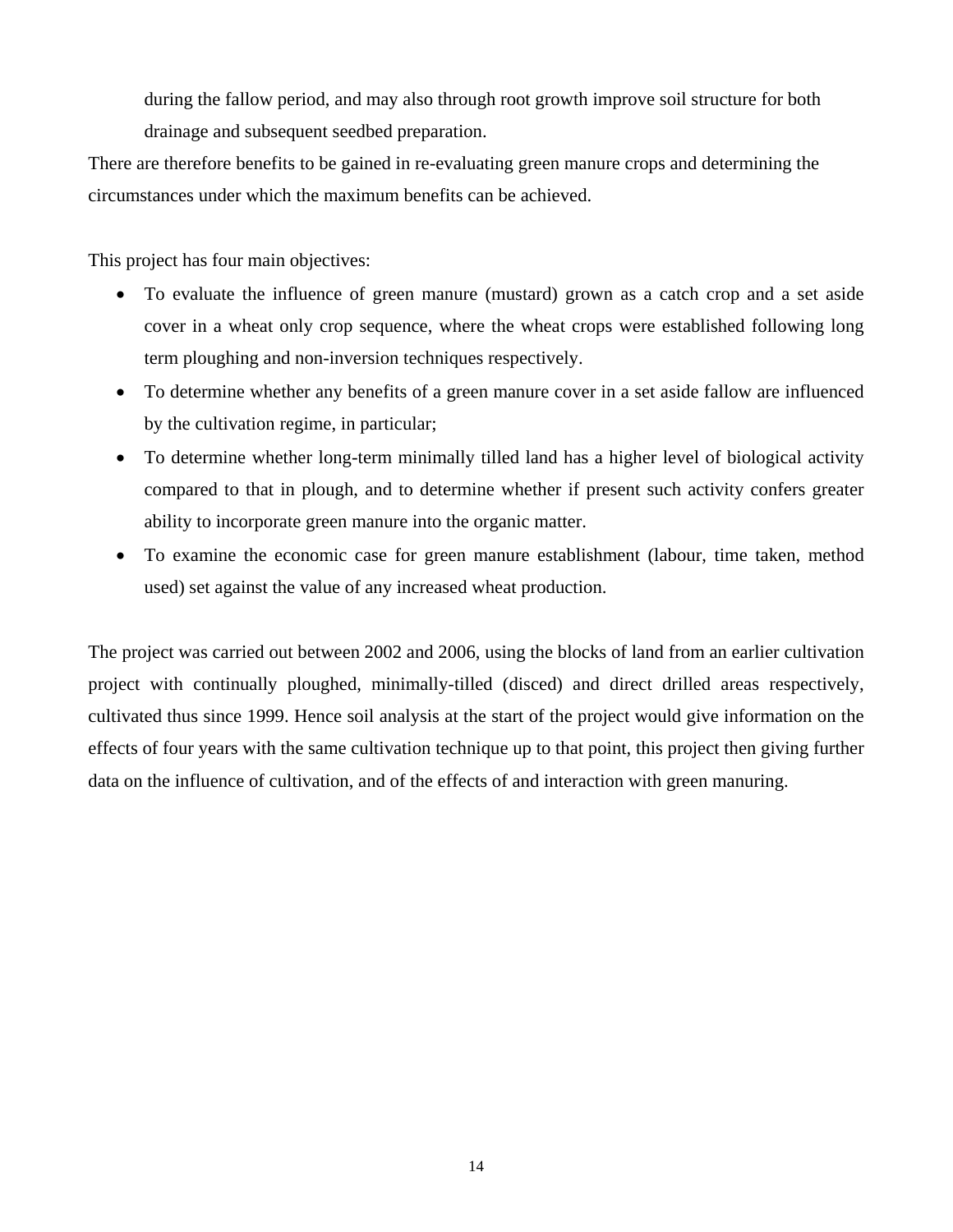## **Materials and methods**

Field trials were conducted at two locations in the south of England; Andover in Hampshire and Cirencester in Gloucestershire. The Andover site was on a typical southern chalk soil type, (Carstens series) and the Cirencester site was a medium soil over gravel (Badsey series).

## **Crop details**

Winter wheat was grown as a) a continuous wheat, or b) a rotational crop in a sequence alternating with natural regeneration set-aside.

In the continuous wheat blocks, white mustard was sown after harvest and allowed to grow before being destroyed prior to sowing the next wheat crop, i.e. a growing period of six to eight weeks. In the rotational wheat, mustard was sown in the set-aside stubble in spring, and again destroyed prior to sowing the following wheat crop, i.e. with a growing season of three-four months.

Control blocks without mustard were included in all cases.

| 2003                  |                    | 2004      |         | 2005                  | 2006    |    |
|-----------------------|--------------------|-----------|---------|-----------------------|---------|----|
| WW                    | $+/-$<br><b>GM</b> | <b>WW</b> | $+/-GM$ | WW                    | $+/-GM$ | WW |
| Set-aside<br>$+/- GM$ |                    | WW        |         | Set-aside<br>$+/-$ GM |         | WW |

The matrix of cropping treatments is therefore as follows:

## **Crop establishment**

Both wheat crops (continuous and rotational) were sown, using a Vaderstad Rapid drill, following a) minimal tillage (discing), b) ploughing, or c) direct drilled (no seedbed cultivations). Straw from previous wheat crops was chopped and spread.

These cultivations were employed on the same areas of the trial throughout the project, and in addition the same cultivation regimes had been followed, again on the same respective trial areas, for four years prior to the start of this project, as part of an earlier HGCA-funded project (#1489)

White mustard was sown with a combination disc cultivator/seeder (the Vaderstad 'Biodrill') for all blocks apart from the direct drilled continuous wheat. Due to the need to avoid cultivations in these blocks prior to sowing, the mustard seed was broadcast into the previous wheat crop just prior to its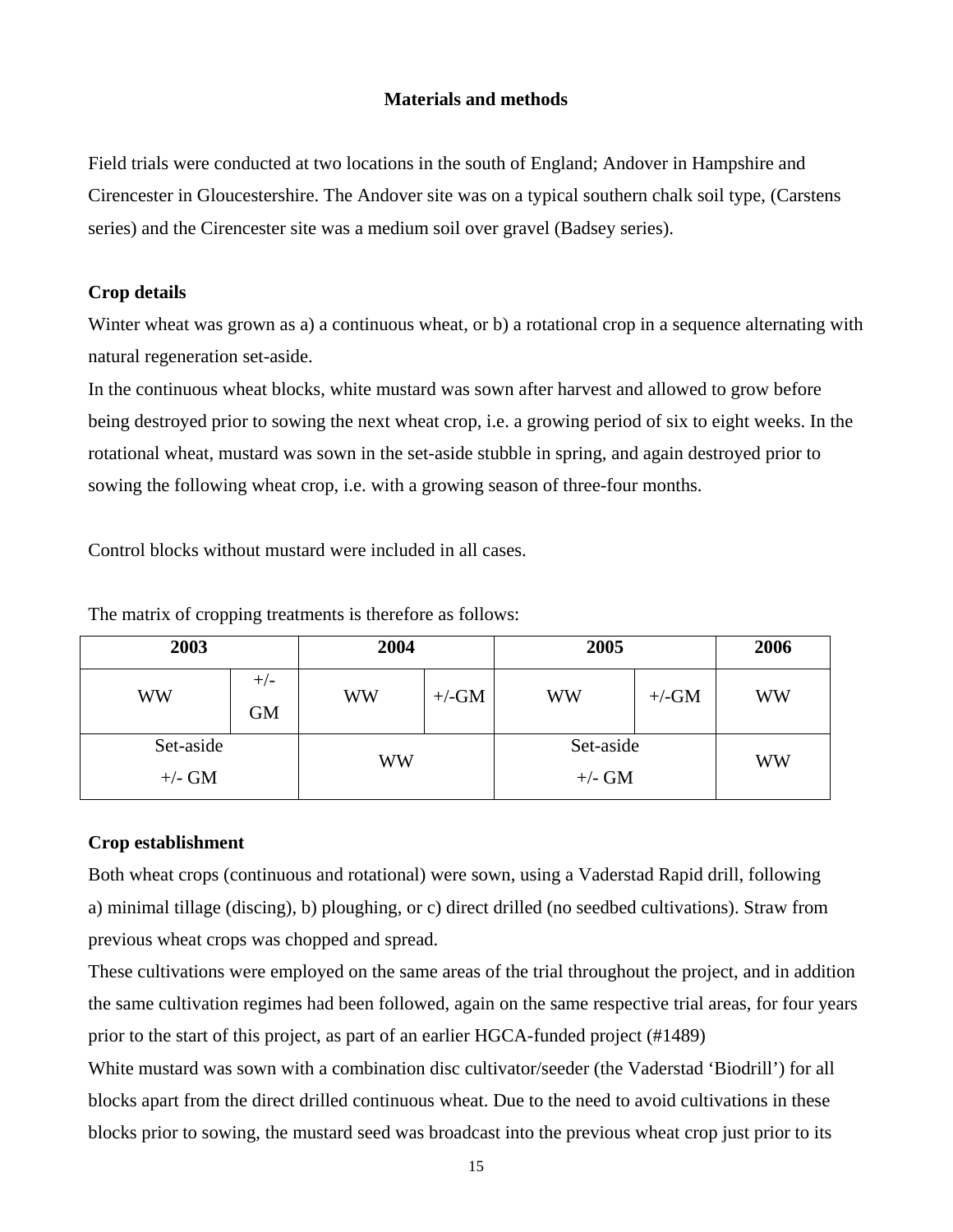harvest, in order to give the mustard as much opportunity as possible to establish in the absence of any seed incorporation.

In all cases the mustard was sprayed-off with glyphosate prior to the next crop being sown.

## **Assessments**

Assessments were made of:

- (i) wheat crop establishment
- (ii) biomass of mustard produced prior to destruction
- (iii) nitrogen content of mustard
- (iv) wheat crop yield

In addition, soil analyses were carried out at regular intervals during the project to determine:

- (i) soil pH
- (ii) total carbon
- (iii) total nitrogen
- (iv) microbial biomass carbon
- (v) soil respiration
- (vi) water holding capacity

The analytical methods used for these tests are described in Appendix 1.

In this way the influence of cultivation technique and incorporation of a green manure on a) the physical and biological characteristics of the soil, and b) crop yield, could be assessed.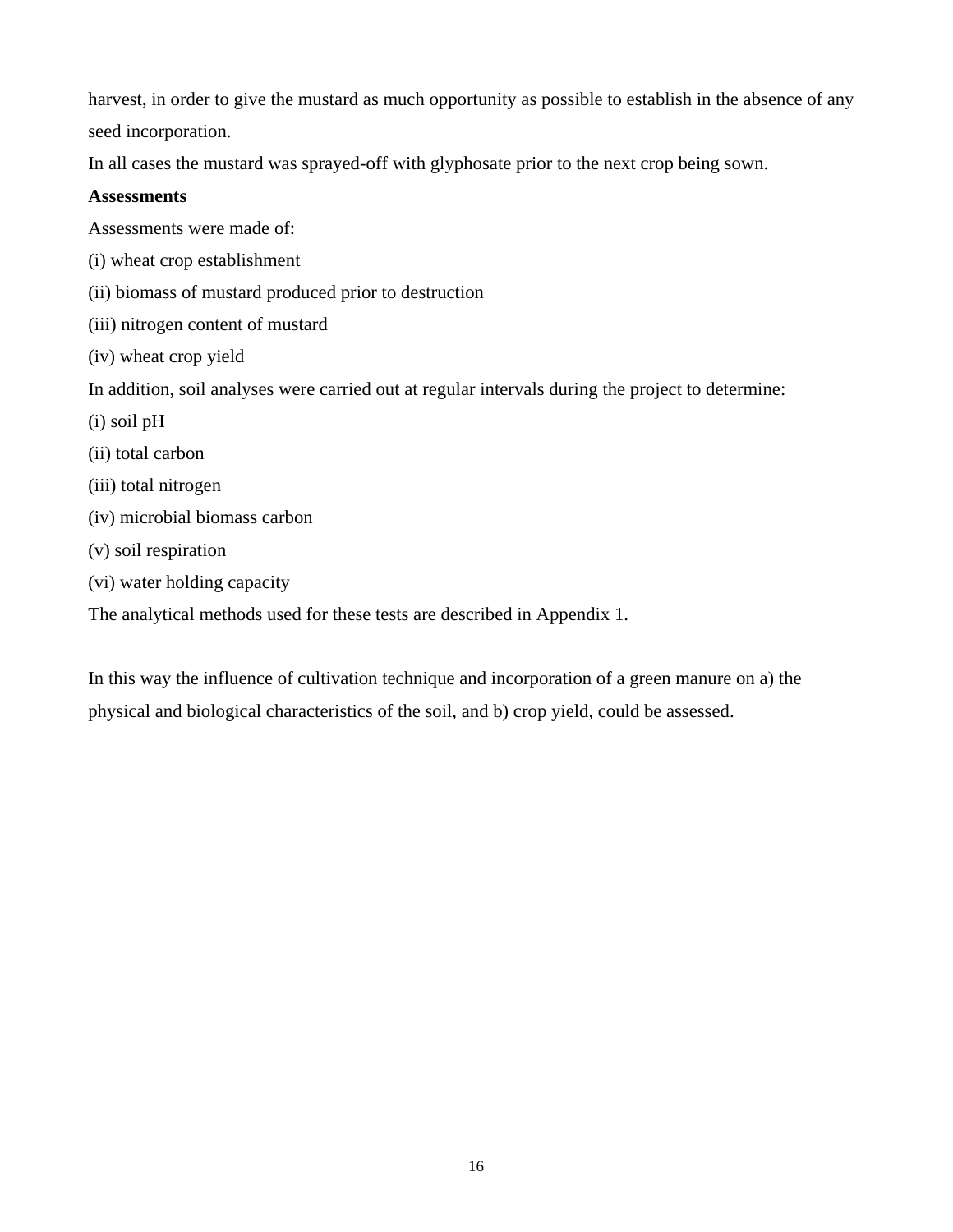### **Results**

### **1. Plant populations (wheat)**

Plant establishment as a percentage of seeds sown was frequently around 50-60%, which may be considered low but reflects a continuous wheat situation where sowing is later than might be considered optimal, as a result of allowing time for a mustard crop to grow to a good size before destroying it, as was often the case in the continuous wheat.

The most consistent effect on establishment was that of cultivation technique, with ploughing giving the highest plant populations in many cases, at both sites. This was most commonly seen in the continuous wheat, the influence of ploughing in this respect being less consistent in the rotational (first) wheat crops. Direct drilling consistently produced the lowest established population in both rotations.

Green manure had little effect on establishment. Although it was seen to slow down establishment where not incorporated, i.e. in the direct drill blocks, the final plant population was not always affected and in many comparisons the establishment was slightly improved (not significant) where mustard had been grown.

|                    |     | 2003  | 2004 |       |     | 2005  |     | 2006  |
|--------------------|-----|-------|------|-------|-----|-------|-----|-------|
|                    |     | $+GM$ |      | $+GM$ |     | $+GM$ |     | $+GM$ |
| Andover            |     |       |      |       |     |       |     |       |
| Continuous         |     |       |      |       |     |       |     |       |
| Disc               | 212 | 202   | 221  | 231   |     |       | 172 | 168   |
| Plough             | 223 | 206   | 217  | 217   |     |       | 133 | 147   |
| Direct             | 135 | 171   | 236  | 214   |     |       | 114 | 138   |
| Rotational         |     |       |      |       |     |       |     |       |
| Disc               |     |       | 213  | 207   |     |       | 91  | 115   |
| Plough             |     |       | 199  | 196   |     |       | 106 | 114   |
| Direct             |     |       | 187  | 194   |     |       | 98  | 121   |
| <b>Cirencester</b> |     |       |      |       |     |       |     |       |
| Continuous         |     |       |      |       |     |       |     |       |
| Disc               | 229 | 198   | 187  | 205   | 149 | 141   | 163 | 163   |
| Plough             | 243 | 260   | 177  | 194   | 199 | 192   | 185 | 189   |
| Direct             | 169 | 184   | 156  | 130   | 143 | 106   | 128 | 130   |
| Rotational         |     |       |      |       |     |       |     |       |
| Disc               |     |       | 205  | 187   |     |       | 180 | 157   |
| Plough             |     |       | 185  | 207   |     |       | 161 | 185   |
| Direct             |     |       | 157  | 125   |     |       | 132 | 126   |

## **Table 1. Plant population (plants/m2 )**

350 seeds/ $m^2$ sown in each case.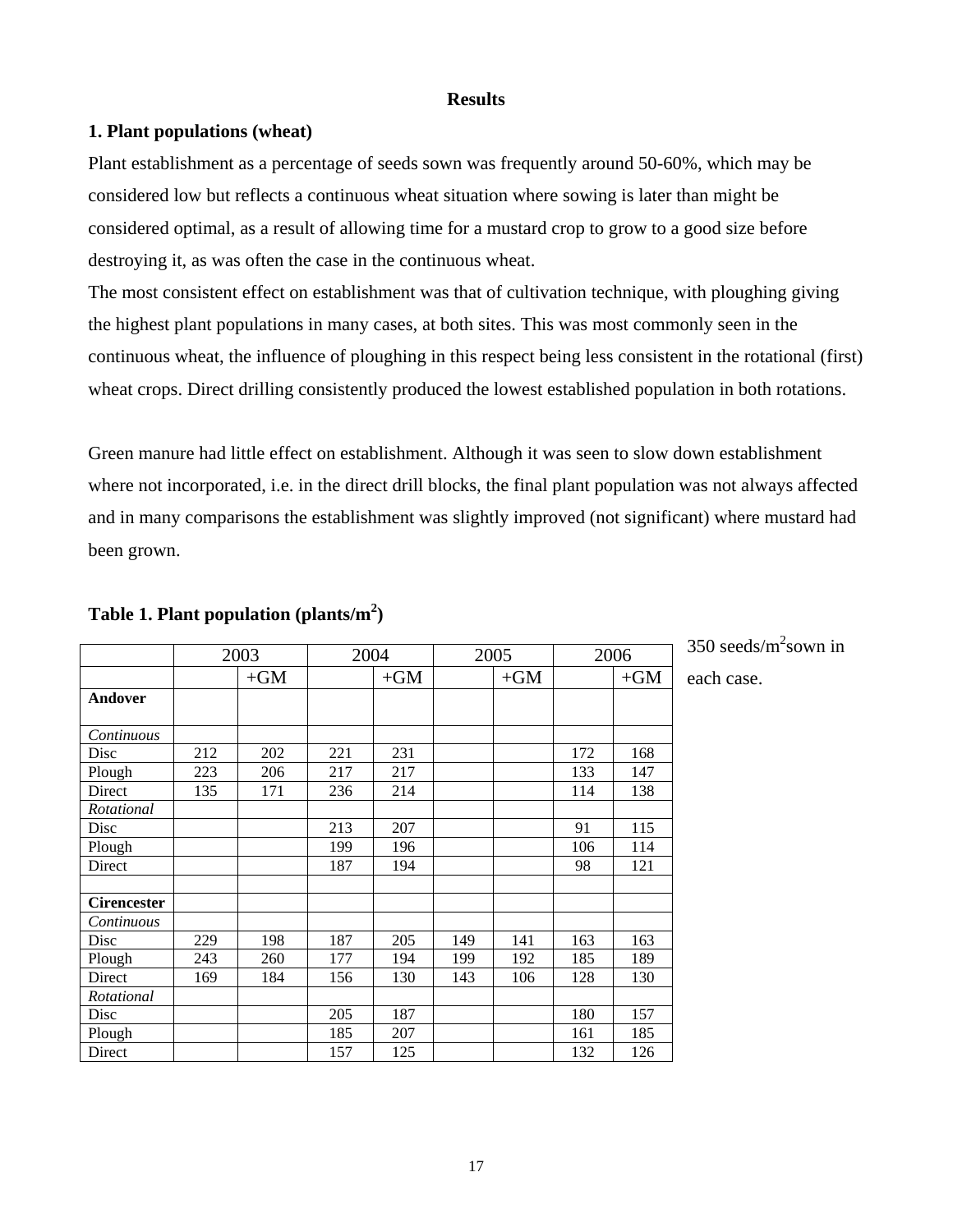## **2. Green manure biomass**

## **Table 2. Dry matter of white mustard grown between consecutive winter wheat crops (kg DM/ha)**

a) autumn sown (in continuous wheat sequence)

### **Andover**

|              | $2002$ (autumn) | 2003 | 2004 | 2005 |
|--------------|-----------------|------|------|------|
| Plough       | 746             | 327  | 164  | 112  |
| Min till     | 584             | 377  | 93   | 95   |
| Direct drill | 2480            | 114  | 383  | 897  |

### **Cirencester**

|              | 2002 | 2003 | 2004 | 2005 |
|--------------|------|------|------|------|
| Plough       | 1028 |      | 211  |      |
| Min till     | 1156 |      | 256  |      |
| Direct drill | 4928 | 3234 | 1110 |      |

b) spring sown (in set aside of rotational wheat sequence):

## **Cirencester**

|                    | 2003 | 2005 |
|--------------------|------|------|
| (All cultivations) | 681  | 750  |

As the mustard in set-aside was established by the same method in all blocks, no distinction was made between the cultivation treatments for this assessment.

(Data unavailable for Andover site).

Figures of mustard biomass are variable in the continuous wheat rotation. The short growing period in this case meant that the growth of the mustard was strongly dependent on sufficient moisture in the soil after harvest, and any prolonged dry weather at this time severely restricted growth. For example, at Cirencester in autumn 2003, no mustard grew in the minimum tillage and plough blocks, in common with many winter rape crops that season. The earlier planting in the direct drill blocks gave the mustard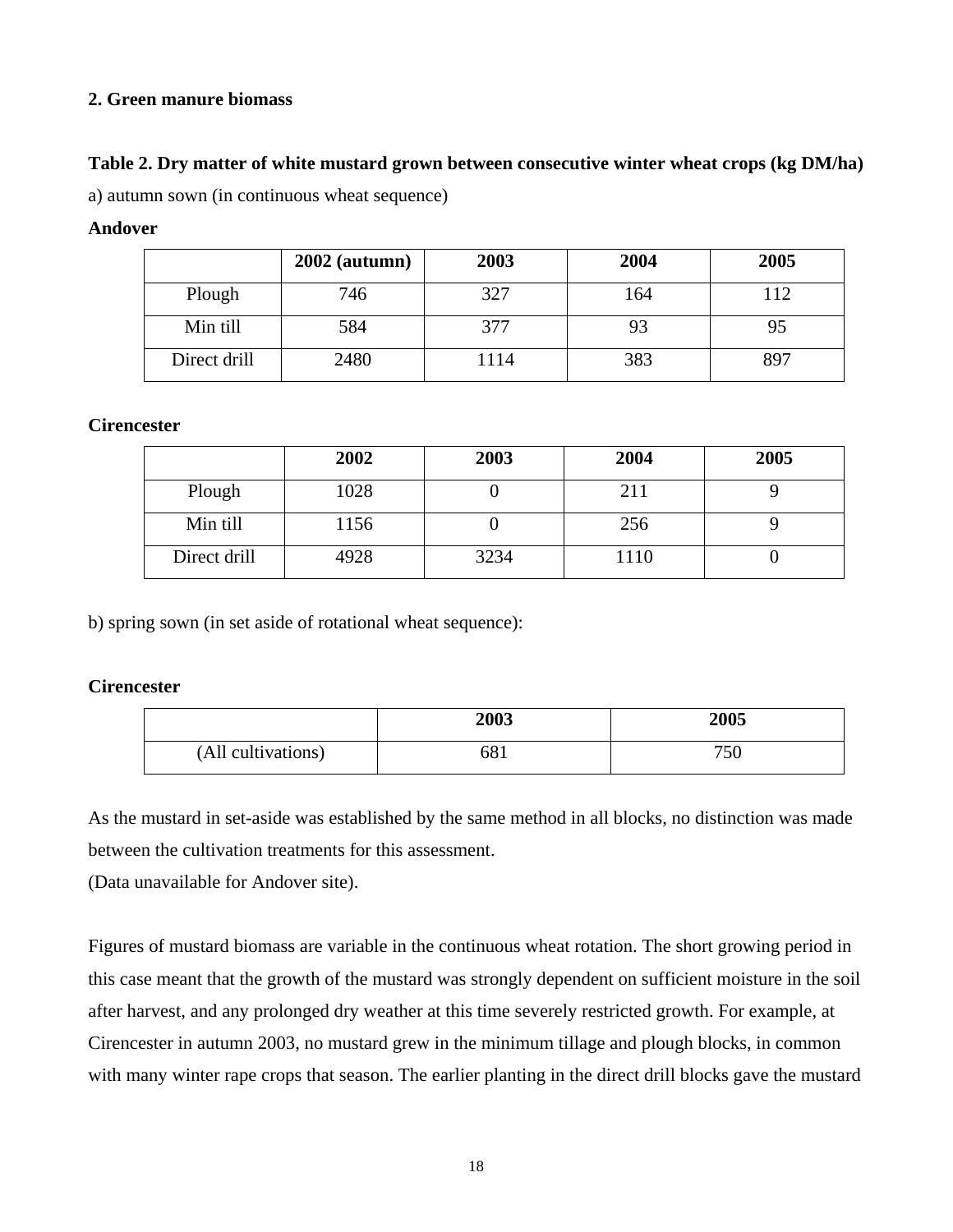an advantage in this respect, and a good crop was achieved. At the Andover site, the earlier establishment of mustard in the direct drill blocks consistently gave higher biomass figures.

Although less data is available for the mustard grown in set aside in the rotational wheat, it was noted that, with a longer growing season, better, more consistent mustard crops were achieved in all cultivation blocks.

**Nitrogen analysis** of mustard prior to incorporation showed values in the range 5.0-6.0% at both sites, with little variation between cultivation treatments. This would give a potential nitrogen input into the soil of around 30-35kg/ha N in the rotational wheat, and between 5 and 250kg/ha N in the continuous wheat rotation, depending on the biomass of mustard achieved.

## **3. Soil analyses**

### **(i) Soil pH**

Analysis of soil pH was conducted on three occasions, 2002, 2004 and 2006, 0-10cm depth In the latter two sample years the effects of green manure could be assessed.

|                   |                          | Andover |                          |      | Cirencester                  |      |                 |      |
|-------------------|--------------------------|---------|--------------------------|------|------------------------------|------|-----------------|------|
|                   | 2002                     | 2004    | 2006                     | 2006 | 2002                         | 2004 | 2006            | 2006 |
|                   |                          | Rot     | Rot                      | Cont |                              | Rot  | Rot             | Cont |
| Plough            | 7.4                      | 7.1     | 7.0                      | 7.1  | 7.7                          | 7.7  | 7.6             | 7.3  |
| $Plough + GM$     | $\qquad \qquad -$        | 6.8     | 6.9                      | 7.0  | $\qquad \qquad \blacksquare$ | 7.5  | 7.4             | 7.3  |
| Min Till          | 7.2                      | 6.6     | 6.5                      | 6.1  | 7.8                          | 7.5  | 7.5             | 7.3  |
| $Min$ Till + $GM$ |                          | 6.5     | 6.4                      | 6.7  | $\overline{a}$               | 7.6  | 7.6             | 7.4  |
| Direct            | 7.3                      | 6.4     |                          |      | 7.7                          | 7.6  |                 |      |
| $Direct + GM$     | $\overline{\phantom{a}}$ | 6.8     | $\overline{\phantom{0}}$ |      | $\overline{a}$               | 7.4  | $\qquad \qquad$ |      |

**Table 3. Effect of cultivation and green manure on soil pH (0-10cm) in continuous (Cont) and rotational (Rot) wheat** 

Note: at the time of the 2002 assessment, no green manure had been sown. Samples were bulked across both rotations. Continuous wheat blocks were only sampled in 2006. The 2006 assessments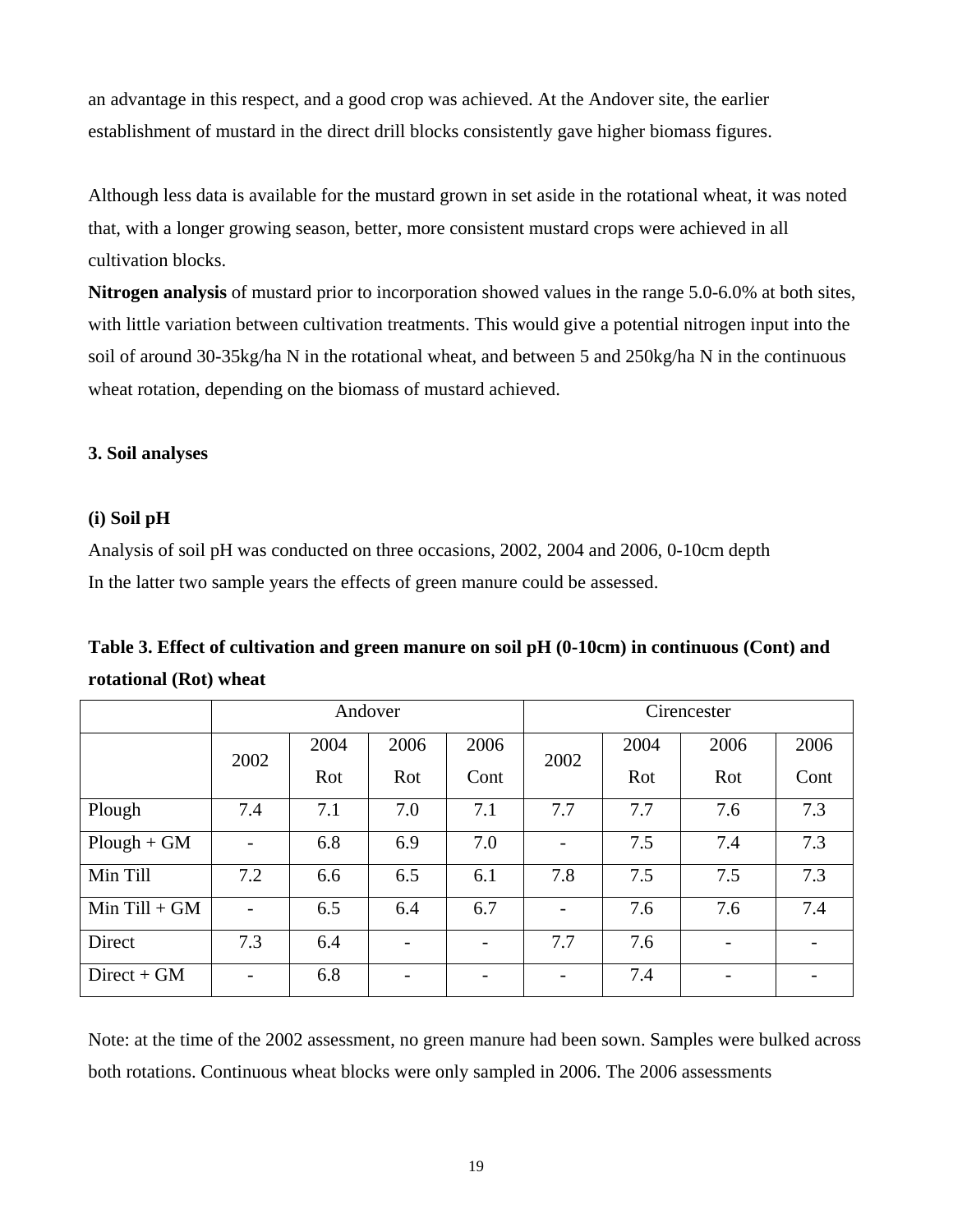concentrated on differences between inversion (plough) and non-inversion (min. till) cultivations and the direct drill treatment was not included.

The Cirencester soil tended to be less acidic than the Andover soil. Effects of cultivation were small at Cirencester, though at Andover there was a tendency for non-inversion cultivation to produce lower pH. Effects of green manure on pH were small and inconsistent.

## **(ii) Total carbon (%)**

| Table 4. Effect of cultivation and green manure on total carbon content of soil (%) |
|-------------------------------------------------------------------------------------|
|-------------------------------------------------------------------------------------|

|               |                   | Andover |      |      | Cirencester              |      |      |      |
|---------------|-------------------|---------|------|------|--------------------------|------|------|------|
|               | 2002              | 2004    | 2006 | 2006 | 2002                     | 2004 | 2006 | 2006 |
|               |                   | Rot     | Rot  | Cont |                          | Rot  | Rot  | Cont |
| Plough        | 1.97              | 1.90    | 1.86 | 1.97 | 5.62                     | 5.65 | 5.35 | 5.71 |
| $Plough + GM$ | $\qquad \qquad -$ | 1.88    | 1.93 | 2.07 |                          | 5.91 | 5.60 | 5.58 |
| Disc          | 2.30              | 2.23    | 2.31 | 2.33 | 5.86                     | 5.87 | 5.70 | 6.13 |
| $Disc + GM$   | $\qquad \qquad -$ | 2.32    | 2.23 | 2.34 | $\overline{\phantom{0}}$ | 6.41 | 6.85 | 6.12 |
| Direct        | 2.16              | 2.33    |      |      | 5.82                     | 5.79 |      |      |
| $Direct + GM$ | $\qquad \qquad =$ | 2.22    |      |      |                          | 6.05 |      |      |

In all three years both trials showed higher carbon levels with the two non-inversion treatments. In the rotational wheat at Cirencester (only) in 2006, green manure appeared to give slightly higher carbon levels.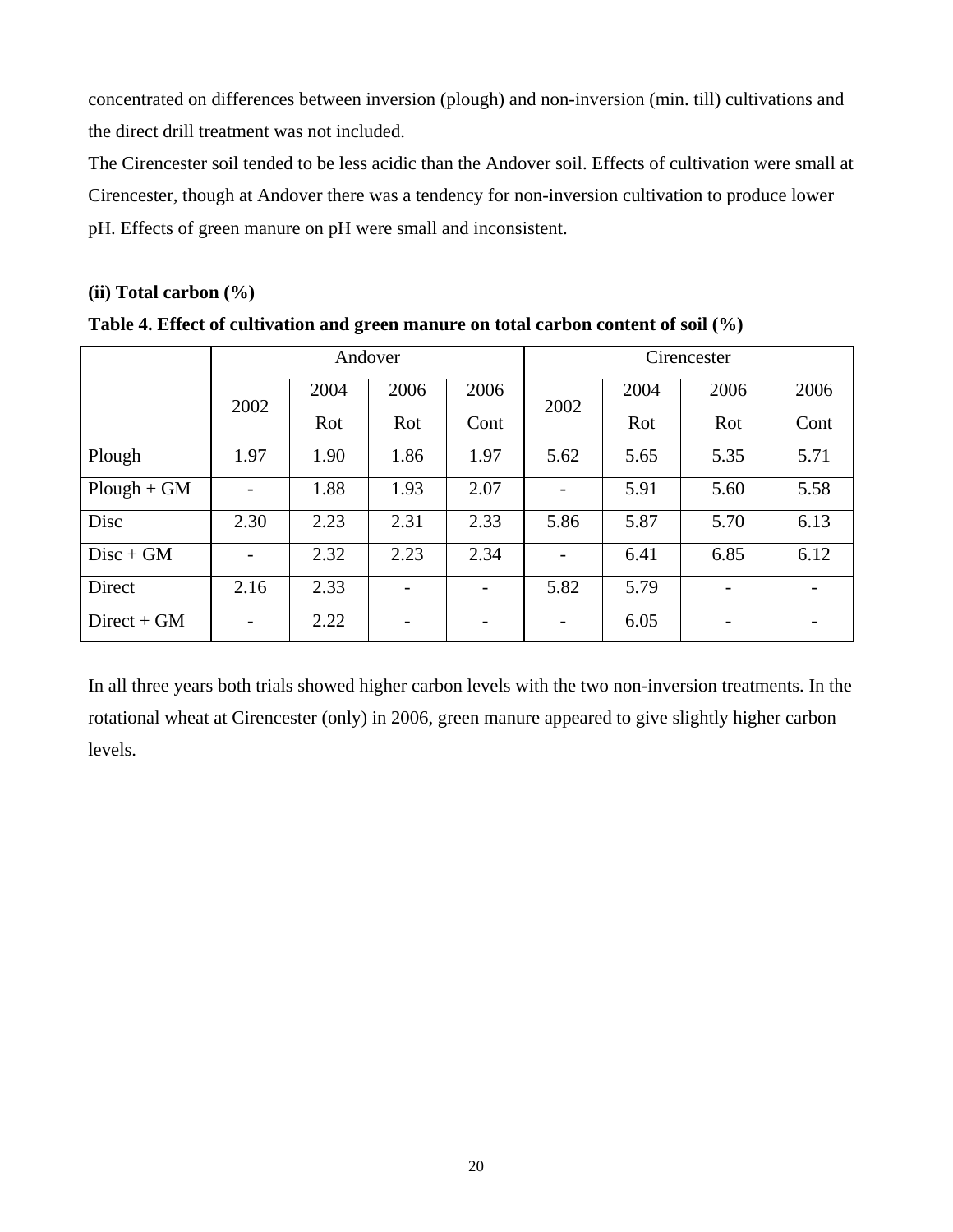### **(iii) Total nitrogen (%)**

|               |                          | Andover |      |      | Cirencester |      |      |      |
|---------------|--------------------------|---------|------|------|-------------|------|------|------|
|               | 2002                     | 2004    | 2006 | 2006 | 2002        | 2004 | 2006 | 2006 |
|               |                          | Rot     | Rot  | Cont |             | Rot  | Rot  | Cont |
| Plough        | 0.19                     | 0.19    | 0.18 | 0.19 | 0.59        | 0.60 | 0.57 | 0.61 |
| $Plough + GM$ | $\overline{\phantom{0}}$ | 0.50    | 0.18 | 0.20 |             | 0.62 | 0.59 | 0.60 |
| Disc          | 0.22                     | 0.22    | 0.22 | 0.21 | 0.60        | 0.62 | 0.60 | 0.65 |
| $Disc + GM$   | $\overline{\phantom{0}}$ | 0.23    | 0.21 | 0.21 |             | 0.65 | 0.63 | 0.64 |
| Direct        | 0.21                     | 0.22    |      |      | 0.61        | 0.61 |      |      |
| $Direct + GM$ | $\overline{\phantom{a}}$ | 0.50    |      |      |             | 0.62 |      |      |

### **Table 5. Effect of cultivation and green manure on total nitrogen content of soil (%)**

In 2002 differences between cultivation treatments were not significant. In 2004, both the plough and direct drill treatments showed significant increases in soil N levels where green manure was used, but this was not seen with the disc treatment. In 2006 N levels were again very similar with little or no differences between treatments, other than the consistently higher levels at Cirencester compared to Andover.

## **(iv) Microbial biomass**

Microbial biomass was assessed as biomass carbon (i.e. carbon in living material). The soil microbial biomass is the collective mass of all the soil micro-organisms (e.g. fungi, bacteria, yeasts, actinomycetes, protozoa etc.), and can be considered as an 'early warning' of the direction of change in total soil organic matter, long before it can be detected by classical chemical analysis. (Powlson et. al. 1987, Anderson and Domsch 1989)

**2002:** In this first analysis, without the green manure comparisons, samples were taken from two soil depths.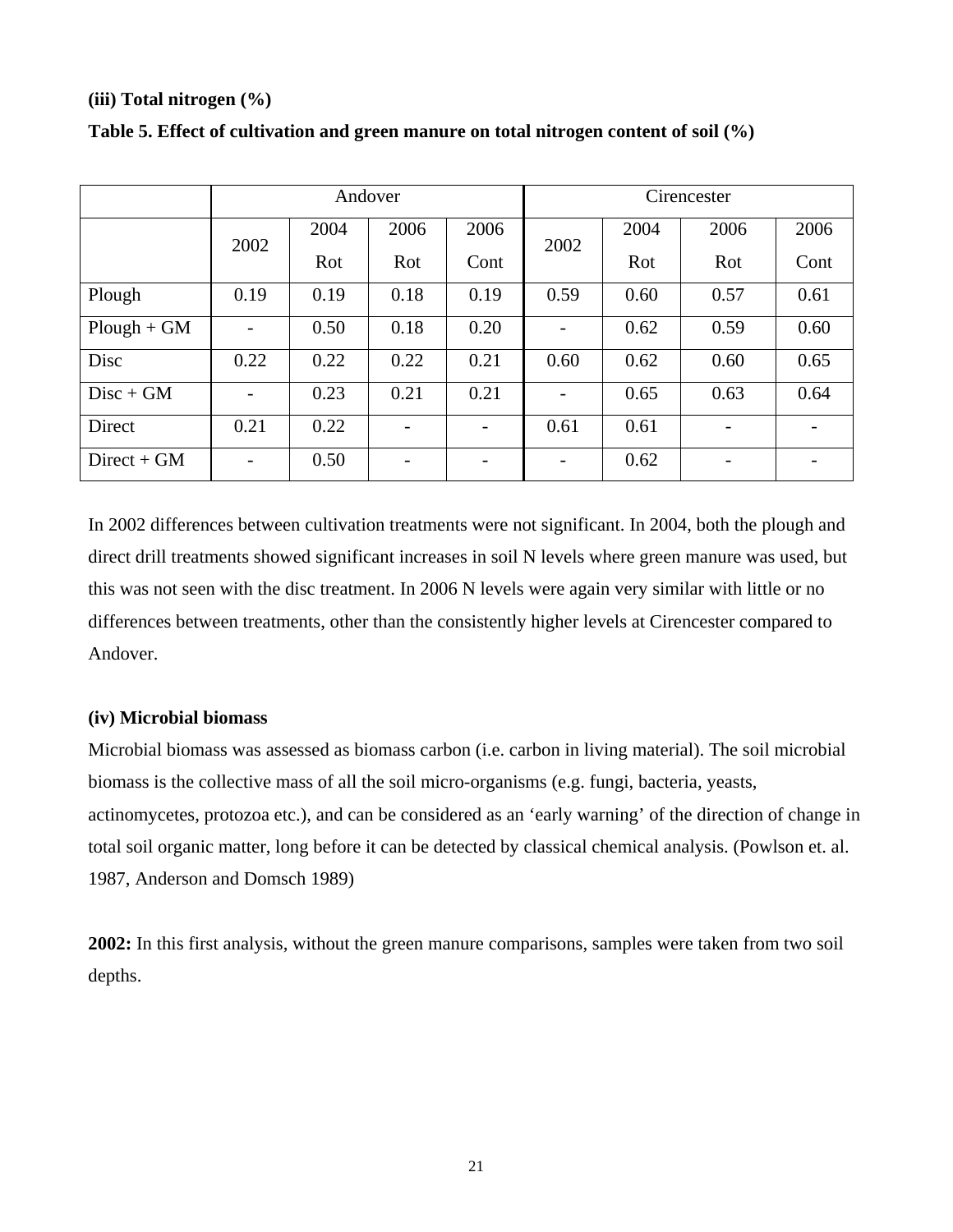**Fig 1. Effect of cultivation on biomass carbon at different depths (mic.grams biomass C g-1 soil), Cirencester 2002** 



| Soil depth: | $0-10$ cm | S.E. | $10-23$ cm | S.E. |
|-------------|-----------|------|------------|------|
| Plough      | 370       | 40   | 346        | 22   |
| Disc        | 410       | 55   | 380        | 26   |
| Direct      | 411       | 43   | 373        | 33   |

There is significantly more biomass-C in the upper than in the lower soil layer with the disc and direct drill treatments. The difference between soil layers with the plough treatment is not significant. In addition, there is consistently more biomass-C in the upper layer for both the direct and disc treatments than in the plough treatment.

This indicates, even at this early stage, that microbial biomass is higher with non-inversion cultivations (these having been followed for four years at this point) and more concentrated in the upper soil layers where conditions are more conducive to their activity (i.e. more aerobic).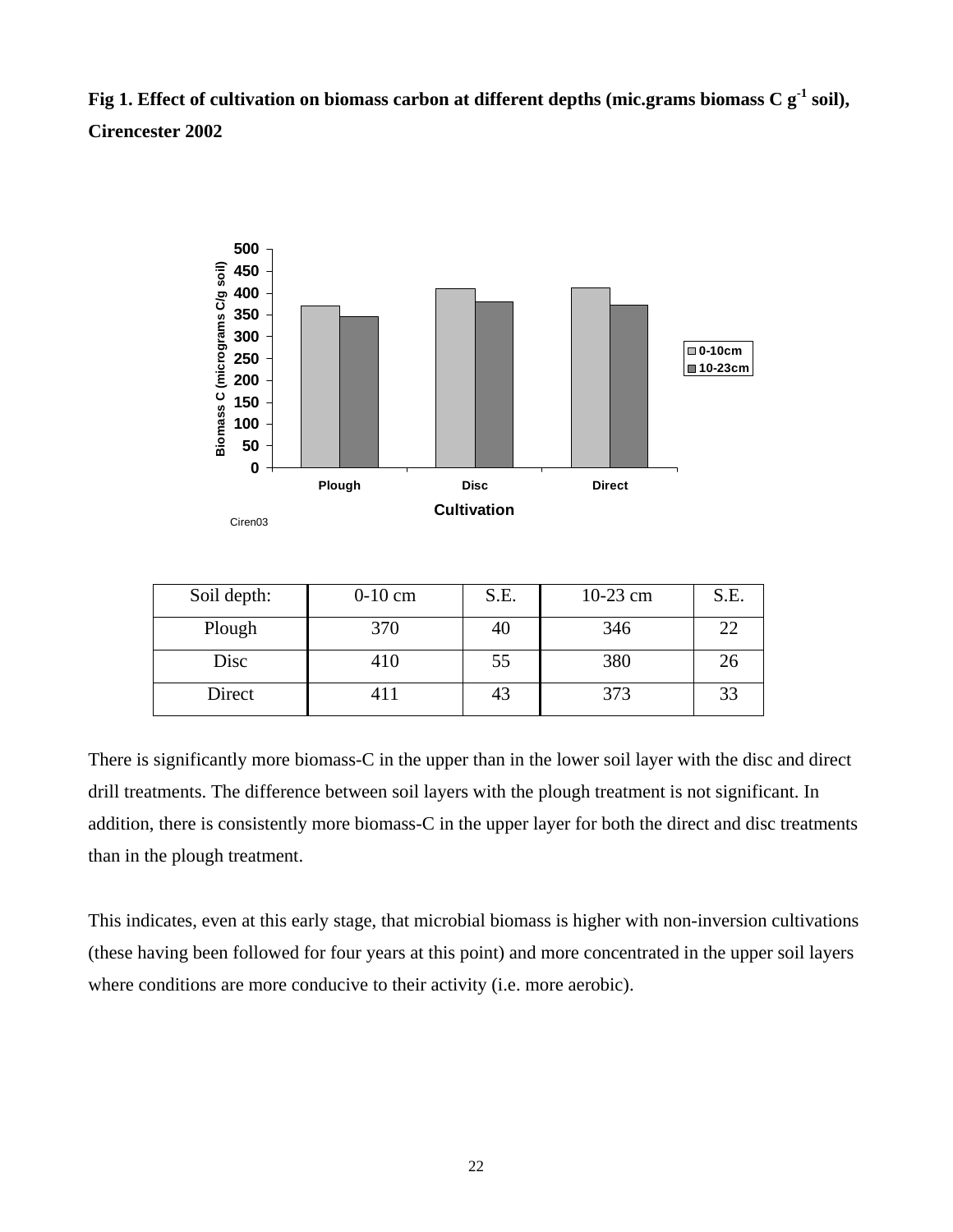**Fig 2. Effect of cultivation on biomass carbon at different depths (mic.grams biomass C g-1 soil), Andover 2002** 



| Soil depth: | $0-10$ cm | S.E. | $10 - 23$ | S.E. |
|-------------|-----------|------|-----------|------|
| Plough      | 134       |      | 115       |      |
| Disc        | 170       | 14   | 132       | 26   |
| Direct      | 153       |      | 114       |      |

Similar trends to the Cirencester data are seen here, with larger differences in biomass-C between the two sample layers with the non-inversion treatments, and a smaller difference with the plough. Also, again the non-inversion treatments show higher levels than the plough in the upper layer, to a greater extent than in the lower sample layer. There is also considerably less biomass-C overall in this soil, compared to Cirencester. This may be a function of soil type and/or cropping history.

For the second set of analyses, comparisons were made between +/- green manure treatments, within each cultivation treatment, rather than between soil depths (figs  $3 \& 4$ ). Only the continuous wheat blocks were sampled.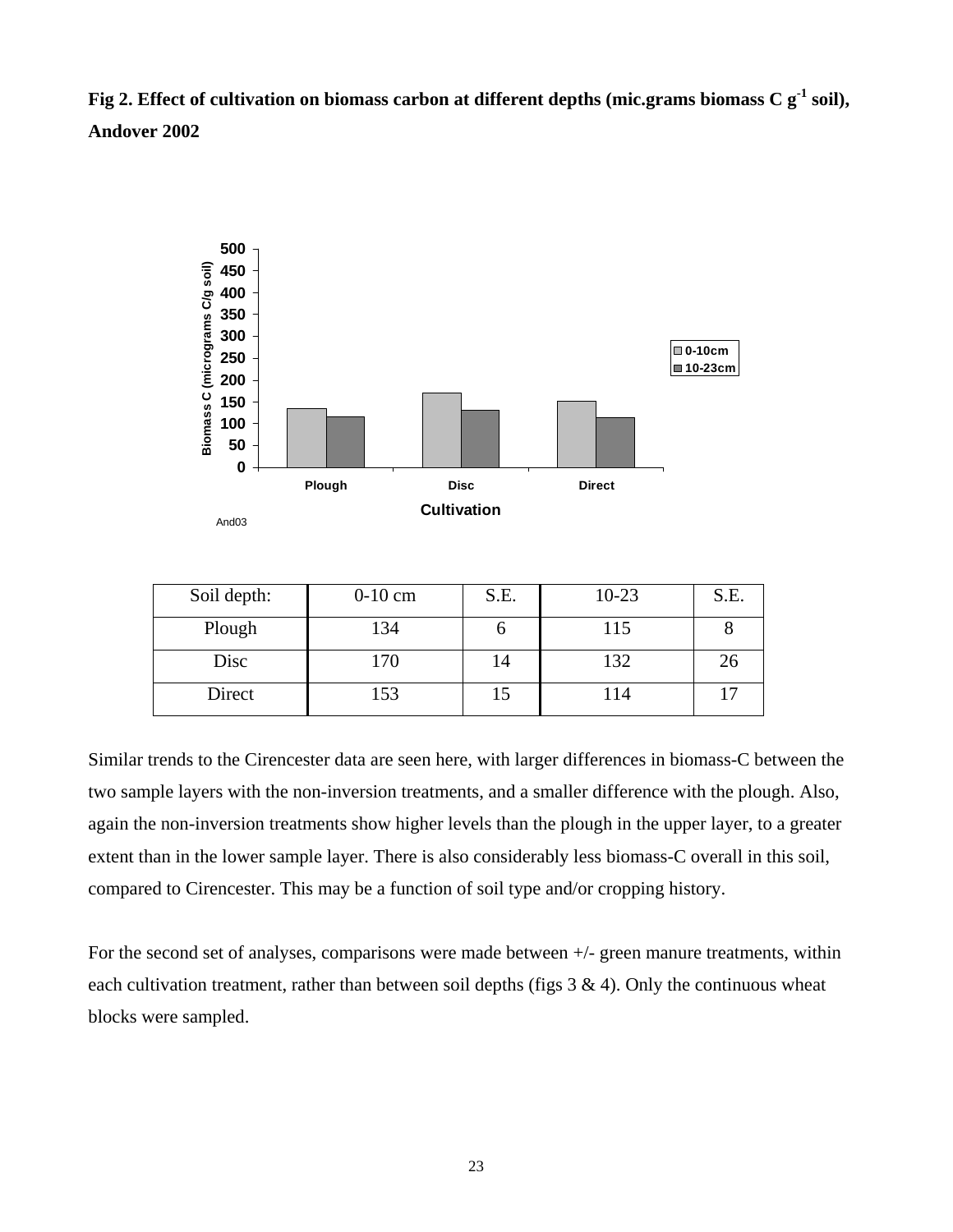**Fig 3. Effect of cultivation and green manure incorporation (+/- M) on biomass carbon (mic.grams biomass C g-1 dry soil), Cirencester 2004** 

**2004** 



The data show significantly more biomass-C where mustard had been grown, in the plough and disc blocks, but no significant such effect following direct drilling of the following wheat. There is also, as seen in 2002, significantly more biomass-C in the two non-inversion treatments than in the plough treatment, both with and without a preceding green manure crop.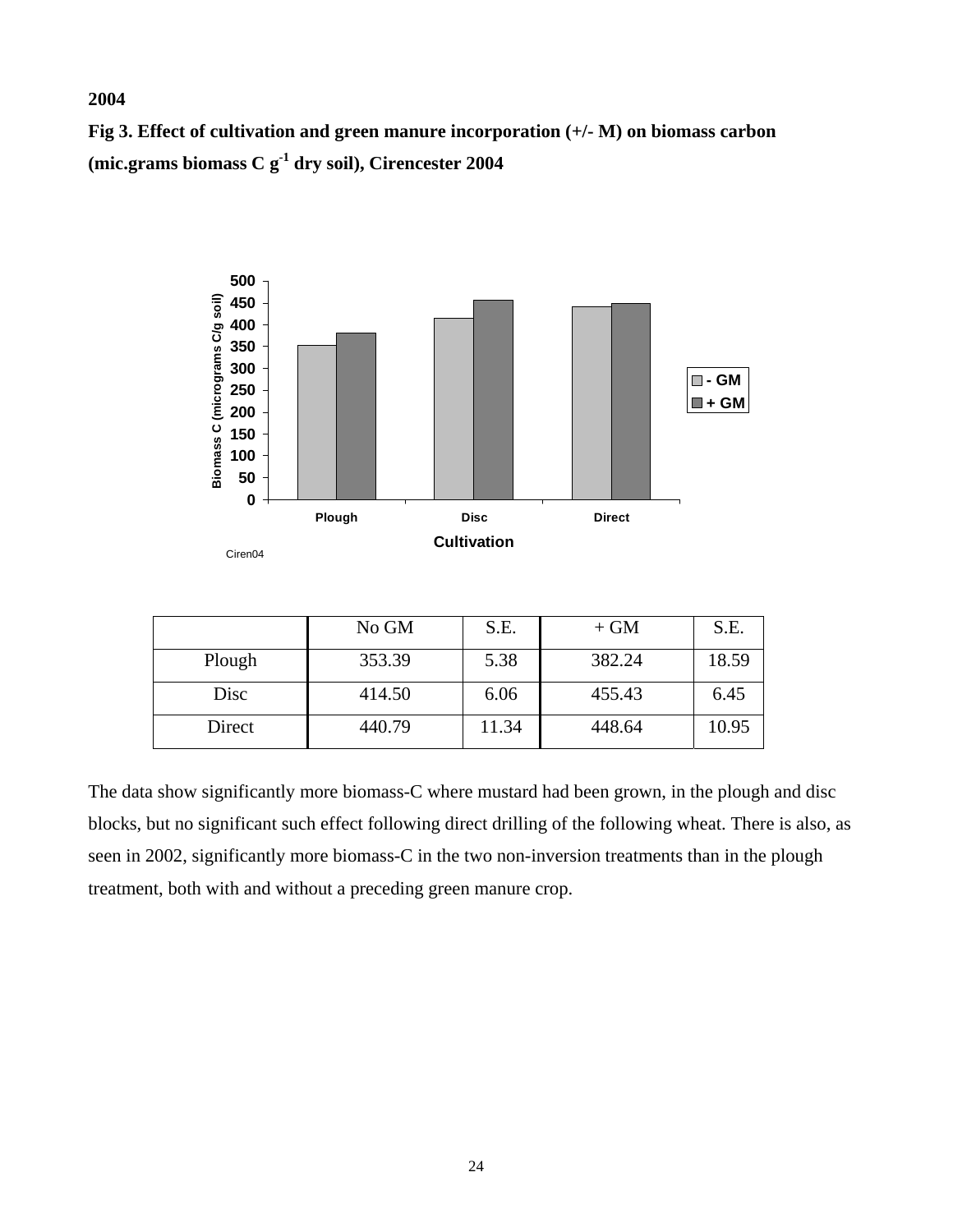**Fig. 4 Effect of cultivation and green manure incorporation (+/- GM) on biomass carbon (mic.grams biomass C g-1 dry soil), Andover 2004** 



|        | No GM  | S.E.  | $+ GM$ | S.E. |
|--------|--------|-------|--------|------|
| Plough | 152.38 | 15.12 | 151.77 | 8.30 |
| Disc   | 165.88 | 4.00  | 194.97 | 7.18 |
| Direct | 182.19 | 9.08  | 179.94 | 4.67 |

Results from this site again show considerably lower biomass-C values than those recorded at Cirencester, again presumed to be a reflection of soil type. Nevertheless there was a significant improvement from green manure in biomass-C in the disc treatment, but no significant differences with ploughing or direct drilling. The effects of cultivation on biomass-C are also smaller at this site, and not always significant.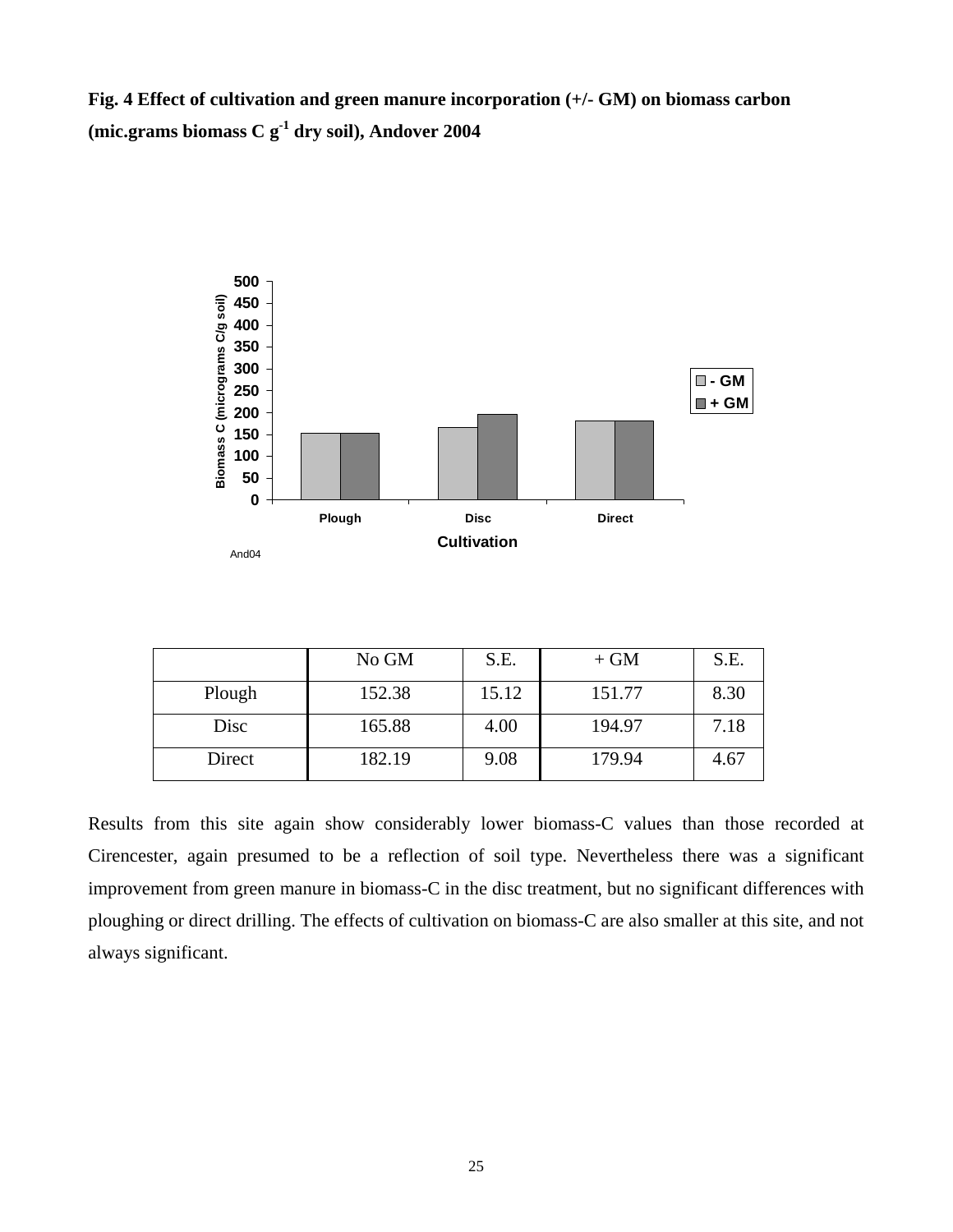#### **2006**

**Fig 5. Effect of cultivation and green manure incorporation (+/- GM) on biomass carbon (mic.grams biomass C g-1 dry soil), Cirencester 2006** 



|                | No GM   | S.E.   | $+ GM$  | S.E.   |
|----------------|---------|--------|---------|--------|
| Rot. Plough    | 1125.30 | 39.52  | 1241.17 | 111.44 |
| Rot. Disc      | 1300.13 | 36.32  | 1445.79 | 47.51  |
| Contin. Plough | 1164.42 | 119.82 | 1241.89 | 52.12  |
| Contin. Disc   | 1464.39 | 44.84  | 1475.48 | 55.98  |

In this season a comparison was made between cultivations, rotation position and  $+/-$  green manure (mustard) for each of the sites. The cultivation comparisons were simplified as inversion v noninversion (plough v disc respectively).

For all four rotation/cultivation comparisons, the previous incorporation of green manure led to an increase in the biomass-C. These changes were small but tended to be greater in the rotational wheat, where mustard had been grown in set-aside in the year previous to the wheat crop. As seen earlier, this approach produced more extensive growth in the mustard and hence more green manure biomass tended to be incorporated into the soil. In the continuous wheat the mustard was grown in a shorter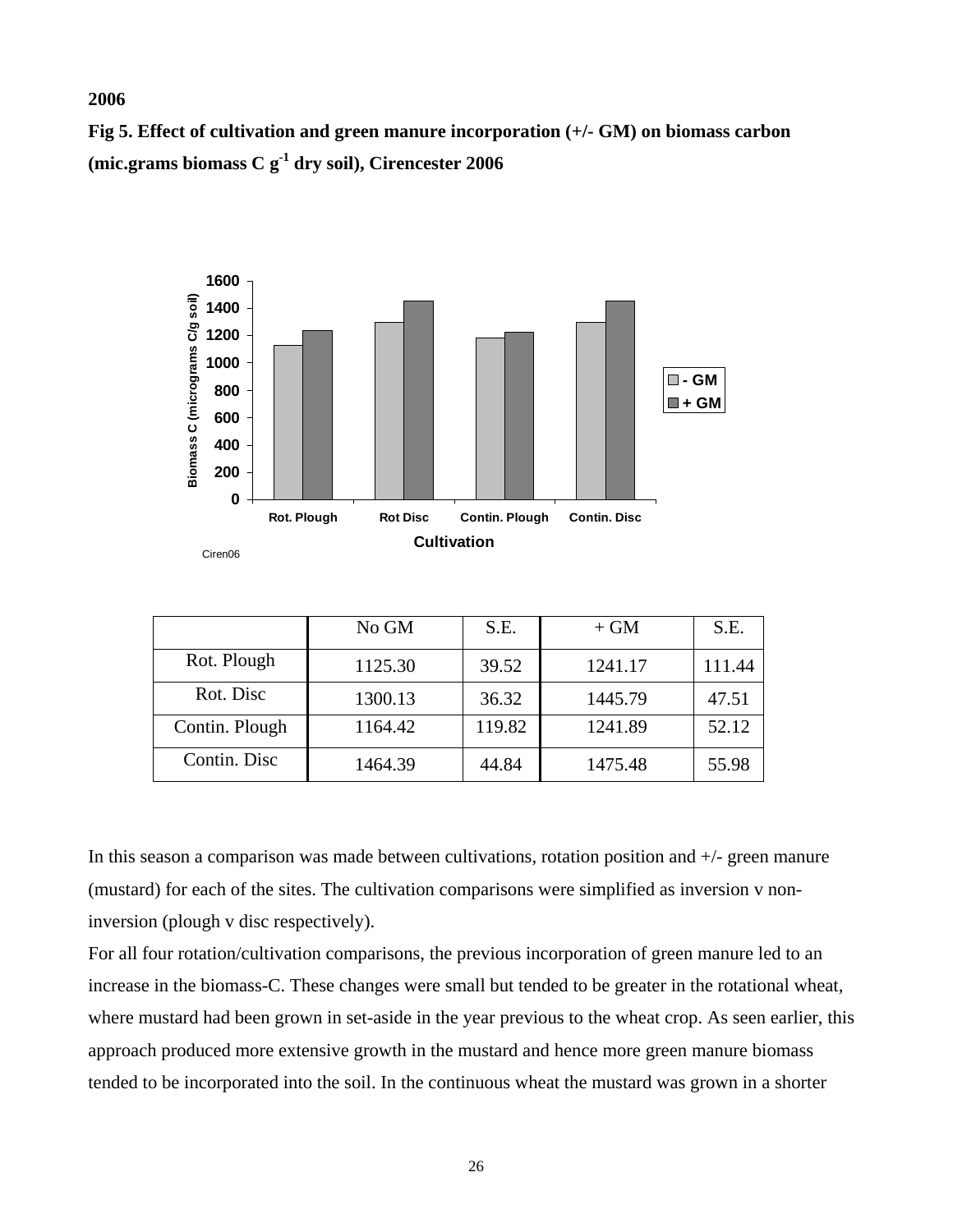'window' between winter wheat crops and hence less mustard biomass was produced and incorporated. These differences are reflected in the figures here.

There is, however, once again an indication of higher biomass-C levels with non-inversion than with inversion or plough-based cultivation. This again is evident both with and without green manure.

## **Fig. 6. Effect of cultivation and green manure incorporation (+/- GM) on biomass carbon (mic.grams biomass C g-1 dry soil), Andover 2006**



|                | No GM  | S.E.  | $+ GM$ | S.E.  |
|----------------|--------|-------|--------|-------|
| Rot. Plough    | 269.50 | 13.33 | 296.35 | 8.30  |
| Rot. Disc      | 313.31 | 35.51 | 322.23 | 14.83 |
| Contin. Plough | 348.75 | 14.51 | 372.35 | 9.35  |
| Contin. Disc   | 404.58 | 19.35 | 483.42 | 40.33 |

The levels of biomass-C were around a third those recorded at Cirencester in this season, a difference noted earlier. At this site, increases in biomass-C were recorded for all rotation/cultivation combinations as a result of green manure incorporation. Despite the lower overall levels, there is again more biomass-C in the disc treatments than in the plough treatments.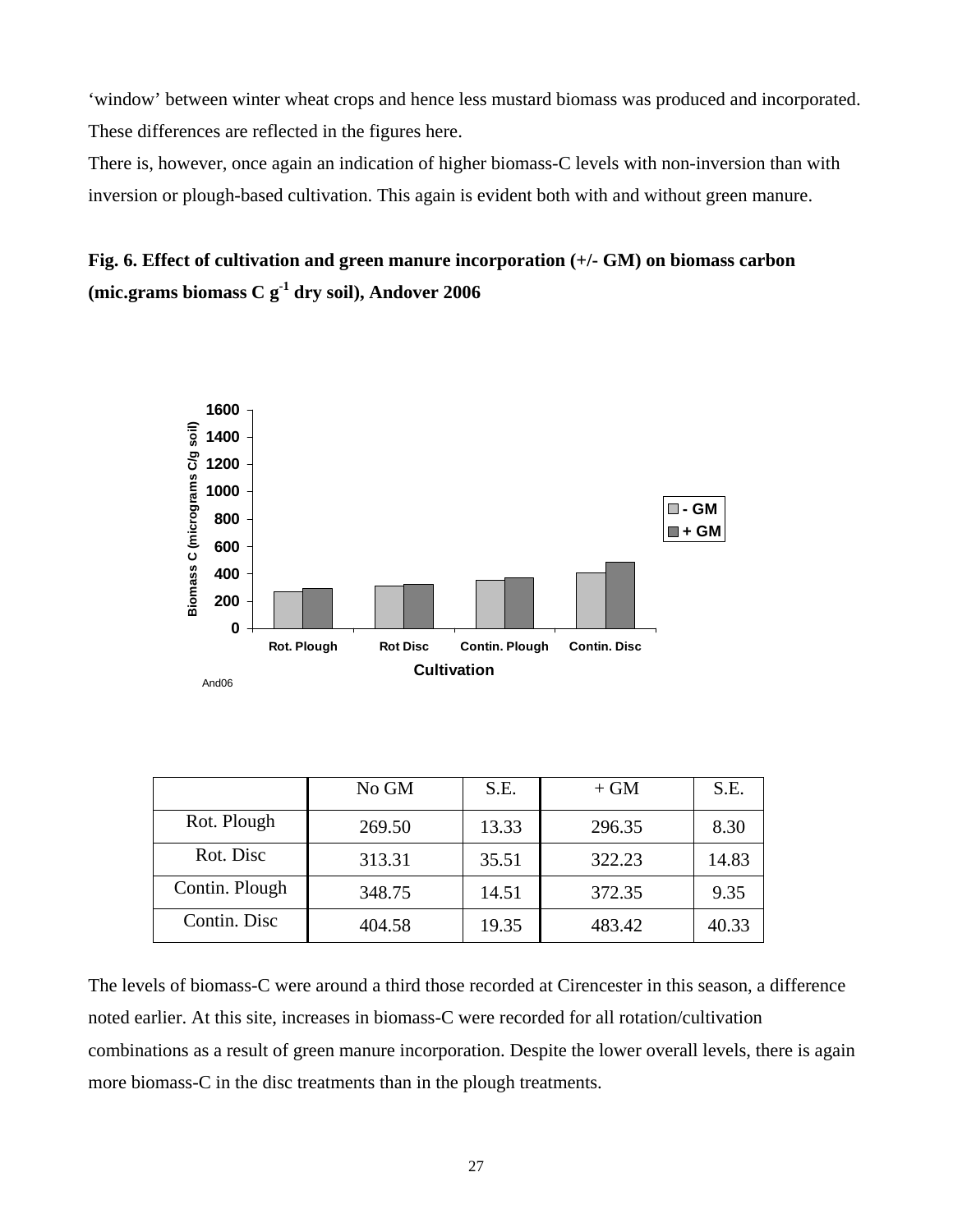## **(v) Soil respiration**

Microbial activity can also be assessed by measuring carbon dioxide production and release from the soil. This was measured on each of the three assay dates (2002, 2004, 2006).

## Table 6. Cumulative evolution of CO<sub>2</sub> for three cultivation treatments at two soil depths.

(micrograms  $CO_2$ -carbon per gram dry soil)

## **Cirencester 2002**

| $\mu$ g of CO <sup>2</sup> -C g <sup>-1</sup> |       |       |       |       |               |  |  |
|-----------------------------------------------|-------|-------|-------|-------|---------------|--|--|
|                                               |       |       | weeks |       |               |  |  |
|                                               |       |       | 4     | 6     | 8             |  |  |
| Disc $0-10$ cm                                | 216.5 | 369.2 | 635.2 | 830.6 | 1042.9(90.0)  |  |  |
| Disc 10-23 cm                                 | 227.4 | 359.6 | 576.3 | 739.0 | 836.7 (143.9) |  |  |
| Direct Drill 0-10 cm                          | 185.2 | 326.5 | 547.2 | 719.3 | 911.2 (113.9) |  |  |
| Direct Drill 10-23 cm                         | 205.0 | 335.0 | 525.2 | 674.5 | 847.1 (135.8) |  |  |
| Plough 0-10 cm                                | 222.1 | 374.6 | 594.0 | 888.0 | 1086.8(31.5)  |  |  |
| Plough 10-23 cm                               | 175.0 | 303.6 | 510.9 | 643.9 | 837.4 (148.7) |  |  |

Figures in brackets are standard errors (for final measurement only)

For all three treatments there was more  $CO<sub>2</sub>$  released in the upper sample depth than in the lower one, though these differences only started to become apparent after 4-6 weeks. The final differences between the two depths were greater for the disc and plough treatments than for direct drill.

## Table 7. Cumulative evolution of CO<sub>2</sub> for three cultivation treatments at two soil depths.

(micrograms  $CO<sub>2</sub>$ -carbon per gram dry soil)

## **Andover 2002**

| $\mu$ g of CO <sup>2</sup> -C g <sup>-1</sup> |      |                |       |       |               |  |  |
|-----------------------------------------------|------|----------------|-------|-------|---------------|--|--|
|                                               |      |                | weeks |       |               |  |  |
|                                               |      | $\overline{2}$ |       | 6     | 8             |  |  |
| Disc $0-10$ cm                                | 55.5 | 131.0          | 265.1 | 390.8 | 499.1 (14.5)  |  |  |
| Disc 10-23 cm                                 | 73.9 | 116.1          | 190.2 | 244.5 | 312.3(16.1)   |  |  |
| Direct Drill 0-10 cm                          | 98.2 | 153.0          | 292.5 | 339.5 | 390.9 (65.7)  |  |  |
| Direct Drill 10-23 cm                         | 74.6 | 143.0          | 258.3 | 369.5 | 485.3 (146.6) |  |  |
| Plough 0-10 cm                                | 64.3 | 105.0          | 212.8 | 285.3 | 374.8 (20.2)  |  |  |
| Plough 10-23 cm                               | 44.2 | 69.9           | 157.1 | 217.0 | 292.7(40.5)   |  |  |

Figures in brackets are standard errors (for final measurement only)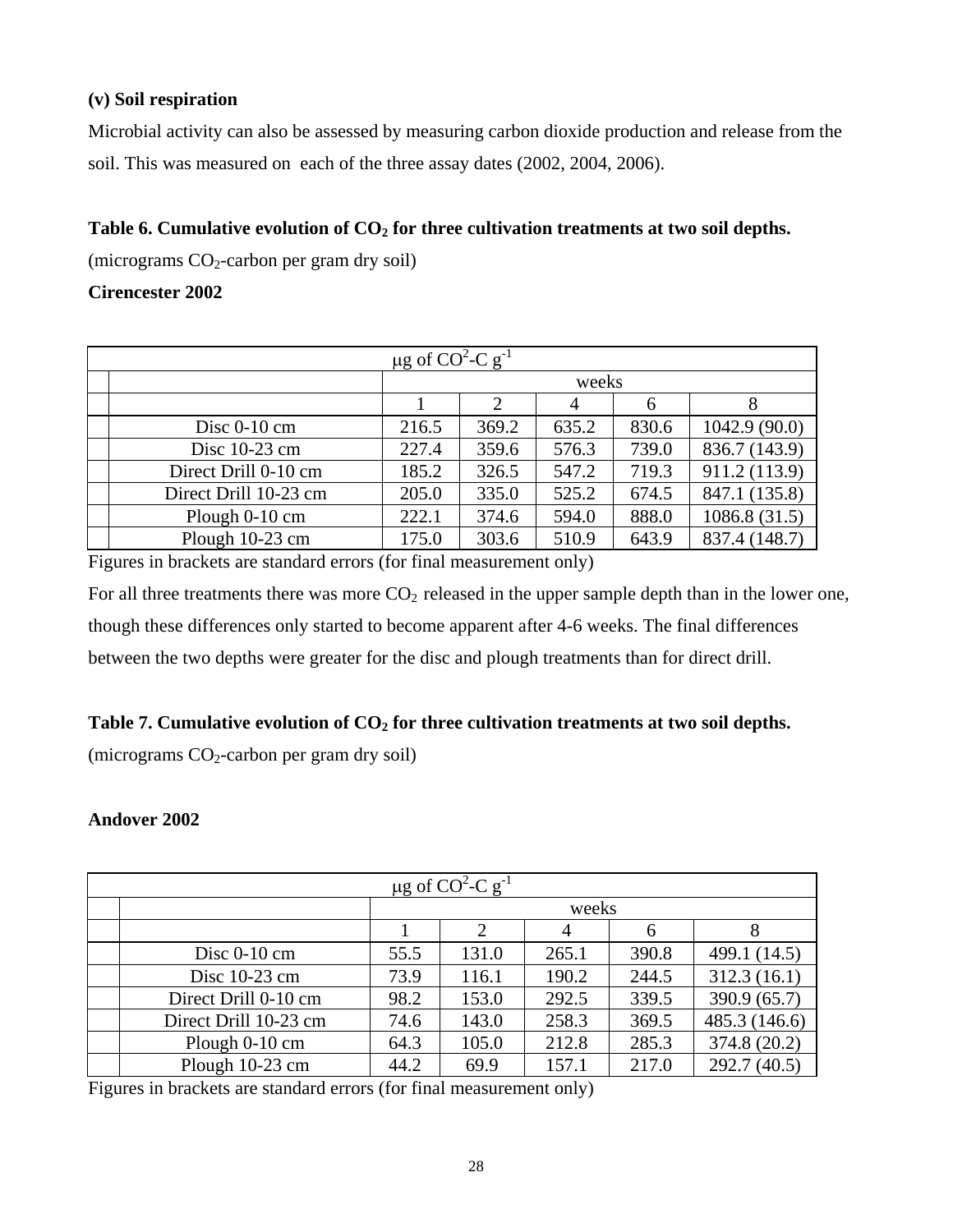At this site the overall  $CO<sub>2</sub>$  amounts were considerably lower than at Cirencester. Differences between the cultivation treatments were also smaller, with no consistent differences between the two sample depths.

## Table 8. Cumulative evolution of CO<sub>2</sub> for three cultivations treatment with and without green **manure.**

(micrograms  $CO<sub>2</sub>$ -carbon per gram dry soil)

| $\mu$ g of CO <sup>2</sup> -C g <sup>-1</sup> |                   |       |       |       |              |  |  |  |
|-----------------------------------------------|-------------------|-------|-------|-------|--------------|--|--|--|
|                                               |                   |       |       | weeks |              |  |  |  |
|                                               |                   |       |       | 4     | h            |  |  |  |
|                                               | Disc - GM         | 176.4 | 307.8 | 506.6 | 663.7 (74.9) |  |  |  |
|                                               | $Disc + GM$       | 212.6 | 338.3 | 528.6 | 680.9 (9.3)  |  |  |  |
|                                               | Direct Drill - GM | 180.8 | 290.6 | 462.1 | 617.8(22.7)  |  |  |  |
|                                               | Direct Drill +GM  | 178.3 | 290.8 | 449.8 | 597.7 (22.4) |  |  |  |
|                                               | Plough - GM       | 172.5 | 266.0 | 393.9 | 493.7 (30.3) |  |  |  |
|                                               | $Plough + GM$     | 163.1 | 268.1 | 397.5 | 494.6 (93.0) |  |  |  |

## **Cirencester 2004**

Figures in brackets are standard errors (for final measurement only)

 $GM = green$  manure

In this assessment the influence of green manure incorporation was assessed for each of the three cultivation treatments. However, although, from the two-week assessment onwards, the ploughed soil showed less  $CO<sub>2</sub>$  evolution than the non-inversion treatments, there was no consistent influence of the green manure on this parameter for any of the cultivations. The disc treatment showed slightly more CO2 evolution where green manure had been incorporated, at all four sampling dates, but the differences were not great.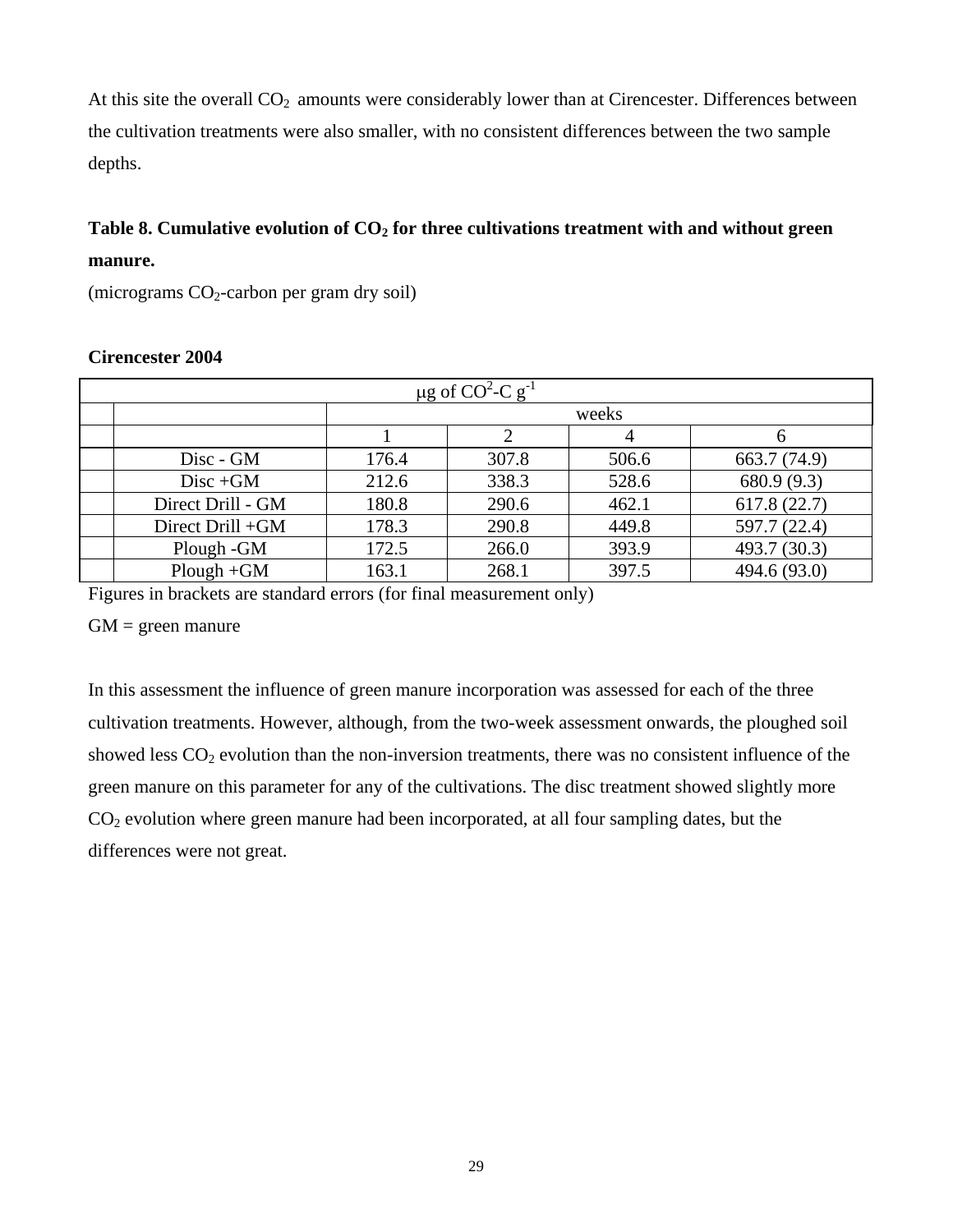## Table 9. Cumulative evolution of CO<sub>2</sub> for three cultivation treatments with and without green

## **manure.**

(micrograms  $CO<sub>2</sub>$ -carbon per gram dry soil)

### **Andover 2004**

| $\mu$ g of CO <sup>2</sup> -C g <sup>-1</sup> |      |       |       |              |  |  |  |
|-----------------------------------------------|------|-------|-------|--------------|--|--|--|
|                                               |      | weeks |       |              |  |  |  |
|                                               |      |       |       |              |  |  |  |
| Disc - GM                                     | 78.6 | 153.0 | 251.9 | 311.2 (19.9) |  |  |  |
| $Disc + GM$                                   | 65.5 | 125.0 | 206.5 | 250.7(31.7)  |  |  |  |
| Direct Drill - GM                             | 86.5 | 156.9 | 287.6 | 348.9 (24.9) |  |  |  |
| Direct Drill +GM                              | 61.9 | 120.1 | 213.7 | 257.2(32.6)  |  |  |  |
| Plough - GM                                   | 31.9 | 52.3  | 109.2 | 114.0(18.4)  |  |  |  |
| $Plough + GM$                                 | 31.1 | 55.1  | 102.0 | 107.4(8.8)   |  |  |  |

Figures in brackets are standard errors (for final measurement only)

Again the overall amounts of  $CO<sub>2</sub>$  evolved from soil samples at this site were considerably less than those from Cirencester. There is, however, a more marked effect of cultivation here, though again differences are small. The ploughed soil showed considerably lower  $CO<sub>2</sub>$  release than the disc or direct drill, though there is no evidence of higher  $CO<sub>2</sub>$  release where green manure was included.

Table 10 & Fig. 7: Cumulative evolution of CO<sub>2</sub> for three cultivation treatments with and **without green manure** (micrograms CO<sub>2</sub>-carbon per gram dry soil)

**Cirencester 2006** 

| $\mu$ g of CO <sup>2</sup> -C g <sup>-1</sup> |       |                |       |                |              |  |  |
|-----------------------------------------------|-------|----------------|-------|----------------|--------------|--|--|
|                                               |       |                | weeks |                |              |  |  |
|                                               | 1     | $\overline{2}$ | 3     | $\overline{4}$ | 5            |  |  |
| Continuous<br>wheat:                          |       |                |       |                |              |  |  |
| Disc - GM                                     | 204.6 | 355.9          | 523.7 | 638.2          | 752.3 (44.9) |  |  |
| $Disc + GM$                                   | 199.0 | 346.6          | 483.4 | 604.7          | 720.3 (33.3) |  |  |
| Plough - GM                                   | 136.6 | 218.1          | 345.6 | 415.7          | 484.0 (51.6) |  |  |
| $Plough + GM$                                 | 157.8 | 254.2          | 394.4 | 469.4          | 550.7 (25.5) |  |  |
| Rotational wheat:                             |       |                |       |                |              |  |  |
| Disc - GM                                     | 168.6 | 273.4          | 377.0 | 477.1          | 563.7 (26.9) |  |  |
| $Disc + GM$                                   | 203.6 | 323.4          | 450.0 | 556.3          | 654.9 (40.5) |  |  |
| Plough - GM                                   | 161.6 | 250.1          | 327.2 | 394.8          | 451.9 (20.8) |  |  |
| $Plough + GM$                                 | 128.0 | 210.6          | 284.7 | 353.8          | 411.0(43.7)  |  |  |

Figures in brackets are standard errors (for final measurement only)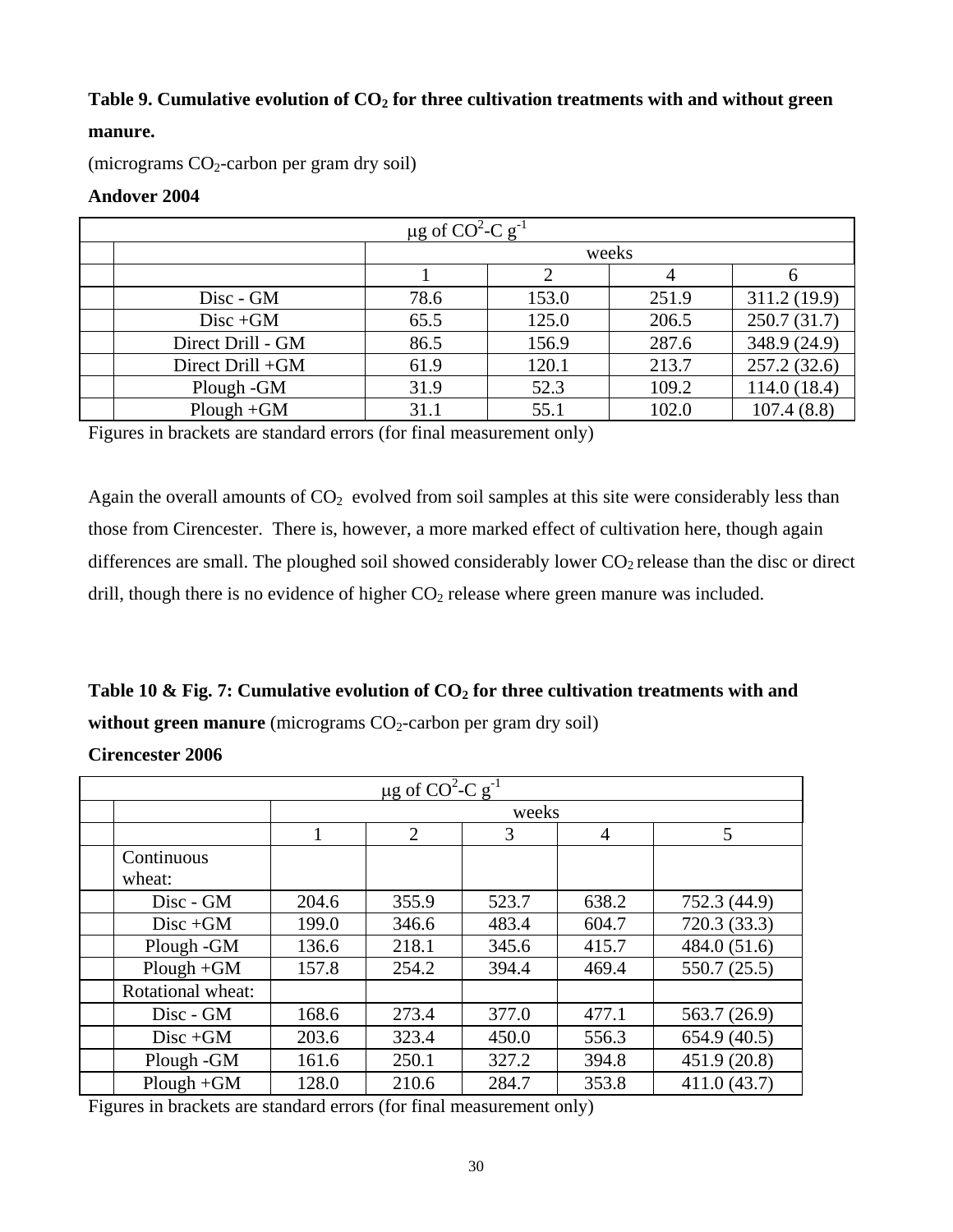**Fig. 7. Effect of cultivation technique and green manure on carbon dioxide release – Cirencester 2006** 



The graph shows the data for the rotational wheat blocks, indicating higher carbon dioxide release from the two disc (MT) treatments compared to the plough treatments. With the two disc treatments, there was significantly more released where green manure had been incorporated, indicating higher microbial activity as a result of non-inversion of the soil and the addition of a feed substrate. There was no significant effect of green manure with the two plough treatments.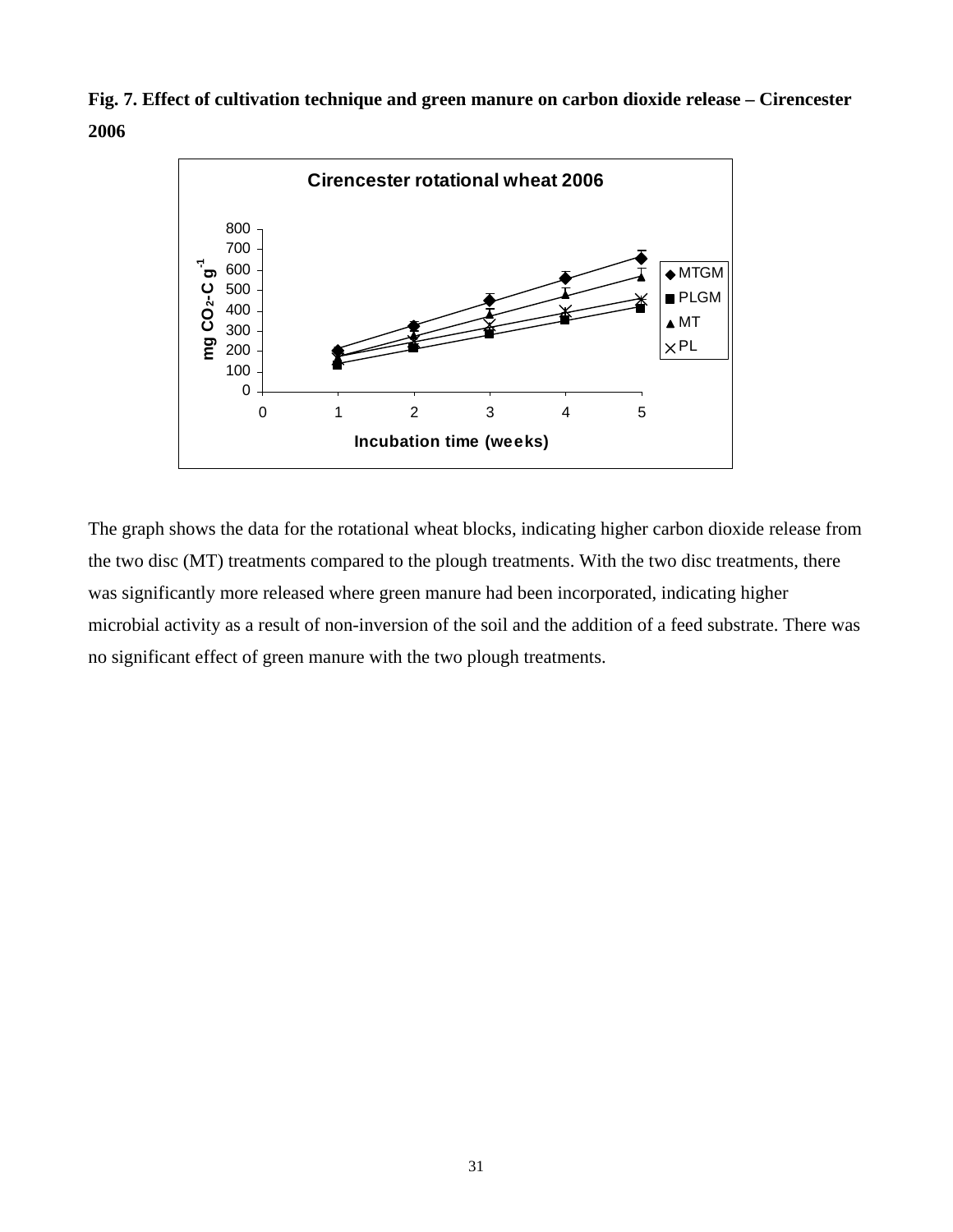## Table 11 & Fig. 8: Cumulative evolution of CO<sub>2</sub> for three cultivations treatments with and

without green manure (micrograms CO<sub>2</sub>-carbon per gram dry soil)

## **Andover 2006**

| $\mu$ g of CO <sup>2</sup> -C g <sup>-1</sup> |              |                |       |                |       |                 |  |
|-----------------------------------------------|--------------|----------------|-------|----------------|-------|-----------------|--|
|                                               |              |                |       | weeks          |       |                 |  |
|                                               | $\mathbf{1}$ | $\overline{2}$ | 3     | $\overline{4}$ | 5     | 6               |  |
| Continuous<br>wheat:                          |              |                |       |                |       |                 |  |
| Disc - GM                                     | 38.3         | 112.6          | 177.8 | 231.7          | 285.5 | 334.0<br>(96.0) |  |
| $Disc + GM$                                   | 56.4         | 146.8          | 228.0 | 298.0          | 366.5 | 423.3<br>(48.3) |  |
| Plough - GM                                   | 31.4         | 80.8           | 129.3 | 163.5          | 200.0 | 232.8<br>(17.2) |  |
| $Plough + GM$                                 | 15.1         | 68.7           | 119.9 | 154.3          | 189.1 | 212.0<br>(15.9) |  |
| Rotational wheat:                             |              |                |       |                |       |                 |  |
| Disc - GM                                     | 79.1         | 150.8          | 217.4 | 283.9          | 343.0 | 391.2<br>(35.5) |  |
| $Disc + GM$                                   | 78.4         | 152.5          | 225.5 | 305.4          | 371.4 | 424.4<br>(52.2) |  |
| Plough - GM                                   | 11.3         | 55.5           | 95.3  | 128.0          | 158.1 | 184.9<br>(19.9) |  |
| $Plough + GM$                                 | 14.5         | 59.6           | 102.2 | 140.1          | 171.3 | 198.4<br>(46.8) |  |

Figures in brackets are standard errors (for final measurement only)



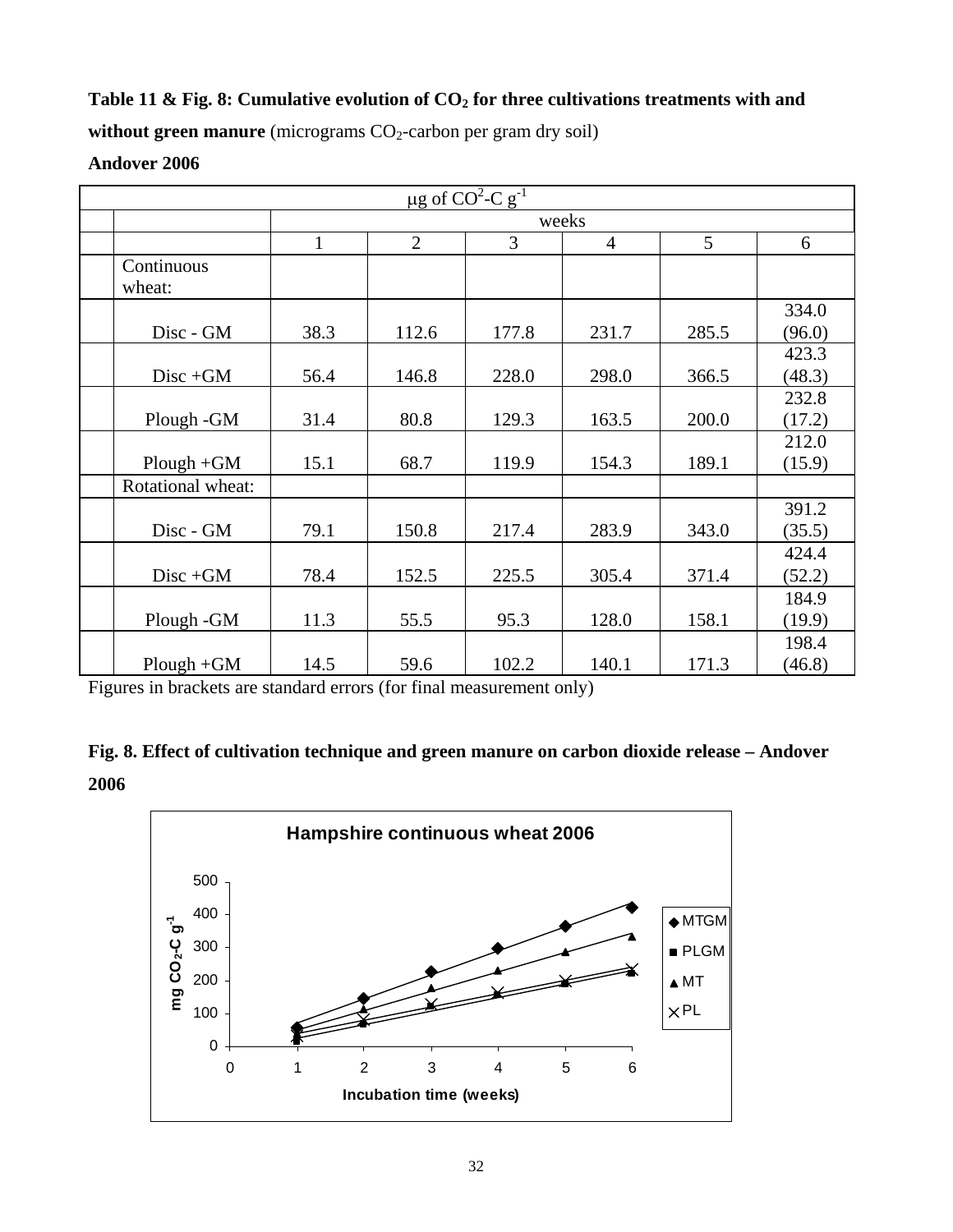As at Cirencester the graph above (for continuous wheat) indicates the higher  $CO<sub>2</sub>$  release from the two disc (MT) compared to the two plough treatments (PL). The green manure led to higher levels released in the disced soil, but here the differences were not statistically significant.  $CO<sub>2</sub>$  release from the ploughed soil was not increased by the incorporation of green manure. (In the rotational wheat, the disc treatments also showed higher  $CO<sub>2</sub>$  release than the plough treatments, but the influence of green manure was not significant).

In all treatments, for both sites, higher cumulative rates of  $CO<sub>2</sub>$  were evolved from the disced treatments than the ploughed, and green manure increased soil respiration in the disc treatments only, but the differences were only significant at Cirencester in the rotational wheat.

## **(vi) Water-holding capacity**

The ability of a soil to hold on to water will not only have benefits in dry seasons but is also an indicator of soil structure. Assessments of water holding capacity were carried out on the three assessment dates, the results shown below are for the final (2006) assessment, expressed as ml water retained per 100g dry soil.

|                   | Cirencester | Andover |
|-------------------|-------------|---------|
| Continuous wheat: |             |         |
| Disc - GM         | 113.1       | 66.8    |
| $Disc + GM$       | 116.8       | 66.9    |
| Plough - GM       | 108.6       | 61.8    |
| $Plough + GM$     | 114.4       | 64.1    |
| Rotational wheat: |             |         |
| Disc - GM         | 107.5       | 69.1    |
| $Disc + GM$       | 117.1       | 67.6    |
| Plough - GM       | 116.9       | 63.3    |
| $Plough + GM$     | 115.7       | 64.7    |

**Table 12. Effect of cultivation and green manure on water holding capacity of soil** 

The Cirencester soil showed considerably higher water holding capacity than the Andover soil. At Andover the disc treatments showed higher values than the plough, but there was no consistent effect of green manure. The Cirencester figures indicate the reverse was at this site, the green manure increasing water holding capacity in the continuous wheat soil, and with the disc treatments in the rotational wheat soil, but there was no consistent effect of cultivation technique on this parameter.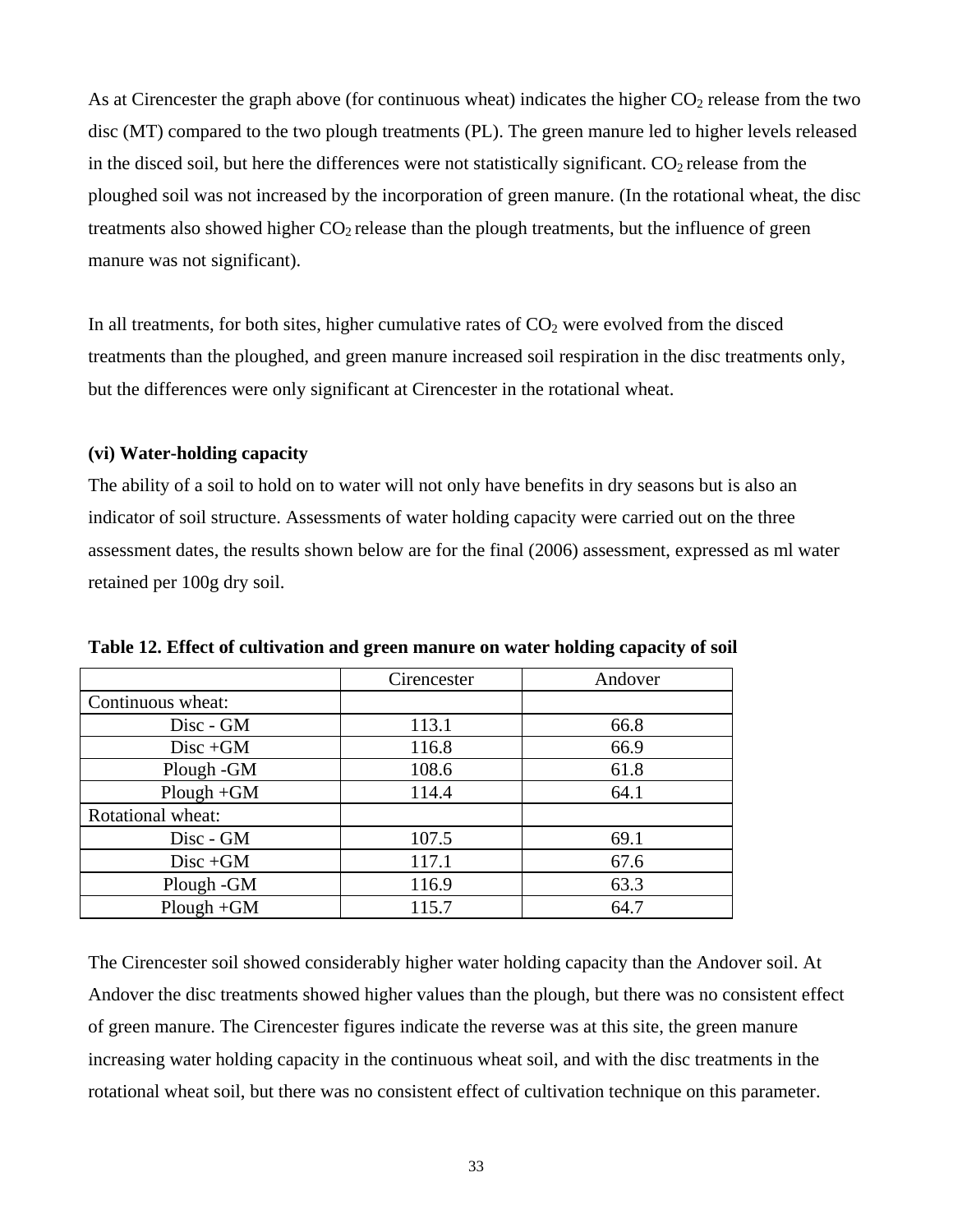## **Residual soil nitrogen**

In a separate series of assays, soil from the treatment blocks at Cirencester were tested for mineral nitrogen in early spring of 2005 and 2006. Total available nitrogen (nitrate-N plus ammonium-N) was analysed as follows in table 12. Only the continuous wheat blocks were sampled.

**Table 13. Available nitrogen (kg/ha) 0-40 cm profile:** influence of cultivation and green manure, continuous wheat, Cirencester.

|              | 2005  |        | 2006 |           |
|--------------|-------|--------|------|-----------|
|              | $-GM$ | $+ GM$ | -GM  | <b>GM</b> |
| Disc         | 85    | 106    | 89   |           |
| Plough       | 85    |        |      |           |
| Direct drill | ახ    | 90     | 74   |           |

In 2005 there was a slightly higher soil N where green manure had been grown, for all three cultivation treatments. In 2006 there was a higher level with green manure for the plough treatment only. However, even where there was an increase, it was too small to be likely to influence the wheat crop's total fertiliser N requirement.

### **Summary of soil analyses**

Several soil characteristics measured in the preceding sections were shown to be influenced by cultivation method and/or the incorporation of green manure prior to planting the wheat crop. (i) Soil pH: this was little influenced by the factors mentioned, apart from at Andover (a chalky soil with generally higher pH than the Cirencester soil) where non-inversion cultivation tended to lower the pH slightly. No such effect was seen at Cirencester, and green manure did not influence pH at either site.

(ii) Total carbon: this tended to be slightly higher in the non-inversion cultivation treatments, but generally the differences were not significant. The greatest differences were seen when comparing the two trial sites, Cirencester showing three times the level of carbon in the Andover soil for all treatments.

(iii) Total nitrogen: Cirencester soil showed around three times the total N level of the Andover site, but differences between cultivation and /or green manure treatments were small and inconsistent.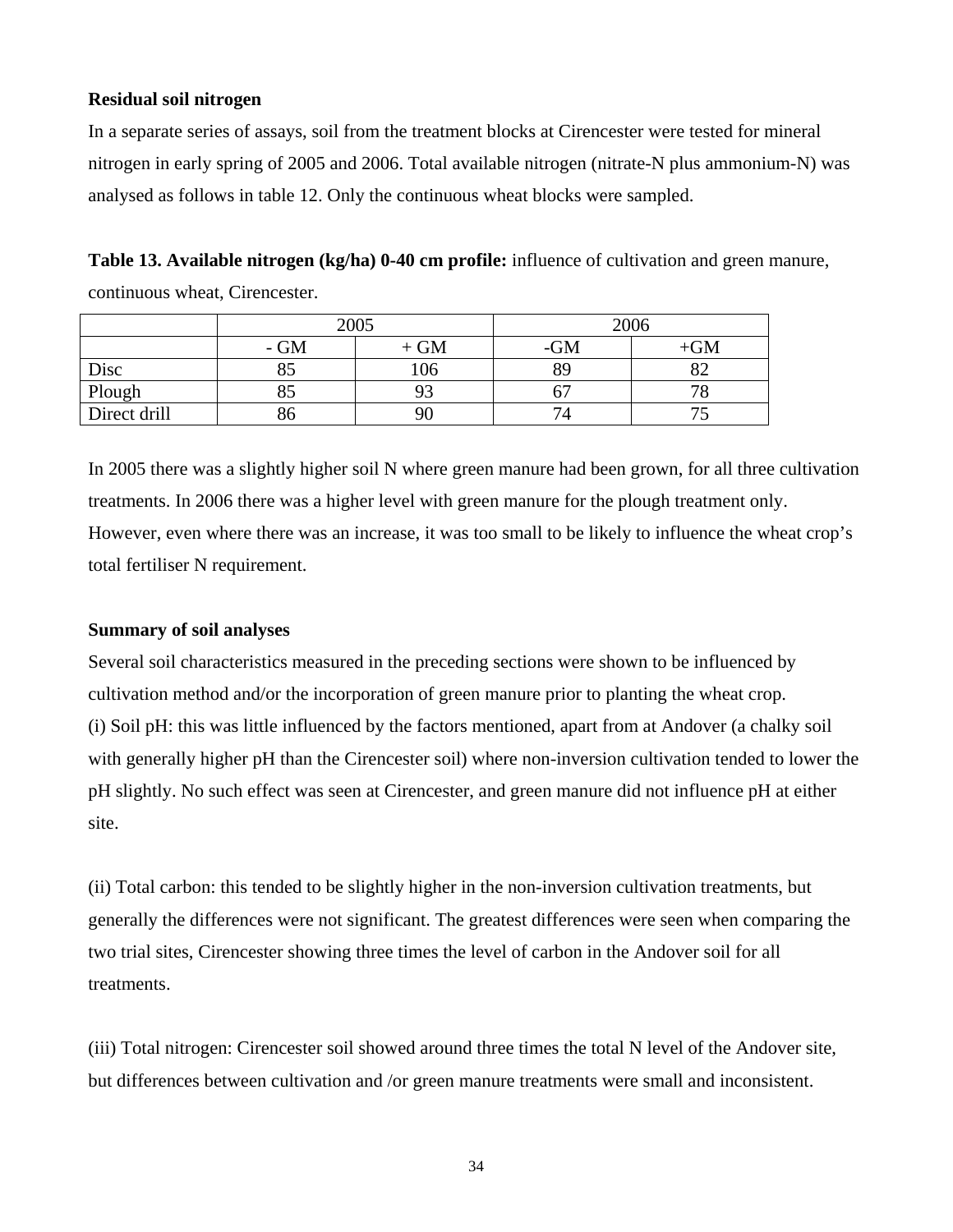(iv) Microbial biomass-carbon: this was significantly higher in the upper of the two soil profiles tested in 2002, at both sites and for both discing and direct drilling. There was no significant difference in microbial biomass between the two soil depths with the plough treatment. In 2004 and 2006, when only the top profile was sampled, there was consistently more biomass-C in the non-inversion treatments, and the incorporation of green manure further raised levels, though only in the non-inversion treatments in 2004. Where green manure increased biomass-C, the effects were greater in the rotational wheat where better mustard crops tended to be grown (larger biomass i.e.). These results suggest that non-inversion may allow a more extensive build-up of microbial biomass where the soil is not inverted, and that microbial biomass can be further increased by incorporating a green manure.

(v) Soil respiration: initial analyses showed higher levels of  $CO<sub>2</sub>$  release from the upper soil level, indicating greater microbial activity. Later analyses showed more released from the non-inverted soils than from ploughed soils, and a small positive effect of green manure. By the final analysis in 2006, however, there was consistently more  $CO<sub>2</sub>$  released in the disc treatment compared to the plough, and a greater release following green manure, again more marked in the disc treatment. As with other parameters, levels released were much lower from the Andover soil than the Cirencester soil, but the differences mentioned were still apparent.

(vi) Water-holding capacity (WHC): differences were not seen until the 2006 analysis, when the Cirencester soil showed higher WHC where green manure had been incorporated. This was not apparent at Andover, which once again showed considerably lower values than Cirencester, and at neither site did cultivation technique consistently increase WHC.

(vii) Soil mineral N: small differences in available nitrogen were noted in most treatments, in the form of higher levels where green manure had been grown. However these increases were small ( maximum 21kg/ha extra) and allowing for the efficiency with which soil N is used (believed to be around 60%) then the contribution to the total N requirement of the crop is likely to be minimal.

Generally, therefore, both the use of non-inversion cultivations, and incorporation of green manure, appeared to improve microbial activity, this becoming more apparent over time and in the better soil at Cirencester. Other factors such as carbon and nitrogen content, pH , water holding capacity and soil mineral N in spring, were less obviously influenced.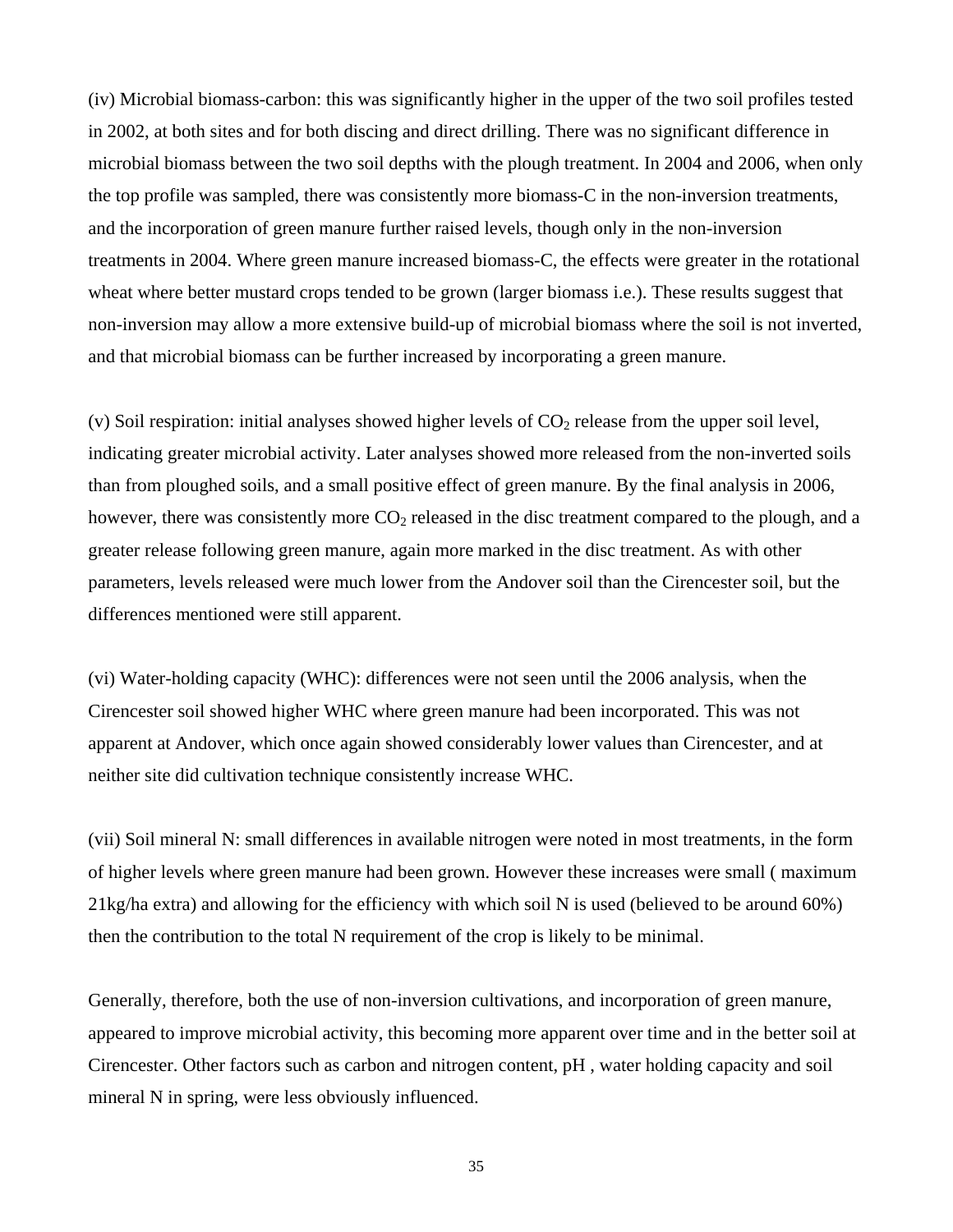### **4. Earthworm populations**

As a further indication of organic matter buildup in relation to cultivation technique and green manure incorporation, assessments were made of earthworm numbers in each of the blocks. Due to dry weather in some years producing very few or no earthworms in the sample, and also variability in other results, reliable estimates of population were only achieved in two years. In 2005 both Cirencester and Andover were sampled, (continuous wheat) and in 2006 Cirencester only (rotational wheat).

Worms were collected from a  $0.025m<sup>3</sup>$  soil sample, the population then estimated per m<sup>3</sup> of soil

|                  | Andover 2005 | Cirencester 2005 | Cirencester 2006 |
|------------------|--------------|------------------|------------------|
|                  | Worms/ $m^3$ | Worms/ $m^3$     | Worms/ $m^3$     |
| Disc             | 552          | 1120             | 400              |
| $Disc + GM$      | 440          | 883              | 441              |
| Plough           | 240          | 480              | 200              |
| $Plough + GM$    | 152          | 322              | 480              |
| Direct drill     | 600          | 1200             | 1008             |
| Direct drill +GM | 640          | 1280             | 800              |

**Table 14. Total earthworm number/m3** 

In the 2005 assessments, the green manure (GM) treatments appeared to reduce the worm population in the disc and plough treatments, whereas in the 2006 assessment at Cirencester, worm populations were higher where mustard had been grown and incorporated in the same treatments. The consistent effect across all assessments, however, was the influence of cultivation technique. Ploughing always resulted in the lowest population, these being in the order direct drill  $>$  disc  $>$  plough.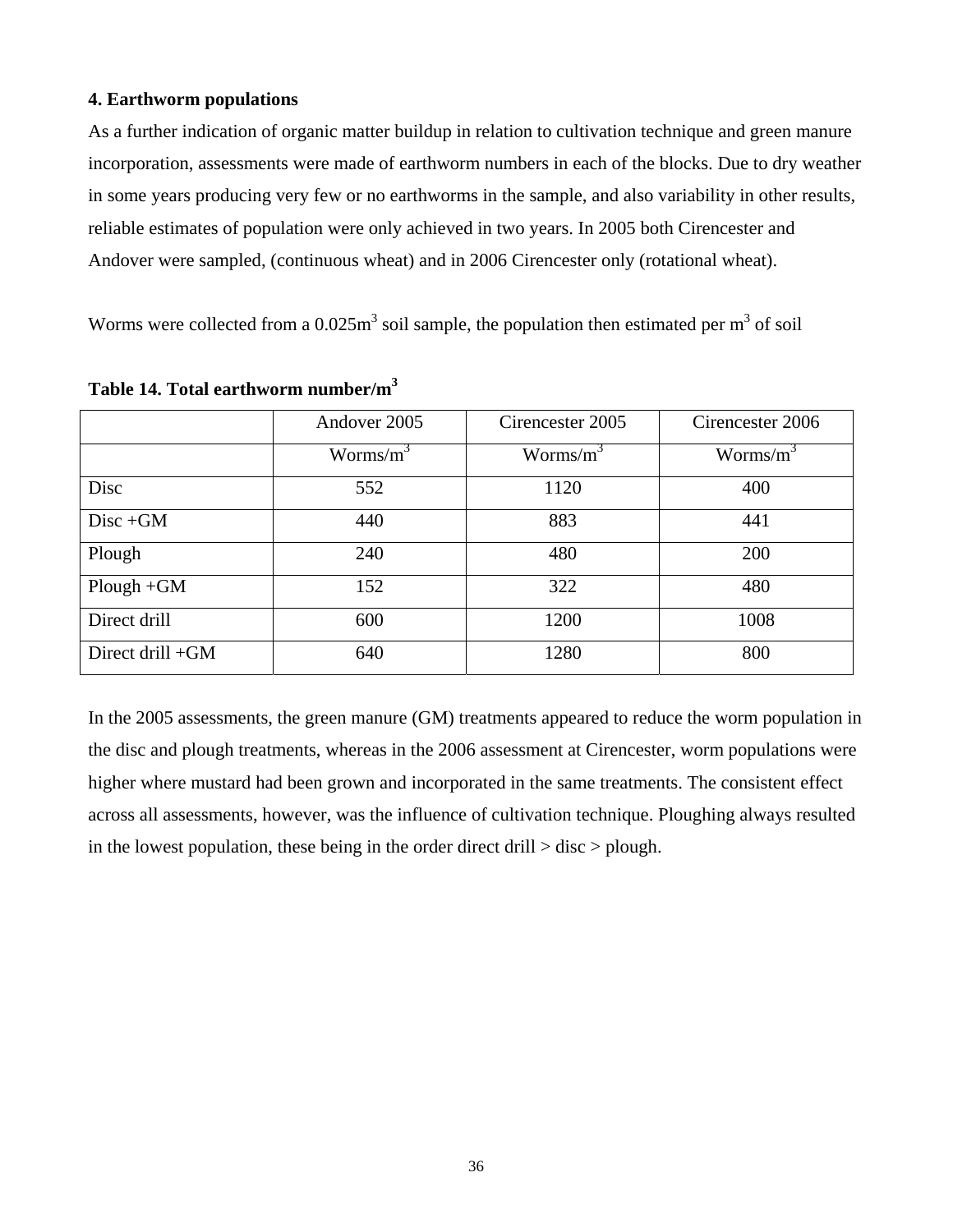## **5. Crop yields**

## **2003**

## **Table 15. Continuous wheat yield (t/ha) and influence of green manure**

In the first year only continuous wheats were grown, the rotational wheat being in the set-aside year of the rotation.

|                    | Yield (t/ha) |         |  |
|--------------------|--------------|---------|--|
|                    | Cirencester  | Andover |  |
| Disc               | 6.35         | 7.11    |  |
| $Disc + GM$        | 6.98         | 7.24    |  |
| Plough             | 5.03         | 6.62    |  |
| $Plough + GM$      | 5.63         | 6.77    |  |
| Direct drill       | 7.86         | 6.66    |  |
| Direct drill $+GM$ | 2.85         | 6.59    |  |
| LSD(0.05)          | NS           | 0.58    |  |

At Andover all treatments showed small yield effects where green manure (mustard) had been incorporated prior to sowing, but these differences were not statistically significant for any cultivation treatment. In the Cirencester trial high statistical errors make comparisons difficult, but neither the disc or plough treatments showed a yield benefit from green manure. One reason for the high errors in this trial is indicated by the direct drill treatments. Mustard planted after harvest of the previous wheat crop grew very well in the direct drill blocks (where the mustard had been broadcast pre-harvest) and the large amount of biomass produced (which was not subsequently incorporated into the soil due to the cultivation technique used) interfered with crop establishment and pre-emergence herbicide performance. Poor establishment and a high population of grass weeds subsequently reduced yield significantly, and suggests that this technique of catch cropping between two winter wheat crops did not suit a direct drilling regime where all of the green manure biomass is left on the soil surface.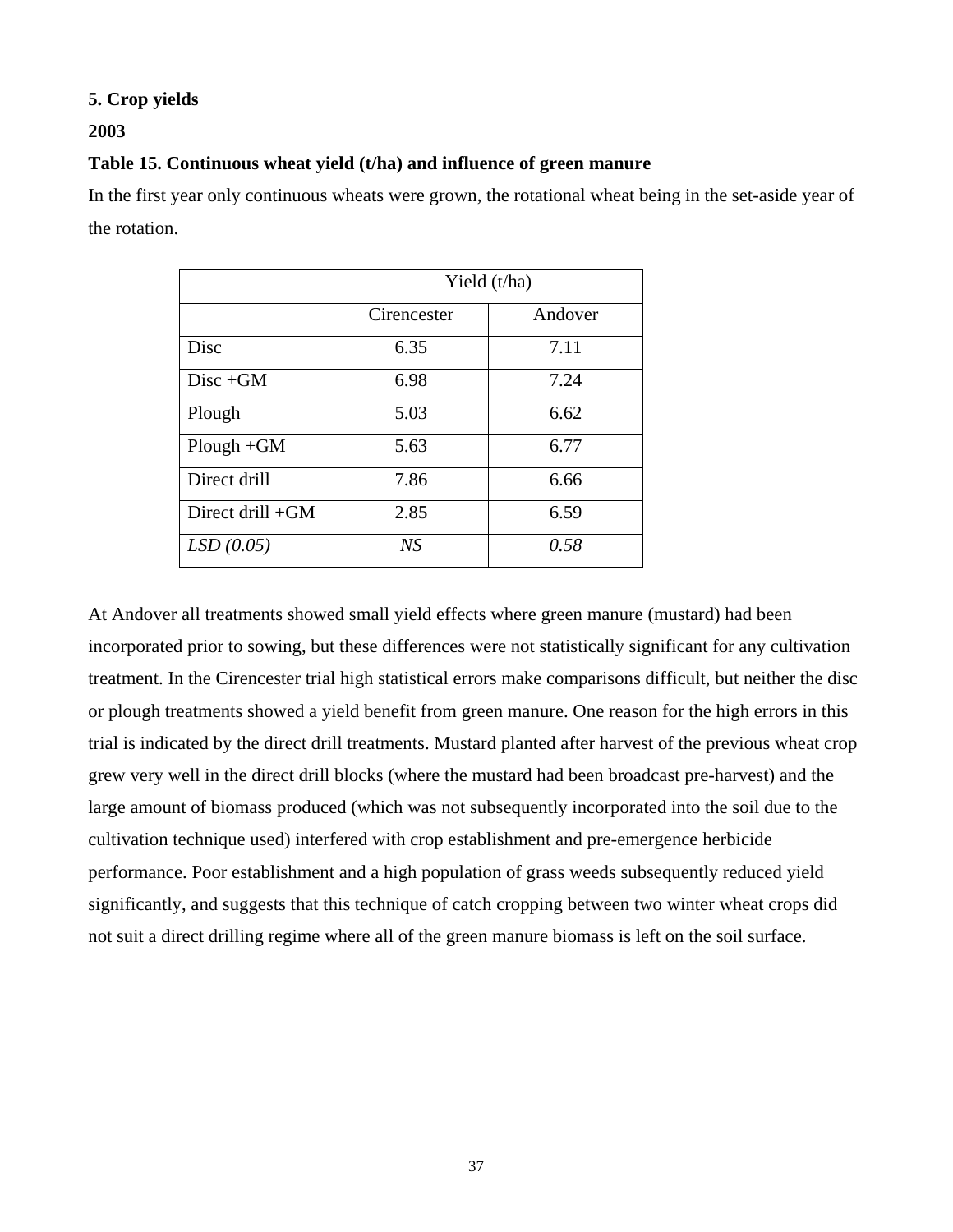## **Crop yield – 2004**

|               | Yield $(t/ha)$ – Continuous wheat |         | Yield $(t/ha)$ – Rotational wheat |         |
|---------------|-----------------------------------|---------|-----------------------------------|---------|
|               | Cirencester                       | Andover | Cirencester                       | Andover |
| Disc          | 6.06                              | 6.92    | 7.43                              | 9.17    |
| $Disc + GM$   |                                   | 6.76    | 7.11                              | 9.07    |
| Plough        | 6.29                              | 6.80    | 8.07                              | 9.49    |
| $Plough + GM$ |                                   | 7.09    | 7.10                              | 9.21    |
| Direct drill  | 5.86                              | 7.54    | 7.68                              | 9.66    |
| Direct drill  | 6.47                              | 7.05    | 5.54                              | 8.73    |
| $+GM$         |                                   |         |                                   |         |
| LSD(0.05)     | 1.34                              | 0.96    | 1.34                              | 0.96    |

### **Table 16. Yield of continuous and rotational (first) wheat and influence of green manure**

In the continuous wheat trials at both sites there were no significant differences between the three cultivation methods (without green manure). In the Cirencester continuous wheat trial a yield increase (non-significant) was seen in the direct drilled treatments (no mustard established in the other two treatments: see biomass assessments). No significant yield responses were seen in the rotational (first) wheats where mustard was grown in the previous set-aside.

In the Andover trial the ploughed continuous wheat showed a small (non-significant) yield response to green manure, whereas both the disced and direct drilled wheat showed yield penalties (not significant). As in the Cirencester trial, the rotational wheat showed no evidence of a yield response to the green manure, which in fact produced a large yield penalty in the direct drilled wheat (as in the Cirencester direct drilled wheat in 2003, qv).

**2005:** in the 2004/5 season, when only the continuous wheat was grown, delayed sowing due to a wet autumn, and high grass weed pressure at both sites led to very low yields with high variability in the data. As a result these yields are not presented.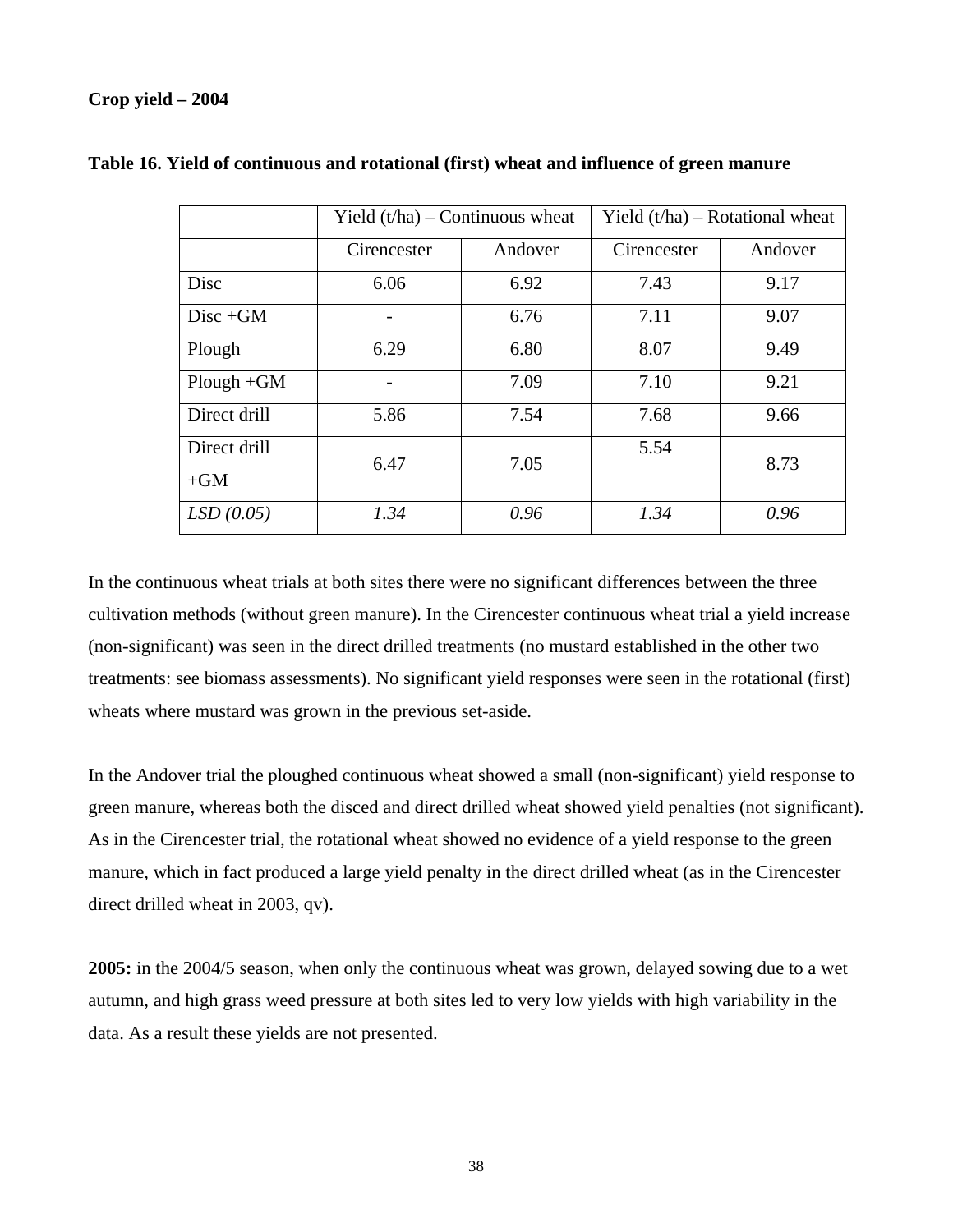### **Crop yield – 2006**

|               | Yield $(t/ha)$ – Continuous wheat |         | Yield $(t/ha)$ – Rotational wheat |         |
|---------------|-----------------------------------|---------|-----------------------------------|---------|
|               | Cirencester                       | Andover | Cirencester                       | Andover |
| Disc          | 6.77                              | 7.50    | 7.49                              | 6.66    |
| $Disc + GM$   | 6.95                              | 7.20    | 8.74                              | 7.86    |
| Plough        | 7.43                              | 5.44    | 8.43                              | 7.84    |
| $Plough + GM$ | 7.47                              | 5.78    | 9.90                              | 6.78    |
| Direct drill  | 6.60                              | 4.37    | 7.45                              | 7.21    |
| Direct drill  | 6.09                              | 4.97    | 8.25                              | 7.20    |
| $+GM$         |                                   |         |                                   |         |
| LSD(0.05)     | 1.00                              | 1.30    | 1.25                              | (NS)    |

**Table 17. Yield of continuous and rotational (first) wheat and influence of green manure** 

Responses to green manure in the continuous wheat at both sites were small and not significant. In the rotational (first) wheat, all three cultivation treatments in the Cirencester trial showed large yield increase where green manure had been incorporated. These responses were statistically significant in the disc and plough treatments, making the plough + green manure combination the highest yielding. At Andover a large response was seen in the disc treatment, but in this trial none of the yield differences were significant.

Nevertheless the responses to green manure seen here represent the largest over the course of the project, and although in the rotational wheat only two mustard crops had been grown as green manure (in 2003  $\&$  2005), this suggests that the benefits seen in the soil analyses (qv) may take time to show as improved crop yield. The yields seen here from the continuous wheats again suggest that the practice of catch cropping between successive wheat crops is unreliable as a means of improving crop yield, largely due to the restricted window available for establishing a mustard crop.

### **Summary of crop yield data**

The trial design produced two years' yield data for the rotational wheat, each crop being a first wheat after natural regeneration set-aside, and four years' yield data for continuous wheat, though poor yields in 2005 meant only three of those years' data was presented.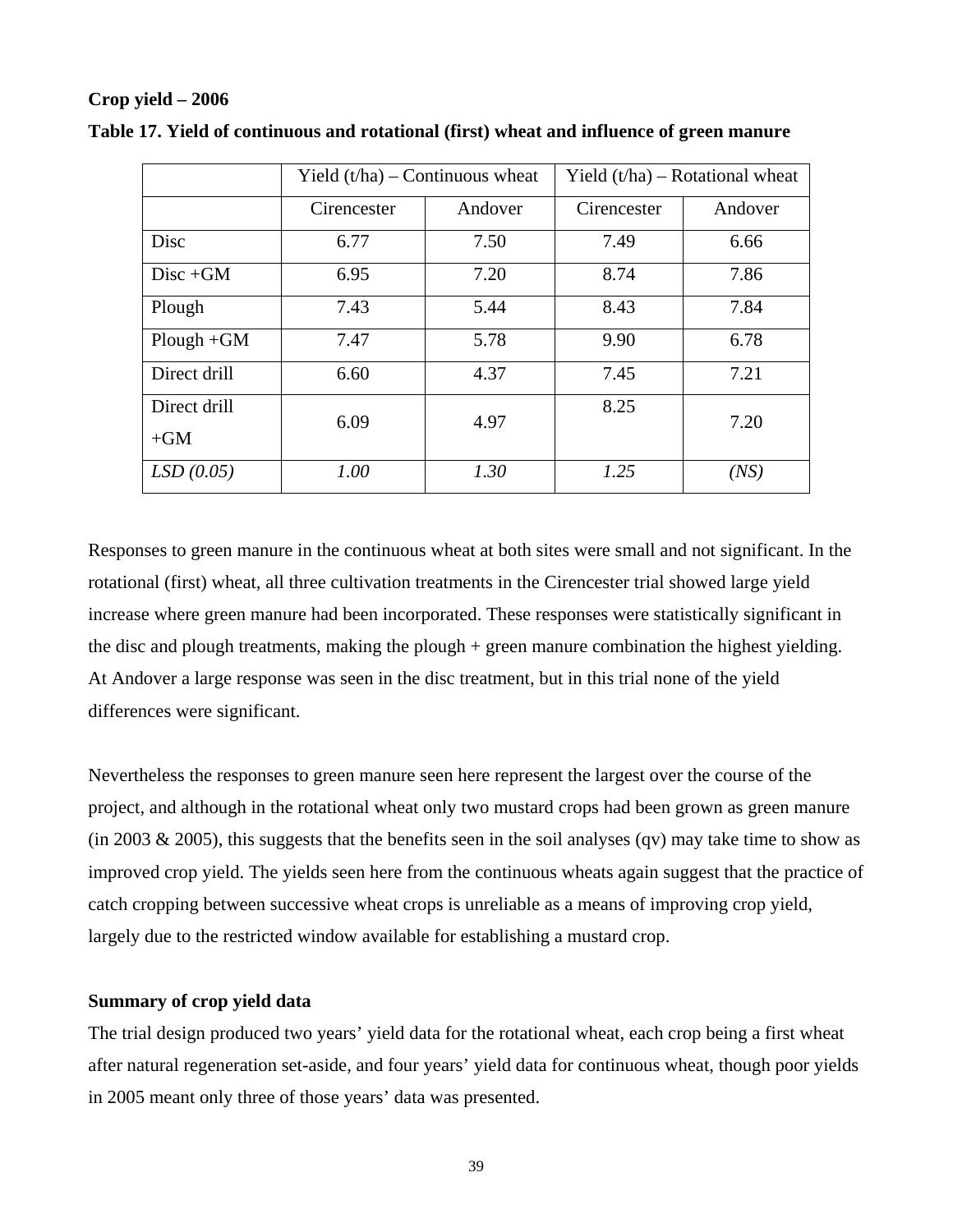In 2003 and 2004, there were generally no significant differences between the three cultivation techniques, except where direct drilling was highest yielding, at Cirencester in 2003 and Andover in 2004, both in continuous wheat (not significant). In the rotational wheat in 2004 at Cirencester, ploughing significantly out-yielded discing, but by 2006 the ploughing treatment was more consistently higher yielding, perhaps a reflection of the build-up of grass weeds at both sites, particularly in the continuous wheat.

Yield responses to the growing and cultivation/incorporation of green manure (mustard) were only seen occasionally until 2006, when such responses were more consistent across all cultivation treatments, though more so at Cirencester than at Andover. This perhaps relates to the lower levels of microbial activity seen at the Andover site, inhibiting the efficient utilization of the extra organic matter. The yield trends from the Cirencester site are more encouraging, but suggest that, although both the cultivation and green manure improved soil microbe activity (which was inherently higher at this site from the start), this did not translate into improved crop yield until several years after the start of the project.

It should also be noted that significant yield penalties were recorded on more than one occasion when mustard was grown prior to direct drilling the wheat. As discussed above, the lack of any incorporation into the soil left an often-considerable amount of plant material on the surface which was seen to interfere with crop establishment and weed control.

The table below summarises the yield responses to green manure for all cultivation treatments and sites.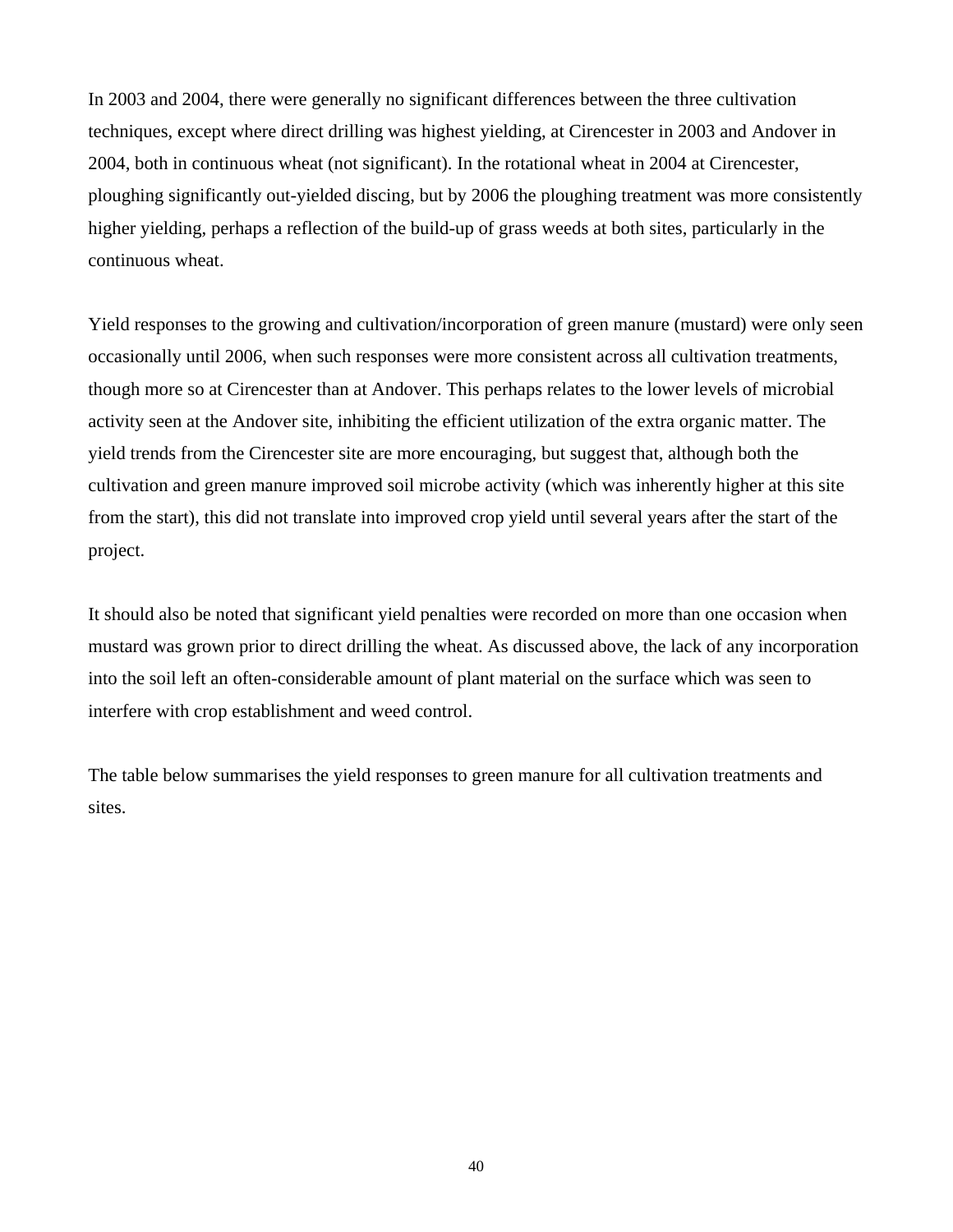|                    | Cirencester |                          | Andover    |                          |
|--------------------|-------------|--------------------------|------------|--------------------------|
|                    | Continuous  | Rotational               | Continuous | Rotational               |
| Plough 03          | 0.60        | $\overline{\phantom{0}}$ | 0.15       | $\overline{\phantom{a}}$ |
| Plough 04          |             | $-0.97$                  | 0.29       | $-0.28$                  |
| Plough 06          | 0.04        | 1.47s                    | 0.34       | $-1.06$                  |
|                    |             |                          |            |                          |
| Disc <sub>03</sub> | 0.63        |                          | 0.13       |                          |
| Disc 04            |             | 0.32                     | $-0.16$    | $-0.10$                  |
| Disc 06            | 0.18        | 1.25s                    | $-0.30$    | 1.20                     |
|                    |             |                          |            |                          |
| Direct Drill 03    | $-5.25$     | $\overline{\phantom{a}}$ | $-0.07$    | $\overline{\phantom{a}}$ |
| Direct Drill 04    | 0.61s       | $-2.14s$                 | $-0.49$    | $-0.93$                  |
| Direct Drill 06    | $-0.51$     | 0.80                     | 0.60       | $-0.01$                  |

**Table 18. Yield increases/decreases resulting from green manure (t/ha)** 

 $s =$  statistically significant.

The yield responses are generally inconsistent and only a few are statistically significant but there are trends in the data:

- There are no significant yield responses in the Andover trials. (The disc treatment showed a large yield response to green manure in 2006, but this was not significant. Otherwise the yield responses have been generally low). This site showed lower values than Cirencester for soil microbial activity and smaller influences on this from green manure and/or cultivations. It would also appear to have less potential to respond in crop yield terms.
- The responses in the Cirencester trials are generally higher than at Andover, with significant responses seen in the plough and disc treatments in 2006, and the direct drill in 2004.
- Responses also tended to be greater in the rotational wheat than in the continuous wheat. It should also be noted that in the disc treatment, there was a difference in the cultivation technique, in that for the continuous wheat, the discing that established the mustard immediately after the wheat harvest, also served as the final cultivation. In the rotational wheat, however, the mustard was established several months before the next crop was sown, and so a further cultivation was made in August after destroying the green manure. This meant that the mustard in the rotational wheat was cultivated in before planting the next wheat crop, whereas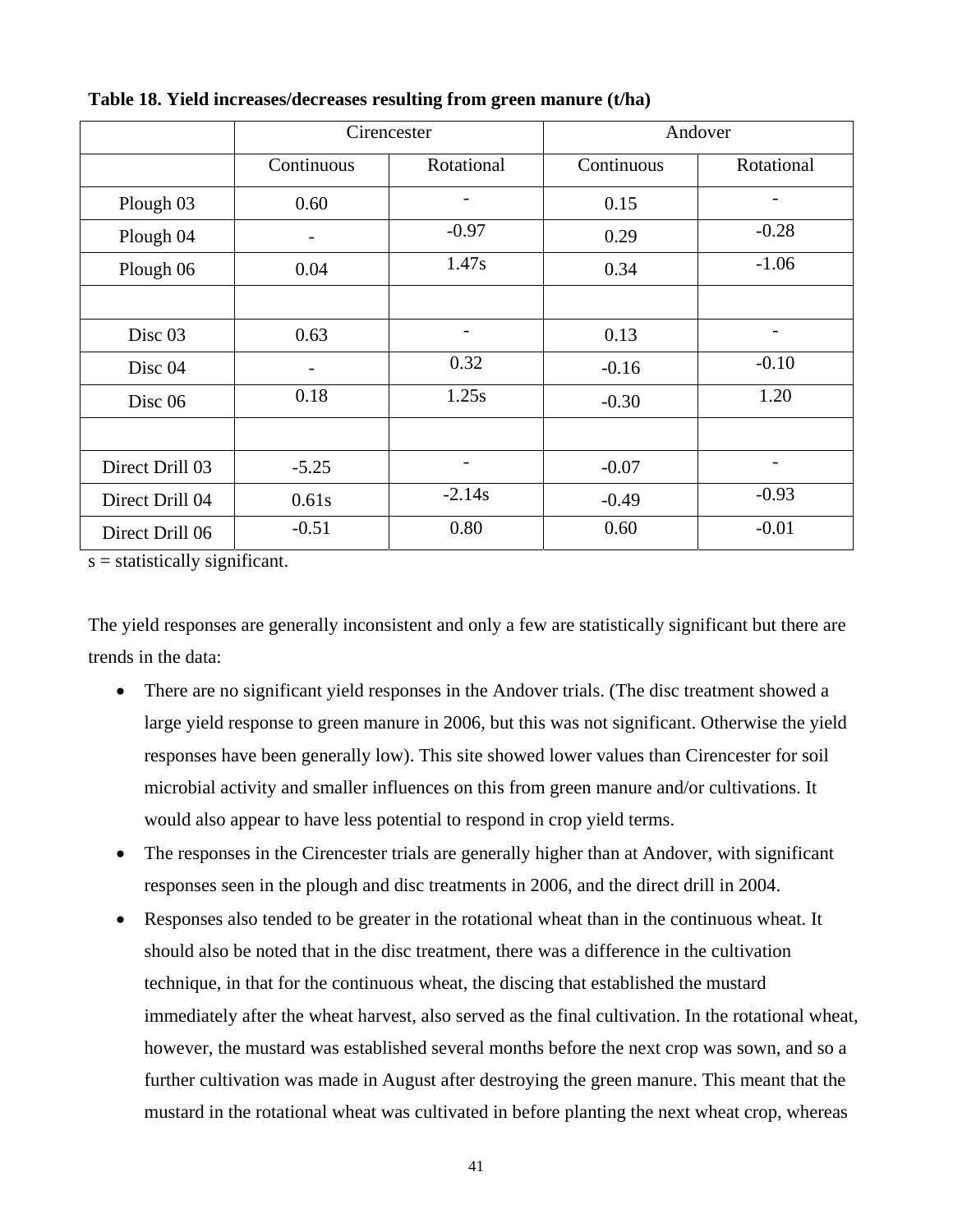in the continuous wheat sequence it was not, as was the case in the direct drill treatment. However the direct drill treatment suffered more from this (excessive surface trash etc) since the mustard was planted (broadcast) earlier and produced more biomass. This may further explain why positive responses tended to be greater in the rotational wheat than in the continuous wheat, for the disc treatment at least.

- In general, positive yield responses were more frequent towards the end of the project.
- There are negative responses to green manure, mostly in the direct drilling treatment for both continuous and rotational wheat. Despite the significant positive response in 2004 at Cirencester, the frequency of negative values in that section of the table suggests an incompatibility between the two practices.

Further to the issue of leaving the mustard on the soil surface, i.e. not mixing in with the soil prior to drilling: Coppens et al (2003), studying nitrogen dynamics of crop residues left on the surface as a mulch, or alternatively mixed into the soil, found that a much higher proportion of the nitrogen in the residue was released to the soil when that residue was mixed in, compared to being left on the surface. In addition, the additional moisture loss incurred in the surface mulch further slowed down its decomposition. This work underlines the importance of incorporating a destroyed cover crop into the soil, and further explains some of the findings in this project.

### **6. Cost-benefit analysis**

With few statistically significant yield responses it is not possible to give a detailed cost benefit assessment on the data. However a consideration of the costs of establishing the mustard will give an indication of the yield response required to offset these.

In this project the mustard was established with a Vaderstad Bio-drill, which combined a light discing with broadcasting the mustard into the working area of the discs. This method was used in the plough (as an additional pass) and the disc treatments (in the continuous wheat, as the discing operation itself, i.e. no further cultivation). Since this method would involve a stubble cultivation, the direct drill treatment (continuous wheat) used a different approach, the mustard being broadcast into the previous wheat crop 2-4 weeks before harvest. (In the rotational wheat, the blocks to be direct drilled were sown with mustard with the Bio-drill in April, as the other treatment blocks. The disc treatment received a further disc cultivation after destroying the green manure).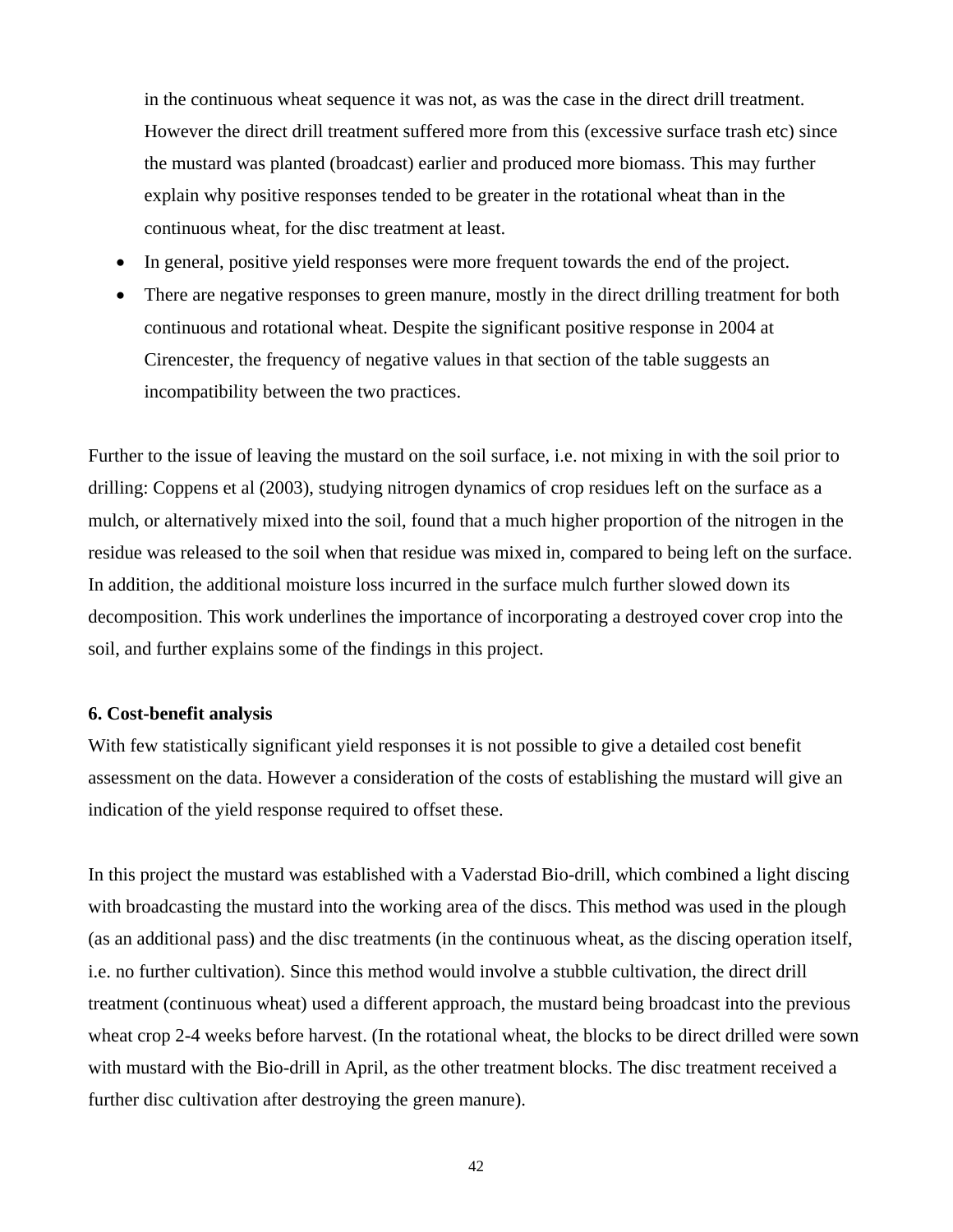All blocks were sprayed with glyphosate prior to planting wheat.

The programme of cultivations for the green manure blocks is therefore as follows. Plough, continuous wheat: seeder/cultivator August; spray off mustard, *plough and drill October* Plough, rotational wheat: seeder/cultivator April; spray off July; *plough and drill October* Disc, continuous wheat: seeder/*cultivator August*; spray off and *drill October* Disc, rotational wheat: seeder/cultivator April; spray off July; *disc August; drill October*. Direct drill, continuous wheat: mustard broadcast July; spray off and *drill October*. Direct drill, rotational wheat; seeder/cultivator April; spray July; *drill October*. The treatments in italics were carried out on the same blocks without green manure.

Hence the following costs for each cultivation treatment have been assumed, solely for attributable to growing the mustard, i.e. over and above the cost of cultivations for the no-mustard control blocks. 1. Plough: 10kg/ha mustard seed (£15/ha) plus Biodrill establishment (estimated £15/ha), plus glyphosate to kill off (£11/ha including application costs)

= **£41/ha** (for both rotations)

2. Disc, continuous wheat: mustard seed only (£15/ha) plus glyphosate = **£26/ha,** or, rotational wheat: mustard seed + Biodrill, + glyphosate =  $\pounds 41/ha$ 

3. Direct drill: Mustard seed (£15/ha) plus cost of broadcasting (estimated £12/ha in the continuous wheat, £15/ha in rotational wheat with Bio-drill) plus glyphosate  $= \pounds 38 - 41/ha$ .

Therefore, taking wheat grain prices as around £75-£80/tonne, a yield response of around 0.5 t/ha would be needed to finance the practice, perhaps as little as 0.33t/ha with the one-pass system used here in the continuous wheat discing treatment. It is difficult with the wide range of yield effects seen here to be conclusive, but such responses tended be seen in the later years of the project, although of the nine results for each cultivation treatment, there was only one significant cost-effective yield response in each case.

Also, if as suggested, the benefits from green manuring take time to build up and express as yield benefits, then the yield responses finally seen would need to finance the costs from earlier years. It should also be remembered that growing a green manure or cover crop can have other benefits such as improved soil structure with the deeper-rooting crops, and removal of excess soil moisture in fallows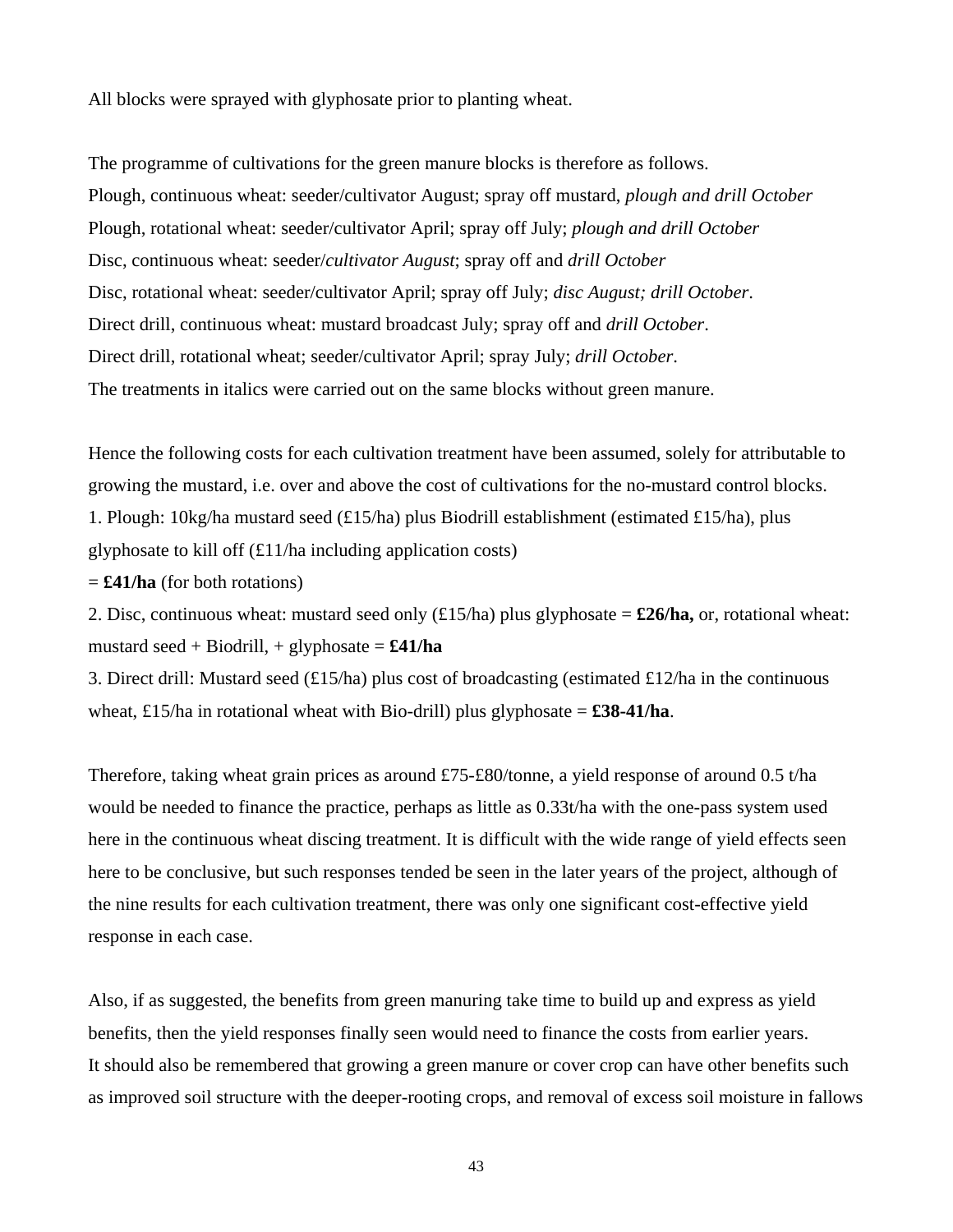following heavy winter rainfall, a problem on heavy soils with non-inversion cultivations. Such benefits are more difficult to quantify within the protocol of this study.

#### **Discussion**

This project has looked at the benefits to a wheat crop that can be gained from a preceding green manure crop (white mustard) and whether any such benefits are influenced by the cultivation regime. The influence of the cultivations, mainly comparing inversion (ploughing) with non-inversion (discing or direct drilling), on the fate of the incorporated green manure was assessed by detailed monitoring of soil factors which would reflect the microbial activity in the different soils, this being influential in the efficient breakdown of green plant material into available crop nutrients.

The performance of the three cultivation techniques themselves varied over the course of the project. In the early years non-inversion cultivations gave equal or better yields than ploughing, particularly at the lighter soil site at Andover. However by the end of the four year rotations, ploughing was giving higher yields as grass weed populations built at both sites, particularly in the continuous wheat sequences. This underlines the generally accepted need for flexibility in cultivation policy.

Analysis of the soil under the different cultivation techniques demonstrated differences in the likely ability of the soil to break down the mustard. Previous studies had shown that non-inversion cultivations (minimum or zero tillage) allowed greater accumulation of biomass carbon in the upper soil layers (Hernanz et al 2002, Saffigna et al 1989). Without sufficient microbial activity of this sort, incorporated plant matter cannot be expected to be broken down into a usable form.

Early results from this project confirmed these differences, with significantly higher microbe numbers (measured as biomass carbon) in the non-inversion blocks compared to the plough blocks, and significantly more in the upper soil layer (0-10cm) than in the next layer down, in the non-inversion treatments. In the ploughed soils there were no significant differences between the soil layers in terms of biomass carbon, likely due to the plough dispersing this evenly through the plough layer, whilst the non-inversion cultivations maintained the biomass near to the surface. These differences were apparent at both sites, and since the cultivations were continued on similarly-cultivated areas from a previous four-year project, represent the result of four years of the respective cultivation regime.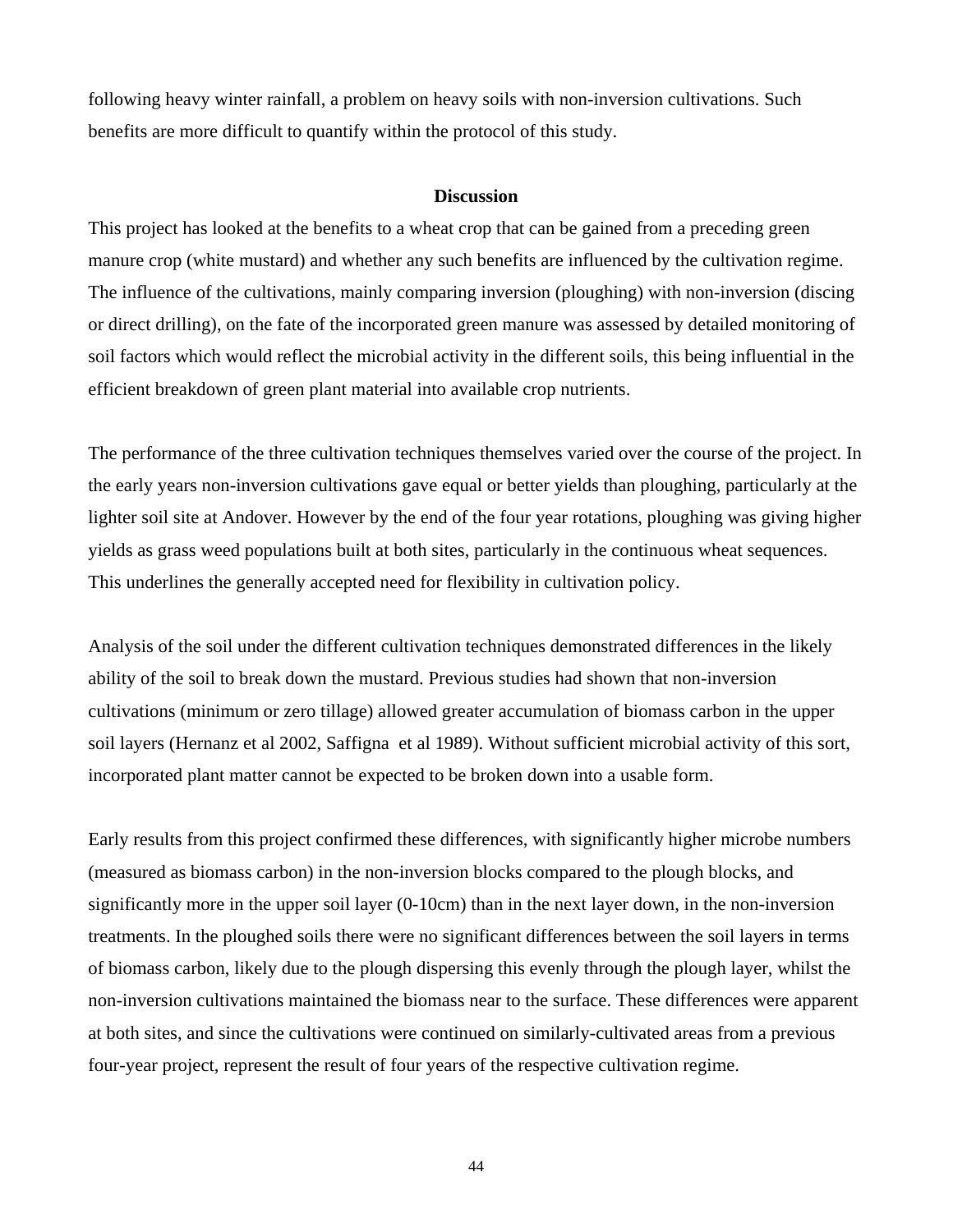Subsequent analyses continued to show significantly more biomass carbon in the non-inversion soils than in the ploughed soils. In addition, other assessments of microbial activity, such as carbon dioxide release, also showed more coming from the non-inverted soil

When mustard was grown and incorporated as a green manure, there were also consistent increases in biomass carbon and  $CO<sub>2</sub>$  release as a result, the latter also indicating microbial activity and breakdown of the new substrate. The next step was to assess whether this higher microbe activity results in better breakdown of an incorporated green manure crop which would consequently improve wheat yields.

Levels of biomass carbon also differed markedly between the two sites. The deeper soil at the Cirencester site (Badsey series) consistently showed three- to four-times the level of biomass-C recorded at the Andover site (Andover series chalk soil). In addition, any changes in biomass-C brought about by cultivation method or green manure were smaller in the Andover soil. There appeared to be less ability in the chalk soil to support soil microbes, and correspondingly less scope to improve the population.

Other soil characteristics such as pH, total carbon, total nitrogen and water holding capacity were less influenced by cultivation and green manure.

The assessments of microbial biomass and activity, chosen as giving earlier indication of changes in the soil microbiology compared to, for example, conventional organic matter assays (Powlson et al, 1987, Anderson et al, 1989) indicated effects of cultivation technique and green manuring fairly early in the project. These changes were consistent across sites and years, and showed that non-inversion tillage encouraged development of and activity in the soil microbe population necessary for the efficient conversion of incorporated green manure. The subsequent benefits to the wheat crop itself, in terms of yield increases, were not seen with any consistency until the end of the project (after four years of continuous wheat, or two of first wheat after set-aside) though it may be reasonable to assume these yield increases would have been seen with increasing regularity had the project continued for longer.

Other research into green manure has also shown small and/or inconsistent benefits. A review of long term farm trials in France by Arvalis, which included plough-based and direct drill systems, showed an average yield response to green manures (mustard, rye-grass, radish and others) of  $+1.0\%$ , the maximum being achieved on one farm of +6%. In addition, there was no influence of green manure on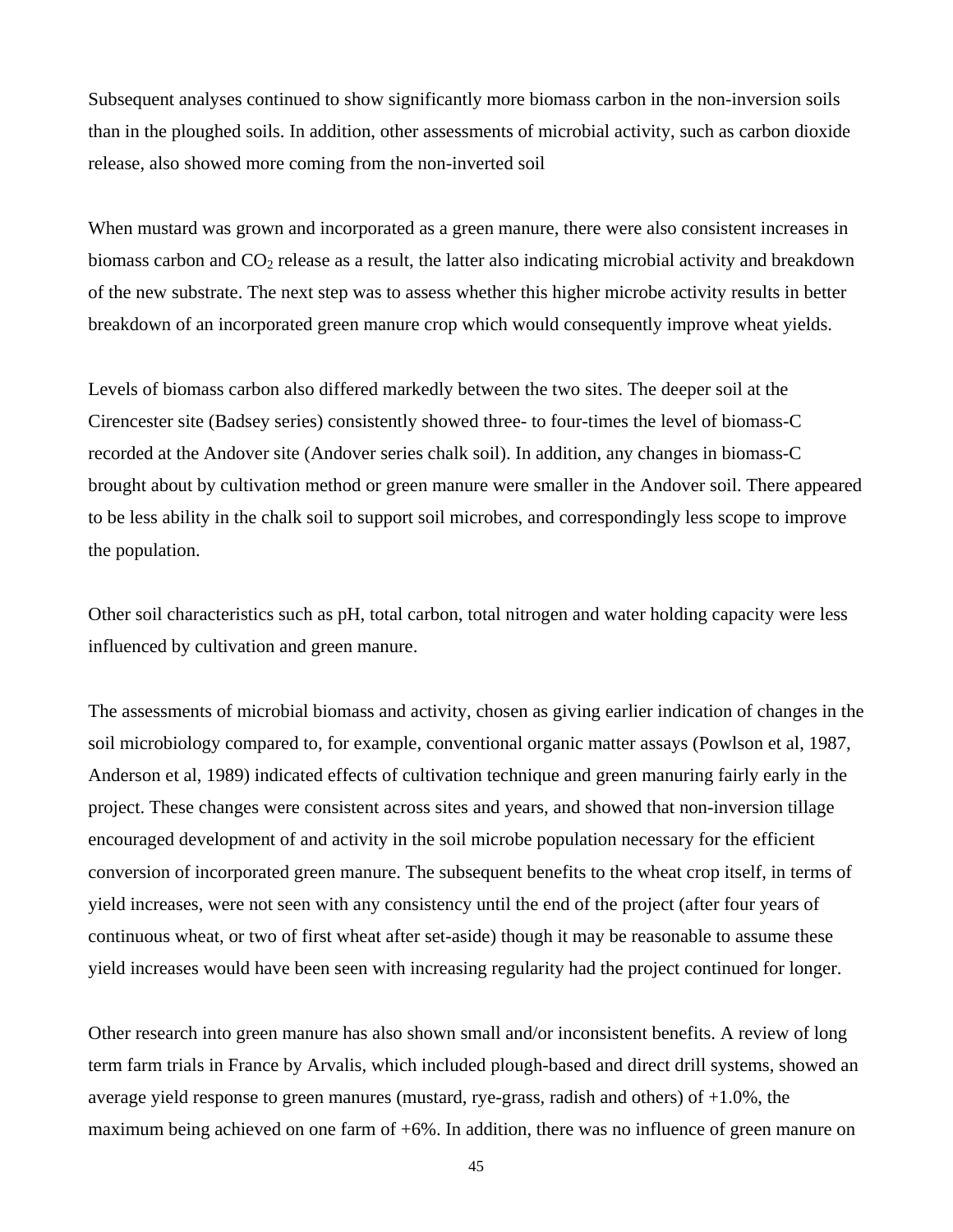the nitrogen fertiliser requirement of the following wheat crop in these studies. Any nitrogen taken up by the green manure, e.g. as intercepted leachable nitrate, was not always made available to the following wheat (Arvalis -Institut du vegetal (selected papers) no. 3 October 2006).

Environmental benefits of green manures are well documented. Although the green manures in this project were not used as over-winter 'catch crops', research in Belgium found that on average such crops intercepted around two thirds of the available leachable nitrate, though the range was 17 to >190kg/ha intercepted, depending on the catch crop used. (Bontemps et al, 2002). There is also much debate over the value of green manures in carbon sequestration. There is little doubt that a green cover crop will absorb more atmospheric carbon dioxide than bare soil or stubble, but this should be balanced against the carbon used to establish and destroy these crops. Various researchers have questioned the true carbon sequestration potential of farmland in this respect (Smith et al, 2005).

The majority of growers would be willing to plant a green manure or catch crop for the environmental benefits that may be achieved, however most would hope for some return on investment. Results here and elsewhere have indicated little if any short-term benefits in soil nitrate supply which may have reduced the amount of applied fertiliser required. Yield effects were inconsistent and often negative, and in general the practice of green manuring was rarely cost-effective, at least over the course of this project. This is to some extent not unexpected as any improvements in crop-available fertility from green manuring would be expected to take time to develop; the soil assays used here which detected changes in soil microbe activity in the early stages were perhaps over-optimistic in this respect.

Nevertheless if the trends seen in the final year are genuine then one would expect cost-effective yield responses to occur more regularly, though there were indications in these trials of where these are most likely to occur. The short growing window for the mustard green manure in the continuous wheat sequence did not allow for the accumulation of plant biomass in the same way as growing it in set-aside with a longer growing season. Hence it would be difficult to successfully build soil fertility in a continuous winter crop rotation. There is also the additional danger that slow growth in such a green manure crop would encourage delays in sowing to following wheat crop, thus allowing more growth from the green manure but incurring yield penalties in the wheat associated with late sowing. Also, sowing wheat by direct drilling after a green manure crop is unlikely to be successful. Wheat yield results were not always against direct drilling, but they were unpredictable, and it can be said that there was potential for yield penalties if the green manure is not cultivated-in before sowing the wheat.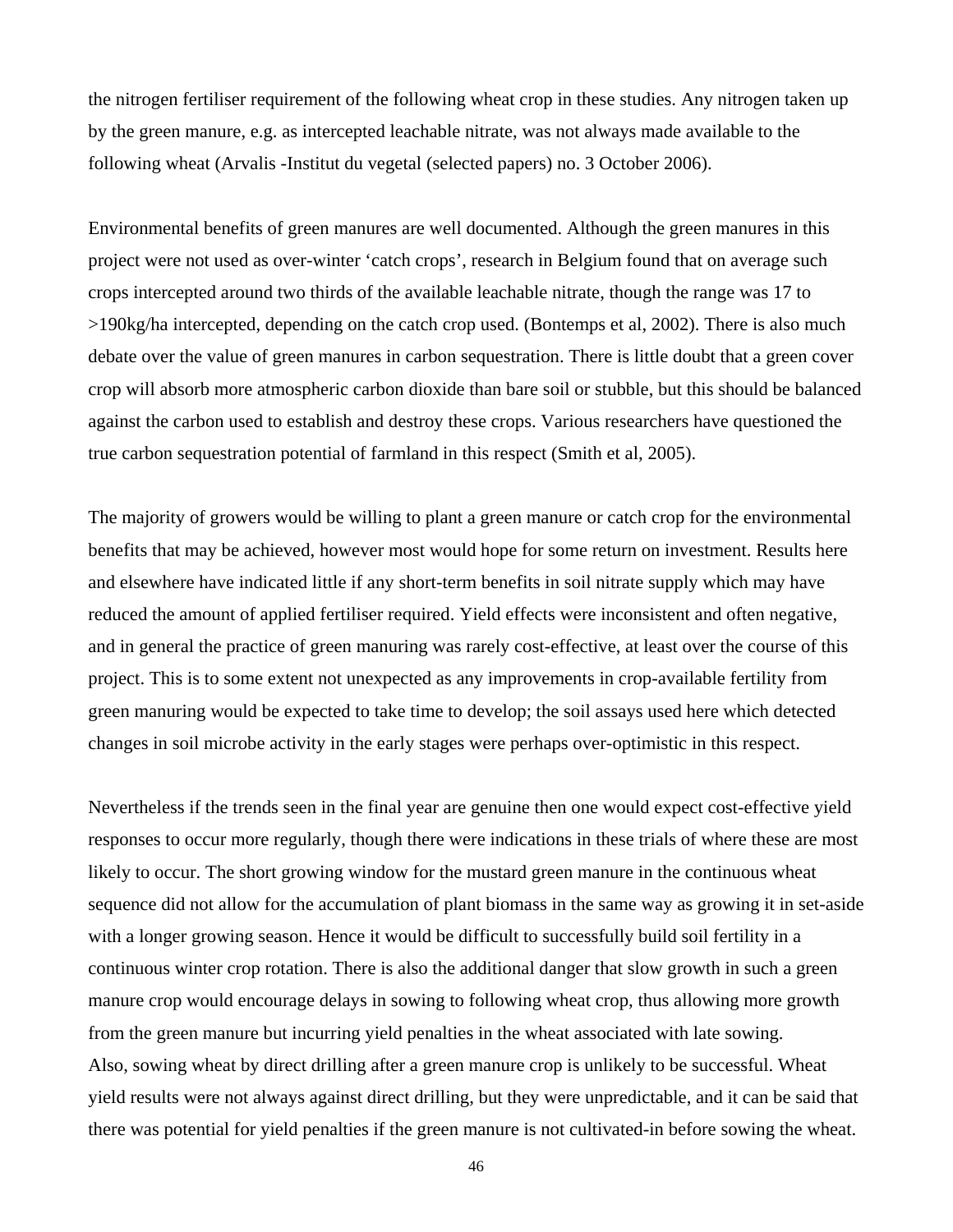The experiences with the heavy trash burden produced, in terms of crop establishment and weed control, and other work showing the inefficiency of decomposition of residues left on the surface, suggest strongly that 'true' direct drilling, i.e. with no cultivation before sowing, is not likely to allow successful use of a green manure system (though other green manure crops, not tested here, may be more successful).

Therefore in terms of the original objectives of the project, (see page 13)

• *To evaluate the influence of green manure (mustard) grown as a catch crop and a set aside cover in a wheat only crop sequence, where the wheat crops were established following long term ploughing and non-inversion techniques respectively* 

Mustard grown as a green manure improved the yield of wheat grown on the heavier of the two soils, in a wheat-set aside rotation, though these benefits were not recorded until the fourth year of that rotation. As a catch crop in a continuous wheat sequence, or in either sequence on the lighter of the two soils, the mustard had less or no effect on wheat yield. In all situations, however, changes in soil microbiology and biochemistry indicated that the right conditions were developing for yield benefits, possibly in the longer term.

• *To determine whether any benefits of a green manure cover in a set aside fallow are influenced by the cultivation regime, in particular;* 

Where significant yield increases in the wheat crops following green manure were noted, there was no clear relationship with the cultivation regime

• *To determine whether long-term minimally tilled land has a higher level of biological activity compared to that in plough, and to determine whether if present such activity confers greater ability to incorporate green manure into the organic matter.* 

Biological activity, in terms of total microbial biomass and microbial respiration, was higher in soils following minimally tilled (non-inversion) cultivation. This was seen in both soil types and in both rotations, though to a lesser extent in continuous wheat. However, subsequent changes in soil mineral nitrogen, total nitrogen and soil organic carbon, though consistent, were small and not significant,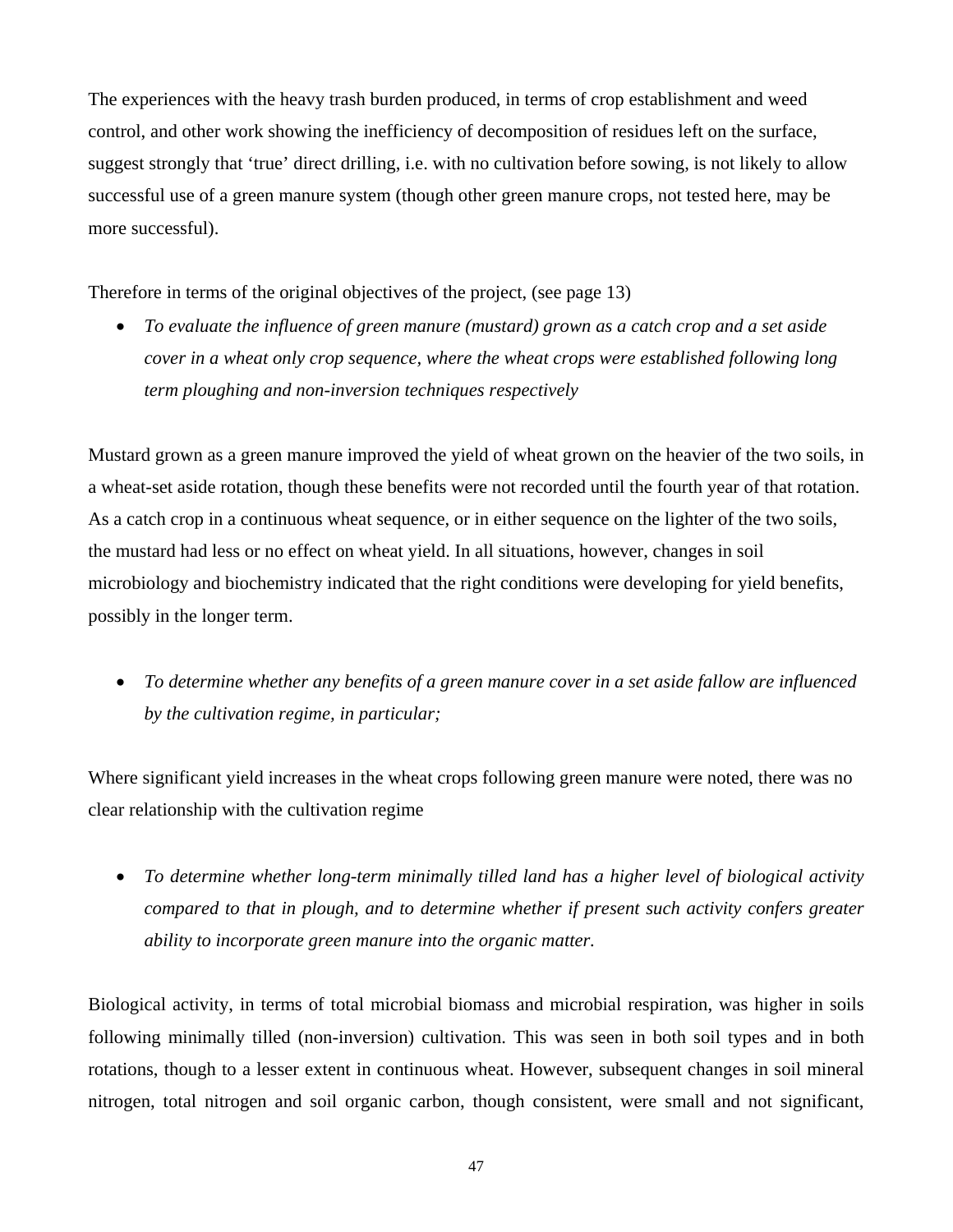suggesting more time is needed for the observed benefits to translate into increased soil fertility likely to increase crop yield.

• *To examine the economic case for green manure establishment (labour, time taken, method used) set against the value of any increased wheat production.* 

The total cost of establishing a green manure in this way was calculated as needing a wheat yield increase of between 0.3 and 0.5 t/ha (at autumn 2006 grain prices) depending on the establishment method used. Such cost-effective yield increases were observed, but again only on the heavier soil in the latter stages of the project.

### **References**

Anderson, T.H. & Domsch, K.H. (1989). Ratios of microbial biomass carbon to total organic carbon in arable soils. Soil Biology and Biochemistry **21**, 471-479.

Bontemps, P.Y., Lambert, R., Devillers, C., & Peeters, A. (2003). Comparison of the efficiency of different catch crops on potentially leachable nitrate. Proceedings of  $12<sup>th</sup>$  Nitrogen Workshop (Controlling Nitrogen Flows and Losses), University of Exeter September 2003, pp 415-416.

Coppens, F., Recous, S., Garnier, P., & Merckx, R. (2003). Nitrogen dynamics in soil with mulch and incorporated crop residues. Proceedings of  $12<sup>th</sup>$  Nitrogen Workshop, University of Exeter 2003, pp 153-155.

Hernanz, J.L., Lopez, R., Navarette, L., & Sanchez-Giron, V. (2002). Long-term effects of tillage systems and rotations on soil structural stability and organic carbon stratification in semiarid central Spain. Soil and Tillage Research **66**, 129-141.

Labreuche, J., Laurent, F., Moquet, M., Protin, P., & Aubrion, G. (2006). Cover crops : water protection at an extra cost. Arvalis Institut du Vegetal, Selected Papers no. 3, 9-12.

Powlson, D.S., Brookes, P.C., & Christensen, B.T., (1987). Measurement of soil microbial biomass provides an early indication of changes in total organic matter due to straw incorporation. Soil Biology and Biochemistry **19**, 159-164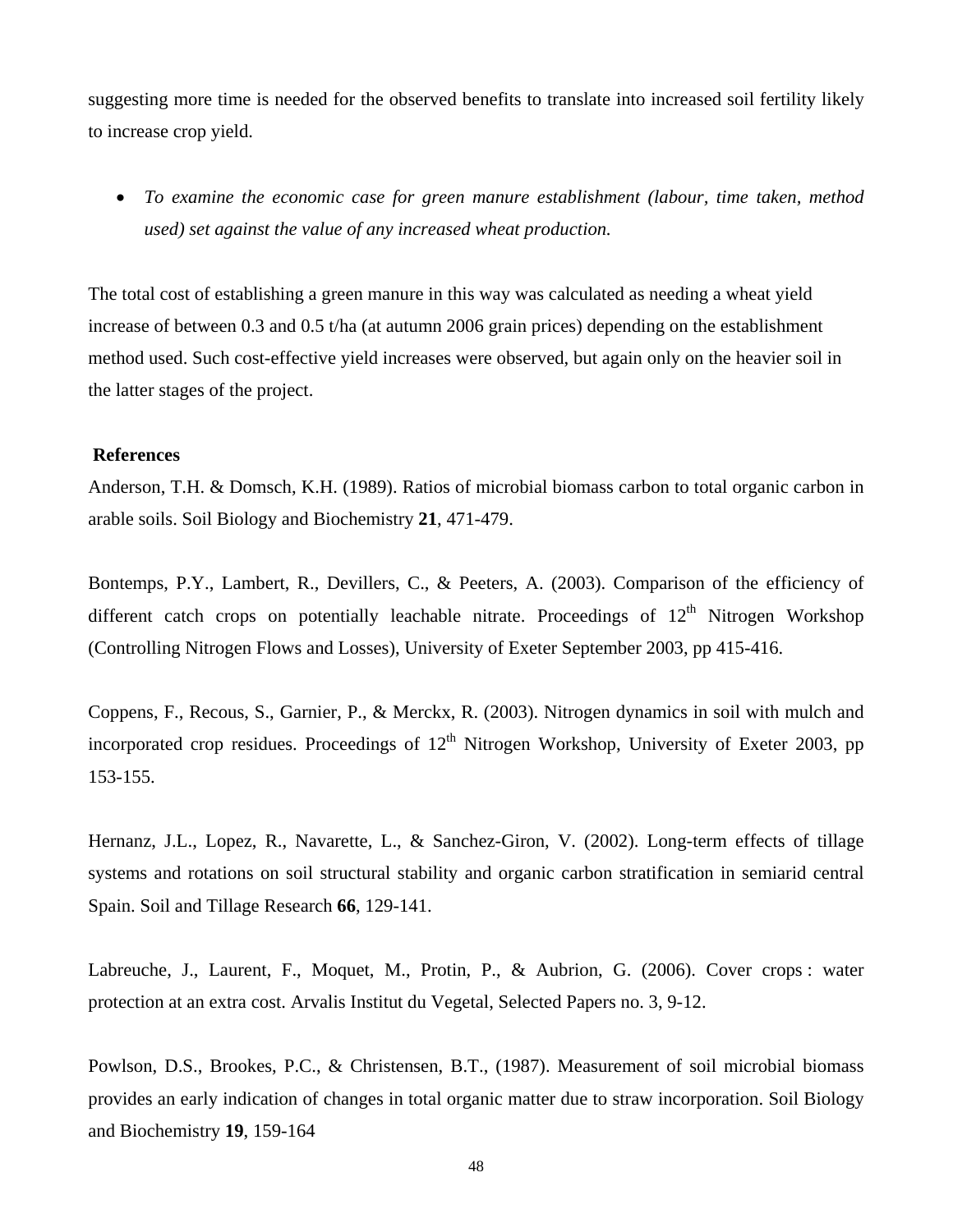Richards, I.R., Wallace, P.A., & Turner, I.D.S. (1996). A comparison of six cover crop types in terms of nitrogen uptake and effect on response to nitrogen by a subsequent spring barley crop. Journal of Agricultural Science **127,** 441-449

Saffigna, P.G., Powlson, D.S., Brookes, P.C., & Thomas, G.A. (1989). Influence of sorghum residues and tillage on soil microbial biomass in an Australian vertisol. Soil Biology and Biochemistry **21**, 759- 765

Smith, P., Milne, R., Powlson, D.S., Smith, J.U., Fallon, P., & Coleman, K. (2000). Revised estimates of the carbon mitigation potential of UK agricultural land. Soil Use and Management **16**, 293-295

Smith, P., Andren, O., Karlsson, T., Perala, P., Regina, K., Rounsevell, M., & Van Wesemael, B. (2005). Carbon sequestration potential in European croplands has been overestimated. Global Change Biology **11**, 2153-2163.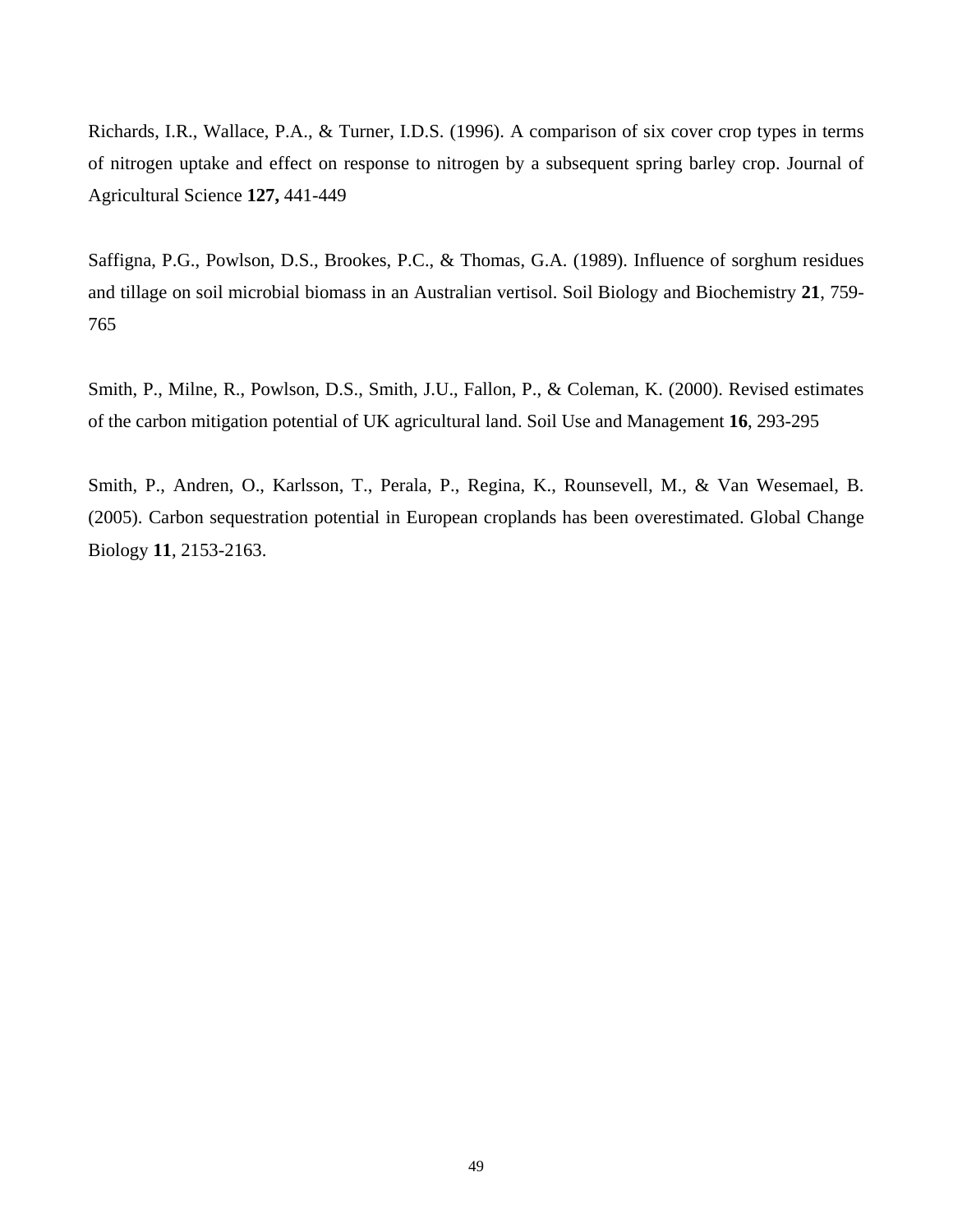### **Appendix A**

### **Soil analysis methods**

#### 1. pH measurements

Distilled water (10 ml ) was added to a beaker of moist soil (10g). Each sample was stirred by hand for one minute. Then, the mixture was left to stand for 30 minutes. After this time, each sample was stirred again for one minute and left to stand for another 30 minutes. The pH of the supernatant was measured using a standard pH-meter.

### 2. Total Carbon and Nitrogen measurements

Soil samples were air- dried at 25 deg. C. Each sample was milled using a TIMA Mill machine. Then, 500 mg samples were accurately weighed and analysed on the LECO CNS analyser.

### 3. Microbial biomass

Soil microbial biomass was determined by the method of Vance et al., (1987). Briefly, samples to be fumigated were weighed into glass bottles and non-fumigated samples (the controls) into plastic bottles. For the Gloucester samples, 40g portions of moist soil were used and for Hampshire 35 g moist soil portions. All the bottles were then put into air-tight 50 l drums with water and soda-lime for seven days at 25°C to allow the soil to equilibrate.

Fumigation of soil samples was done by placing the glass jars of soil in a large vaccum desiccator lined with moist paper. A beaker containing 30ml of alcohol-free CHCl<sub>3</sub> and anti-bumping granules was then placed in the desiccator. The desicator was then evacuated until the CHCl<sub>3</sub> boiled vigorously, the tap on the desiccator closed and the desiccator placed in the dark at 25°C for 24 hours. Then, the beaker of CHCl3 and the moist paper lining were removed from the desiccator and all residual CHCl3 vapour removed from the soil samples by repeated evacuation. The control soils, and blanks, were extracted with 0.5 M K<sub>2</sub>SO<sub>4</sub> (1 : 4 soil : solution ratio) for 30 minutes at the time fumigation commenced. The fumigated samples were then filtered (Whatman No. 42) and analysed immediately or stored frozen at - 18 °C prior to analysis. Organic C in the soil extracts was measured by automated uv-persulphate oxidation (Wu et al., 1990)

Biomass C ( $B_c$ ) was calculated from:  $B_c = 2.22$   $E_c$